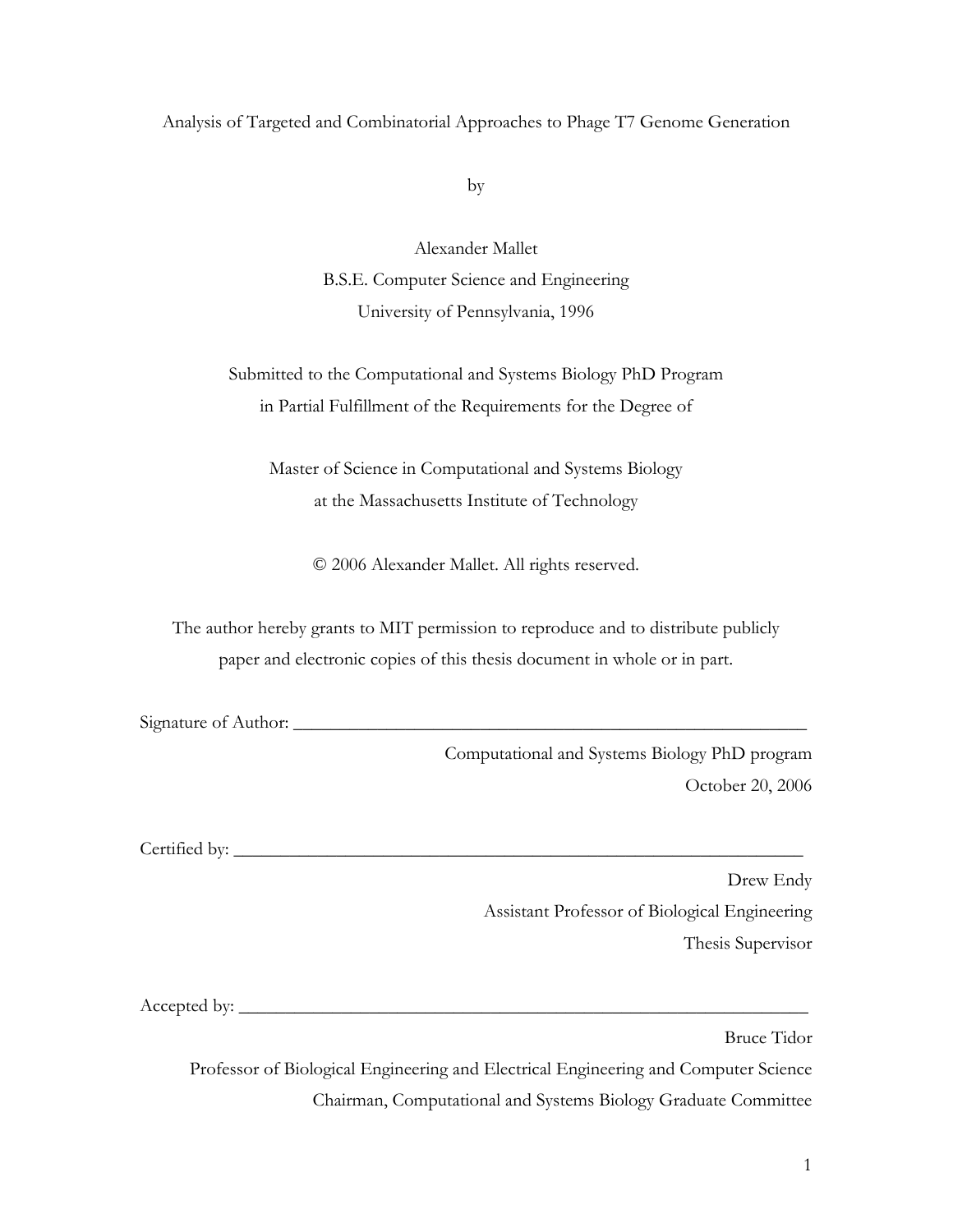### Analysis of Targeted and Combinatorial Approaches to Phage T7 Genome Generation

by Alexander Mallet

Submitted to the Computational and Systems Biology PhD Program on October 20, 2006 in Partial Fulfillment of the Requirements for the Degree of Master of Science in Computational and Systems Biology

#### **Abstract**

I performed computational analyses of various approaches to generating reengineered versions of the genome of bacteriophage T7. I analyzed a proposed design for a re-engineered genome by examining conservation of T7 genes across related phages, and looking for RNA secondary structure arising from the re-engineered genome that might contribute to unwanted regulation. In addition, I proposed two methods of generating libraries of T7 genomes, and implemented simulations showing that the proposed methods are theoretically feasible. I conclude with thoughts on how to further validate my proposed approaches to genome generation, and suggest a specific high-throughput method of characterizing rebuilt genomes.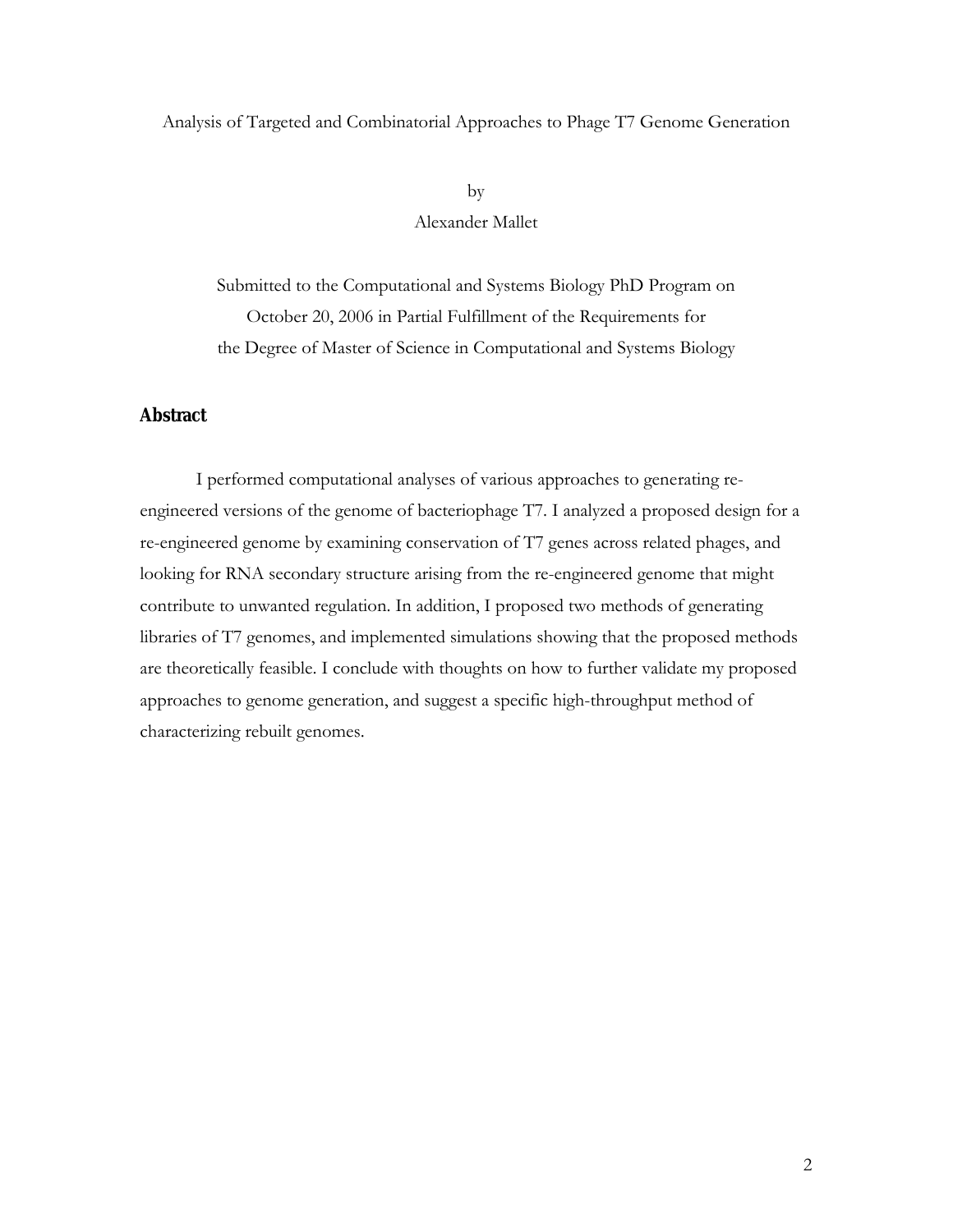# **Acknowledgements**

First and foremost, I'd like to thank my wife Christina for encouraging me to take the plunge and follow my interest in biology by going to graduate school. Without her, none of this would have happened. Secondly, I am deeply grateful to my advisor Drew and the members of the Endy lab for providing instruction, inspiration and light-hearted diversion in just the right proportions. And, finally, I am indebted to Bruce Tidor for providing invaluable feedback and perspective on both personal and academic matters.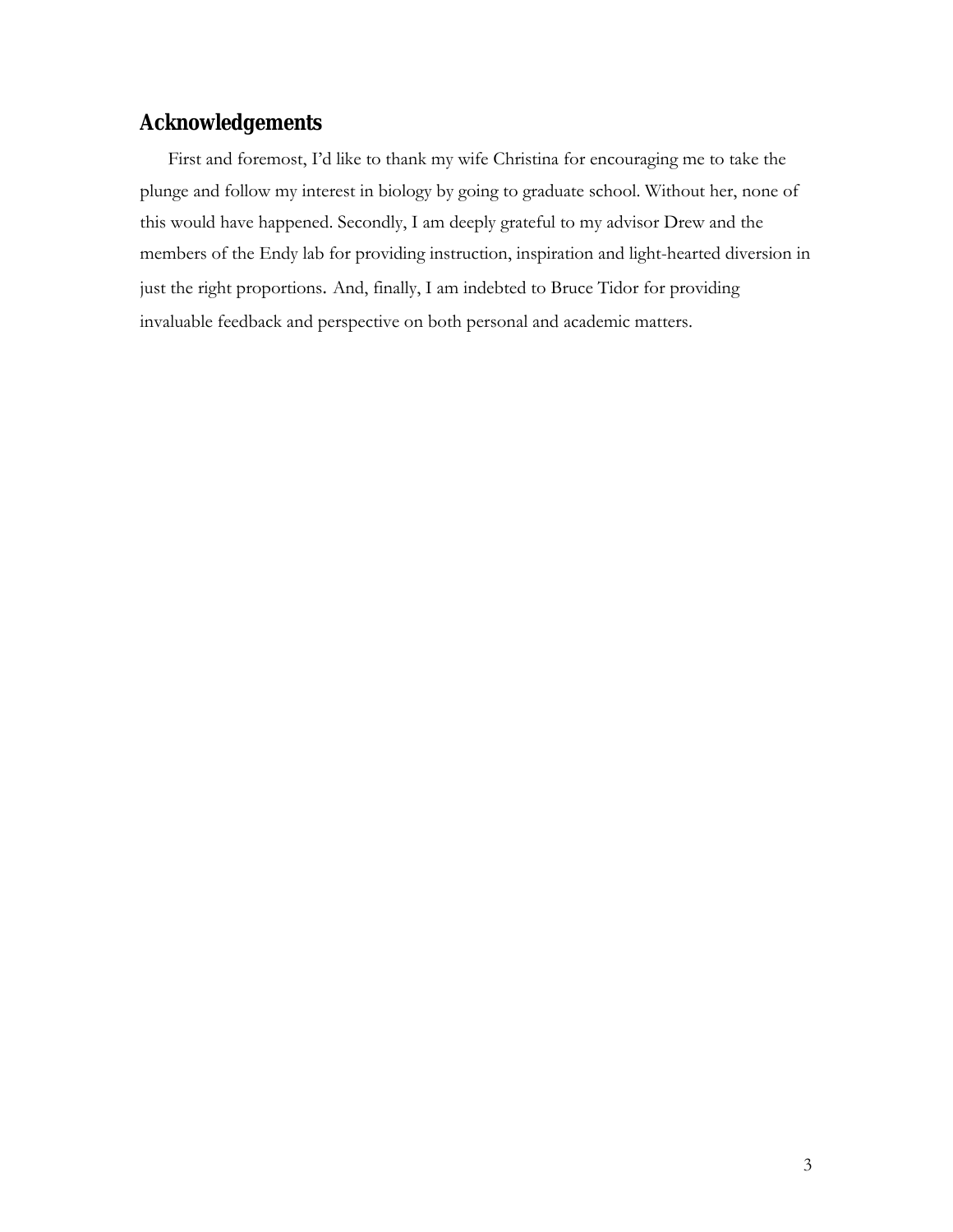# **Table of Contents**

| Eliminating potential new secondary-structure based regulation11  |  |
|-------------------------------------------------------------------|--|
| Finding existing potential secondary-structure based regulation13 |  |
| Chapter 3: Library-based Approaches to Genome Generation16        |  |
|                                                                   |  |
|                                                                   |  |
|                                                                   |  |
|                                                                   |  |
|                                                                   |  |
|                                                                   |  |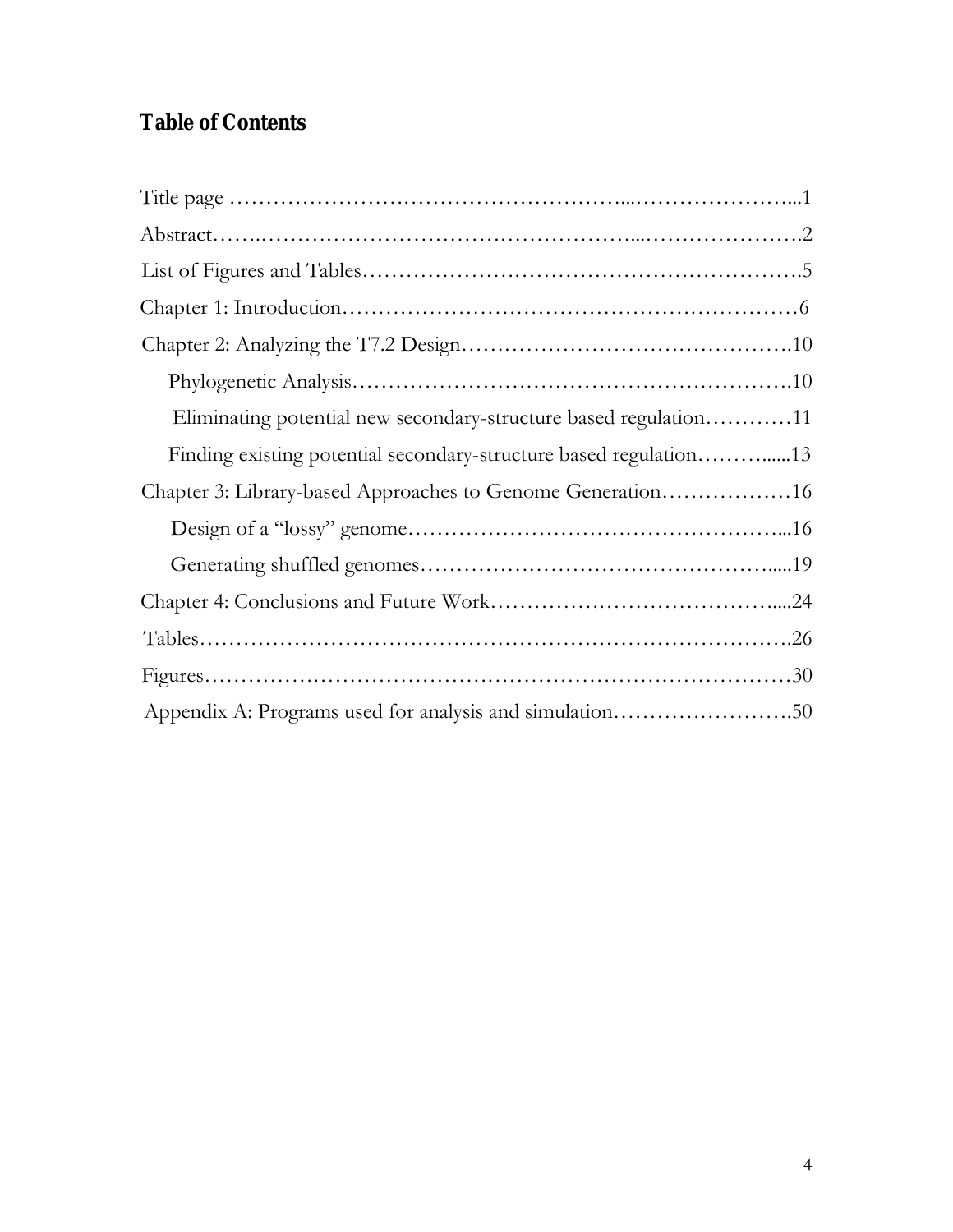# **List of Figures and Tables**

| Table 2: Population fractions after 20 serial transfers27                      |
|--------------------------------------------------------------------------------|
|                                                                                |
|                                                                                |
|                                                                                |
| Figure 3: Predicted RNA structures at standardized RBS-CDS junction 32         |
| Figure 4: Predicted RNA structures at wildtype RBS-CDS junction 33             |
| Figure 5: Effects of codon-shuffling at the RBS-CDS junction 34                |
| Figure 6: Example distribution of shuffled segment folding energies 35         |
| Figure 7: Secondary structures of regions with significant folding energies 36 |
| Figure 8: Effects of recombination between direct repeats 39                   |
| Figure 9: Distribution of genome population after 20 serial transfers 40       |
|                                                                                |
| Figure 11: Ligation of fragments to generate permuted element assemblies42     |
|                                                                                |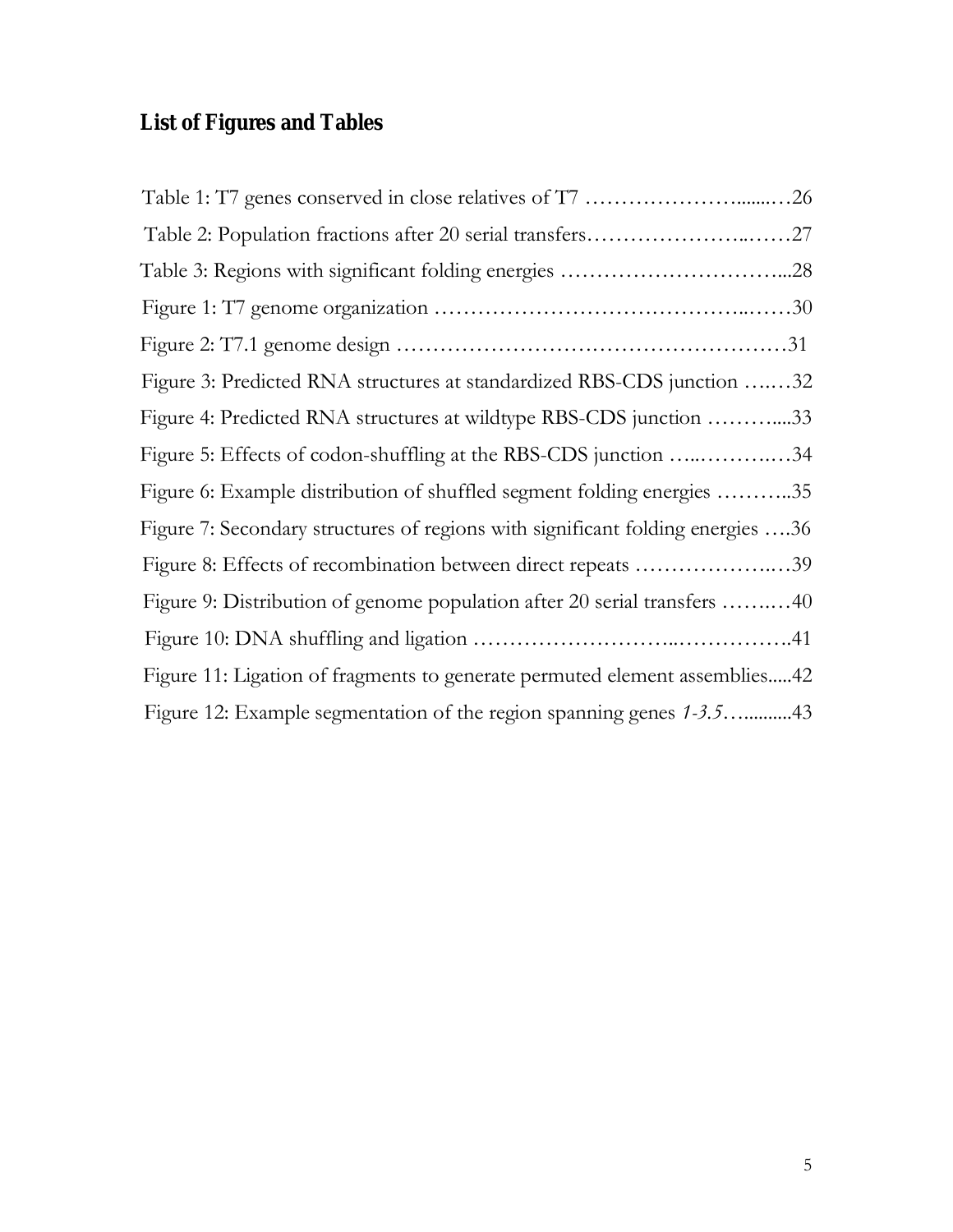## **Chapter 1: Introduction**

Recent years have seen an increased focus on understanding how all the components of a biological system interact to produce a functional whole (1-3). This shift in focus has been accompanied by the realization that rigorously-specified quantitative models of the dynamics and control of system behavior are an essential aspect of an effective systems-level view of biological processes (1, 2). However, this "systems biology" approach has encountered considerable practical problems: hand-in-hand with the increase in quantitative modeling in biology has come the realization that many computational models, even for relatively simple, well-studied systems, do not agree very well with experimental data, or cannot correctly predict the effect of novel perturbations (4,5)*.* In addition, it is increasingly appreciated that whole-genome sequences provide only a rough outline of the functional elements encoded on the genome, and require extensive further investigation to elucidate the necessary and sufficient combinations of elements, and the interactions between these elements, needed to produce a viable organism (6). It is also becoming apparent that filling in the gaps in our knowledge by the brute force expedient of "measuring everything" may not be practical because of sheer scale. A physically accurate model of a biochemical network may require modeling thousands of possible reactions (7), yet measuring all the associated reaction rates in order to parameterize the model is infeasible with current technology. Similarly, trying to establish a list of all essential combinations of parts, by determining all synthetic lethal combinations of *k* genes in an organism that has a total of *N* genes would require

performing *N-choose-k =*   $!( N - k)!$ !  $k!(N-k)$ *N*  $\frac{1}{(k-1)(k-1)}$  knock-out experiments, a number that rapidly grows

beyond the practical even for relatively small *N* and *k.*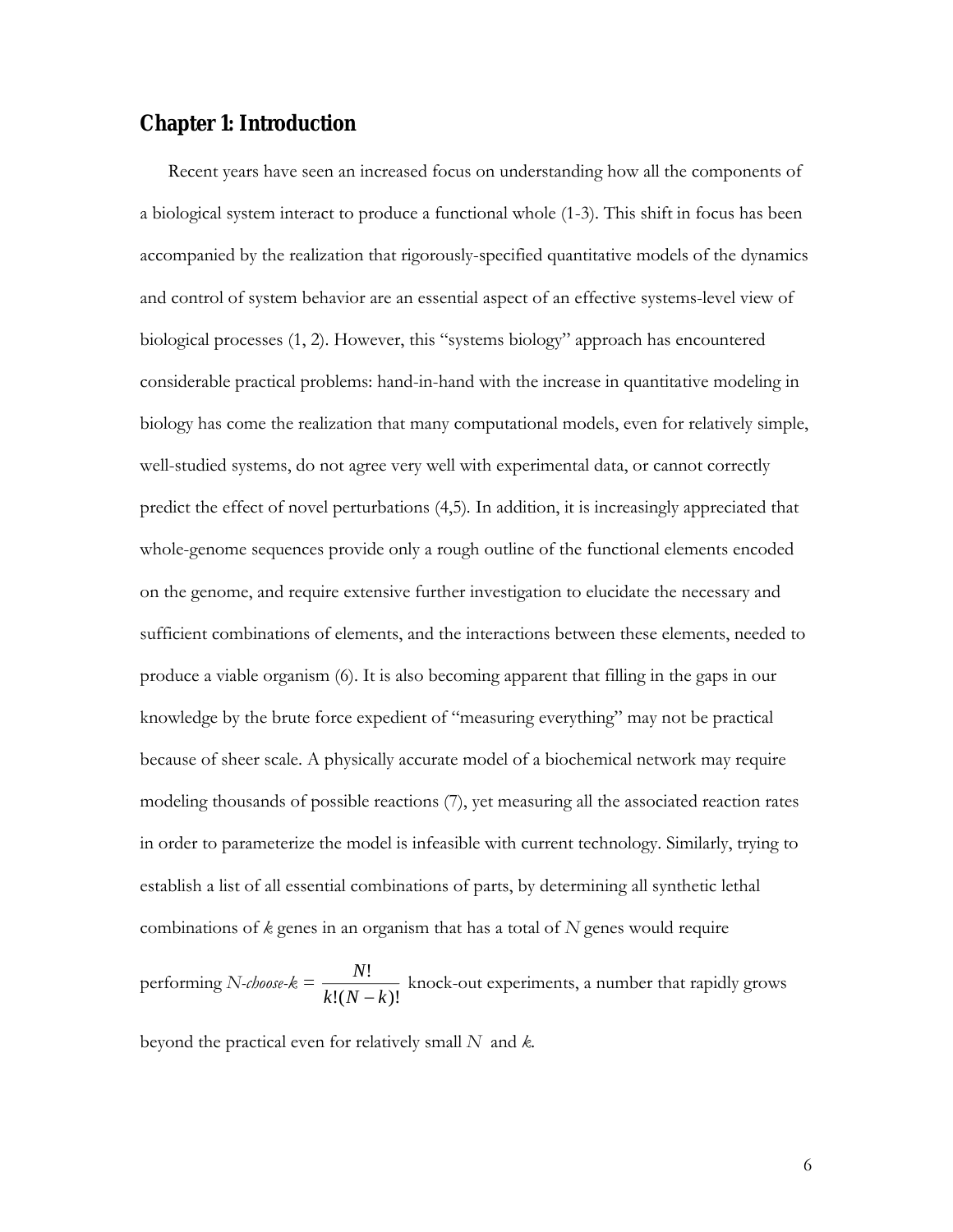In view of these difficulties in studying naturally-occurring biological systems, a potentially attractive alternative approach is to forward- or re-engineer an existing biological system, to construct surrogates that retain the system functions of interest, but make it easier to generate the data needed for better understanding. Here, the naturally-occurring system is dissected into a set of abstract, (putatively) independent parts of known function, and then reassembled *de novo* out of physical instantiations of the functions believed to be encoded by these parts. Reassembly allows the constructed system to be optimized for manipulation, dissection and analysis. These surrogate systems can be constructed in at least two ways: via an explicitly-specified redesign, yielding a single alternative system, or by combinatorially generating libraries of surrogate systems and then choosing library members of interest for further study.

Previous work on rearranging and extending the genome of the vesicular stomatitis virus (VSV) supplies an illustration of the single instance redesign approach applied to a small system. In a series of papers, 15 specific variants of the 5-gene VSV genome were constructed, both by permuting the natural gene order and by inserting entirely new genes (60-63). Characterizing the gene and protein expression profiles of these genome variants confirmed previous reports that gene order and transcriptional attenuation are the primary mechanisms of gene expression regulation among the non-segmented negative-strand RNA virus family that VSV belongs to. In addition, all constructed genomes were viable, which revealed the insensitivity of VSV to large-scale genomic rearrangements. Re-engineering the VSV genome thus helped to both confirm existing knowledge as well as generate new insights.

Targeted re-design of a single instance has also been applied to bacteriophage T7. T7 is a lytic phage that infects *Escherichia coli*, was originally isolated in 1944 (8), and has been

7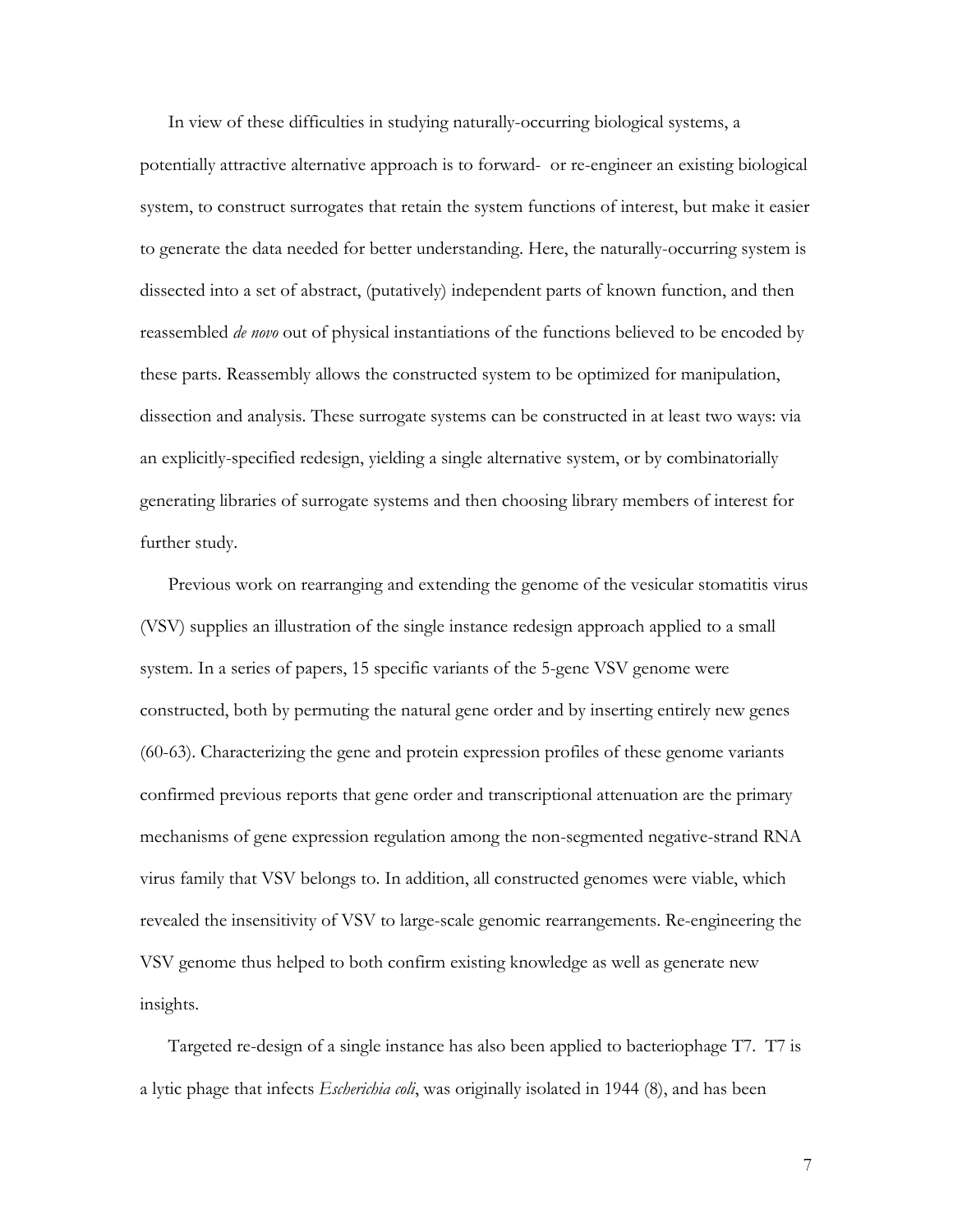extensively studied over the last 60 years. The T7 genome consists of 39,937 bp of linear double-stranded DNA, with 3 major *E.coli* RNA polymerase promoters (termed "host promoters"), 17 T7 RNA polymerase promoters (termed "phage promoters"), 3 transcriptional terminators and 10 RNase III cleavage sites (12). Figure 1 shows the approximate genomic organization of these elements (with some elements omitted for clarity).

In order to generate a version of T7 that is more easily modeled and manipulated, Chan *et al.* split the T7 genome into 6 regions, designated *alpha* through *zêta*, and abstracted it into 73 functional parts (22), as shown in Figure 2. They then redesigned the genomic sequence to remove sequence overlaps between the parts, and bracketed each part with unique restriction sites to allow easy experimental manipulation of individual parts. The resulting genome was designated T7.1, and Figure 2c shows the detailed design of section *alpha* that emerged from this process. Chan *et al.* constructed sections *alpha* and *beta,* spanning the left 11.5kbp of the 40kbp genome, and combined them with the wild-type genome to produce the chimeric phages *alpha*-WT, WT*-beta-*WT, and *alpha-beta*-WT. The resulting chimerae were all viable, with growth characteristics comparable to the wild-type isolate. These results further illustrate the utility of the re-engineering approach in increasing our understanding of naturally-occurring systems, by confirming the hypothesis that no essential functionality is encoded in the overlapping elements of the wild-type T7 genome, and providing a proof-ofprinciple that the T7 genome can tolerate large-scale sequence changes designed to make it easier to model viral development and manipulate physical instances of the genome.

The work described in Chapters 2 and 3 further explores the construction of alternative T7 genomes. Members of the Endy lab have continued the line of research begun with the construction of T7.1 by designing an updated version of the T7 genome, designated T7.2. In

8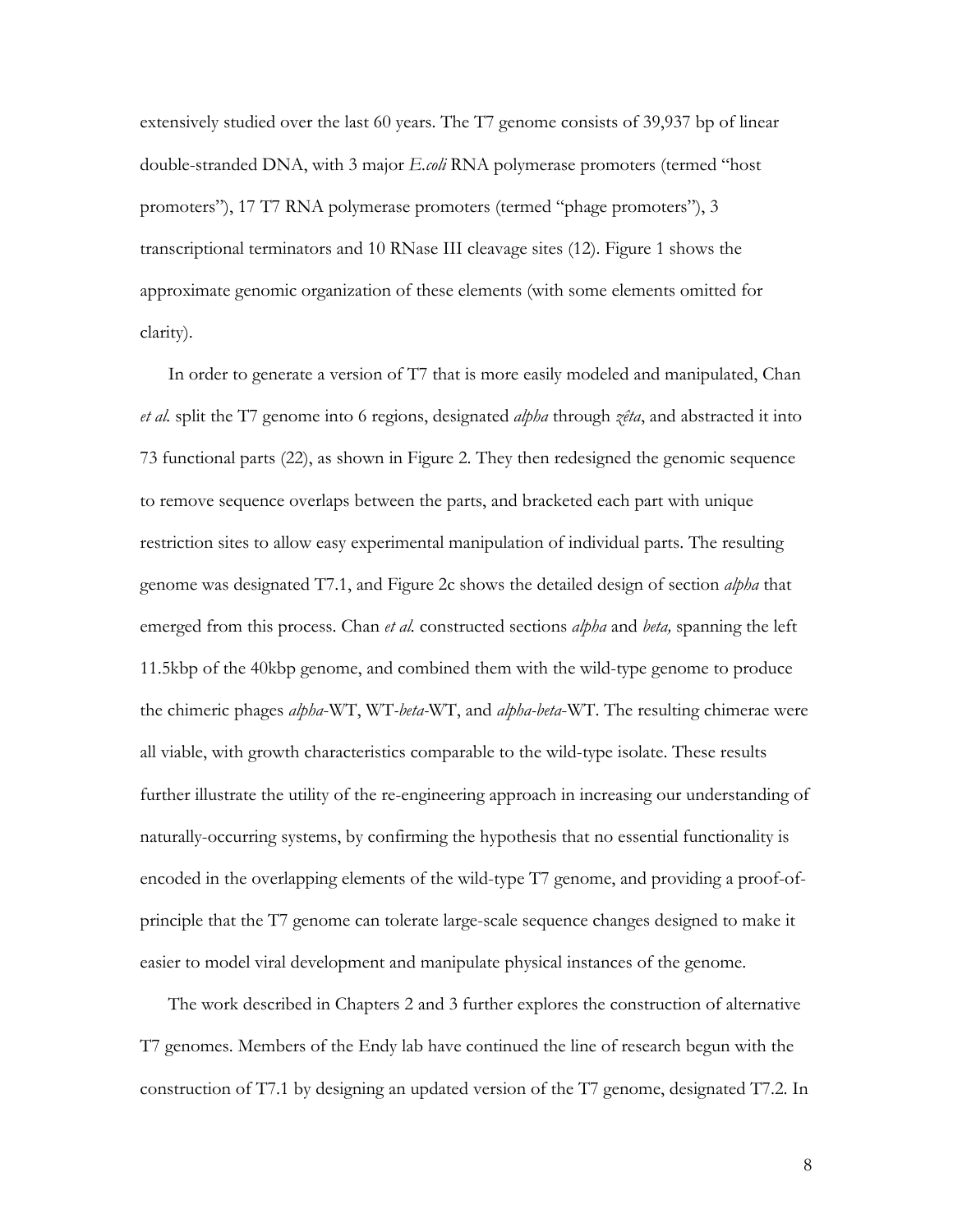Chapter 2, I describe my analysis of various aspects of the T7.2 design, specifically the conservation profile of the genes that are part of T7.2, and potential regulation encoded in the secondary structure adopted by the genome as it is transcribed. The work described in Chapter 3 is motivated by the observation that one limitation of approaches generating a single target genome is that they inherently only probe a single point in the vast genome design space, and targeted construction of multiple instances is generally too labor-intensive to consider on a large scale. The ability to generate and characterize genomes in a more rapid fashion is thus highly desirable. In Chapter 3, I propose two methods for combinatorial generation of T7 genomes, via facilitated loss of multiple non-essential genes or gene order rearrangement, and analyze the feasibility of these methods via computational modeling.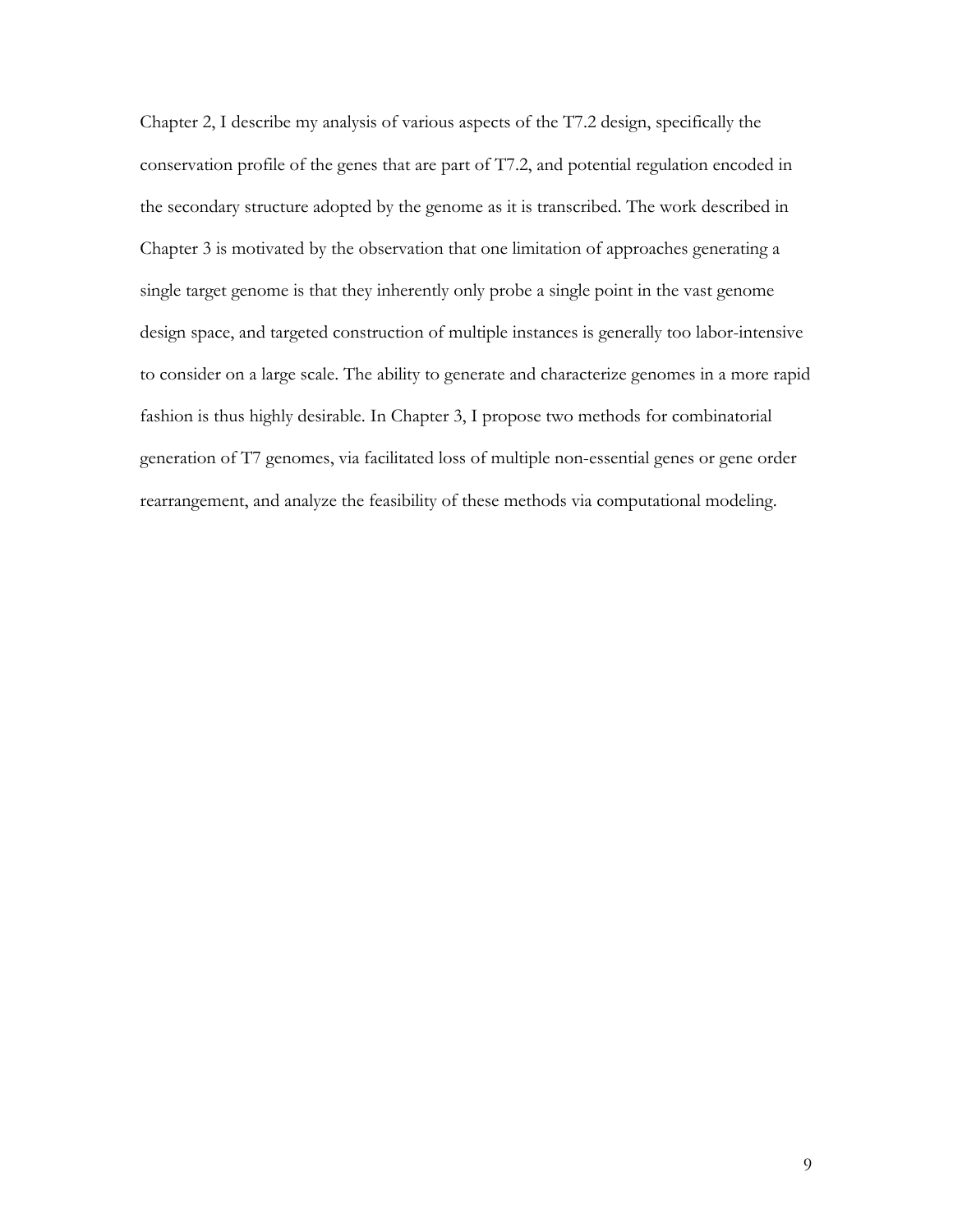### **Chapter 2: Analyzing the T7.2 Design**

While the T7.1 genome is, in principle, a surrogate that is easier to understand, model and manipulate than the wild-type genome, it is not an ideal surrogate. Seventy percent of the built and tested *alpha-beta-*WT version of T7.1 still consists of wild-type genomic sequence, containing 32 genes coding for 36 putative proteins (out of 56 genes coding for 60 proteins in the entire genome). In addition, since no genes were eliminated in T7.1, the engineered genome still contains over 20 wild-type proteins that are non-essential, most of which are non-conserved, and many of which have not been assigned a function (13). It is thus easy to envision a version of the T7 genome that is more strongly optimized for ease of understanding than T7.1.

Members of the Endy lab have designed a genome labeled T7.2 (22)*,* which encodes a more stringently-specified version of the T7 genome than T7.1. Like T7.1, T7.2 eliminates sequence overlaps between elements. In addition, to make it easier to construct accurate computational models of phage gene and protein expression, the T7.2 design standardizes the promoters, ribosome binding sites and RNase III sites to a small set of "canonical" instances of these regulatory elements (23). To eliminate elements of unknown function, the design also calls for the removal of 21 non-essential genes. Below, I describe my efforts to contribute to the work on T7.2 by computational analysis of several aspects of the proposed design.

Phylogenetic analysis: The T7.2 design calls for the removal of 21 non-essential, nonconserved genes. The initial list of non-conserved genes came from a review of the T7 family (13), but the review did not clearly specify the criteria used to judge conservation.

10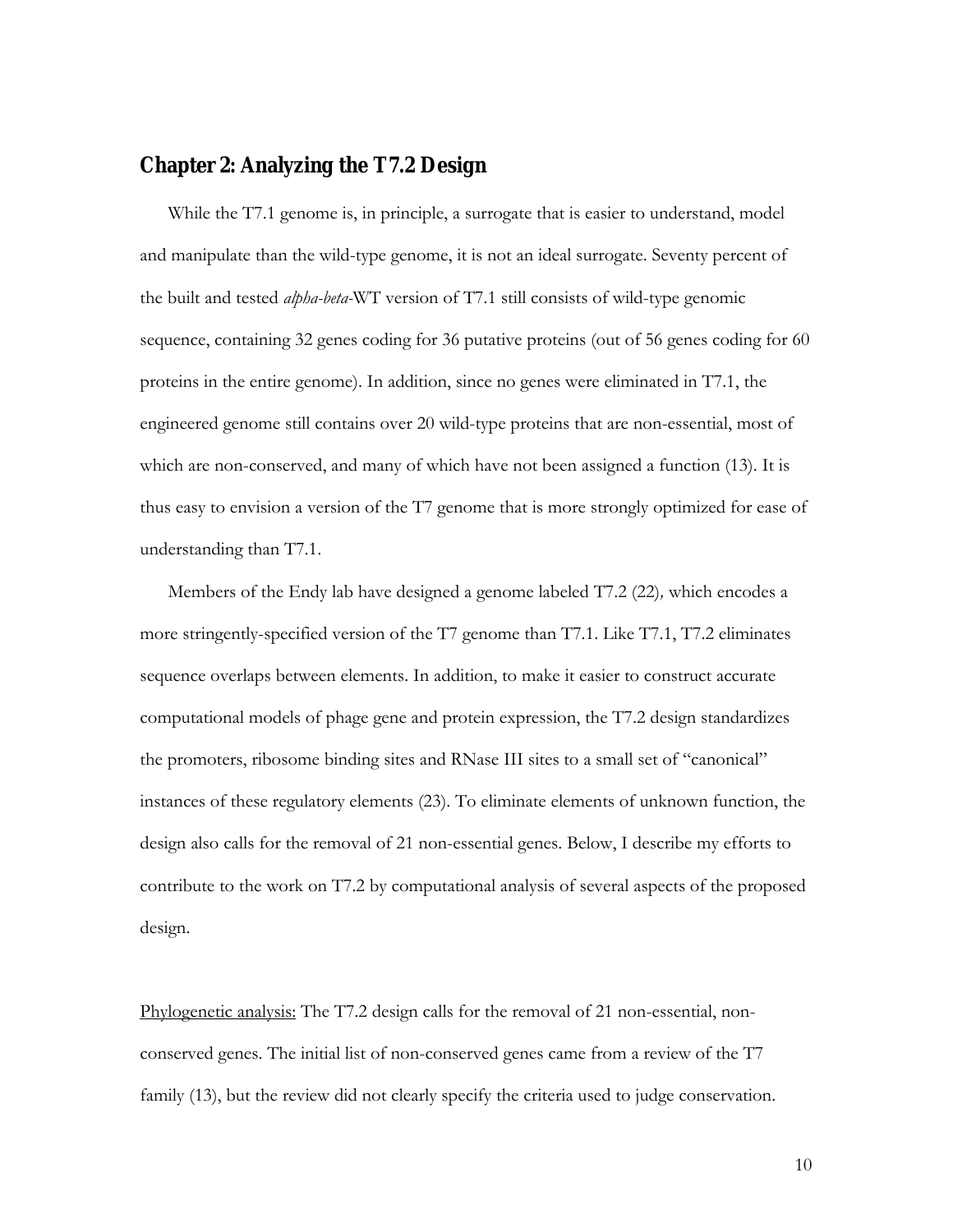To obtain more explicit data about gene conservation in T7, and possibly refine the list of genes in T7.2, I analyzed the conservation of T7 genes across the family of T7-like phage (13): T3 (24), øA1122 (25), gh-1 (26), and øYeO3-12 (27). I first extracted the coding sequences of genes in these phages annotated as being similar to T7 genes and converted the DNA sequence to the encoded amino acid sequence. I then used BLAST (51) to generate pairwise alignments of the T7 amino acid sequence to each appropriate amino acid sequence from the other phages, and calculated pairwise percentage amino acid identities. Finally, I calculated the average amino acid identity between each T7 protein and the matching proteins in all the other phage genomes. The results are shown in Table 1.

Based on the data in Table 1, the 21 non-essential genes showing the least conservation, according to number of genomes they are conserved in and average amino acid identity with respect to T7, are *0.3, 0.4, 0.5, 0.6A/B, 0.7, 1.2, 1.4, 1.5, 1.8, 2.8, 3.8, 4.1, 4.2, 4.7, 5.3, 5.5, 6.3, 7, 7.7, 19.2, 19.3*. This list includes all T7 genes that are not conserved in any of its close relatives, those conserved in only one or two close relatives, and 8 of the 14 non-essential genes conserved in three out of four close T7 relatives. A phage genome based strictly on this list of genes to remove would differ from the genome specified by T7.2 by retaining genes *1.6*, *5.7* and *5.9*, and removing genes *0.3*, *0.7*, *1.2* and *5.5*. However, genes *0.3*, *0.7*, *1.2* and *5.5* have all been assigned a function, whereas *1.6* and *5.7* have no known function. Thus, inclusion of *0.3*, *0.7*, *1.2* and *5.5* is potentially more defensible than inclusion of *1.6*, *5.7* and *5.9*, and there is no compelling reason to update the T7.2 gene list.

Eliminating potential new secondary-structure based regulation: Genomes encode information not just at the linear sequence level, but also in RNA secondary structure, which can produce regulatory signals affecting processes like translation (29-31) and mRNA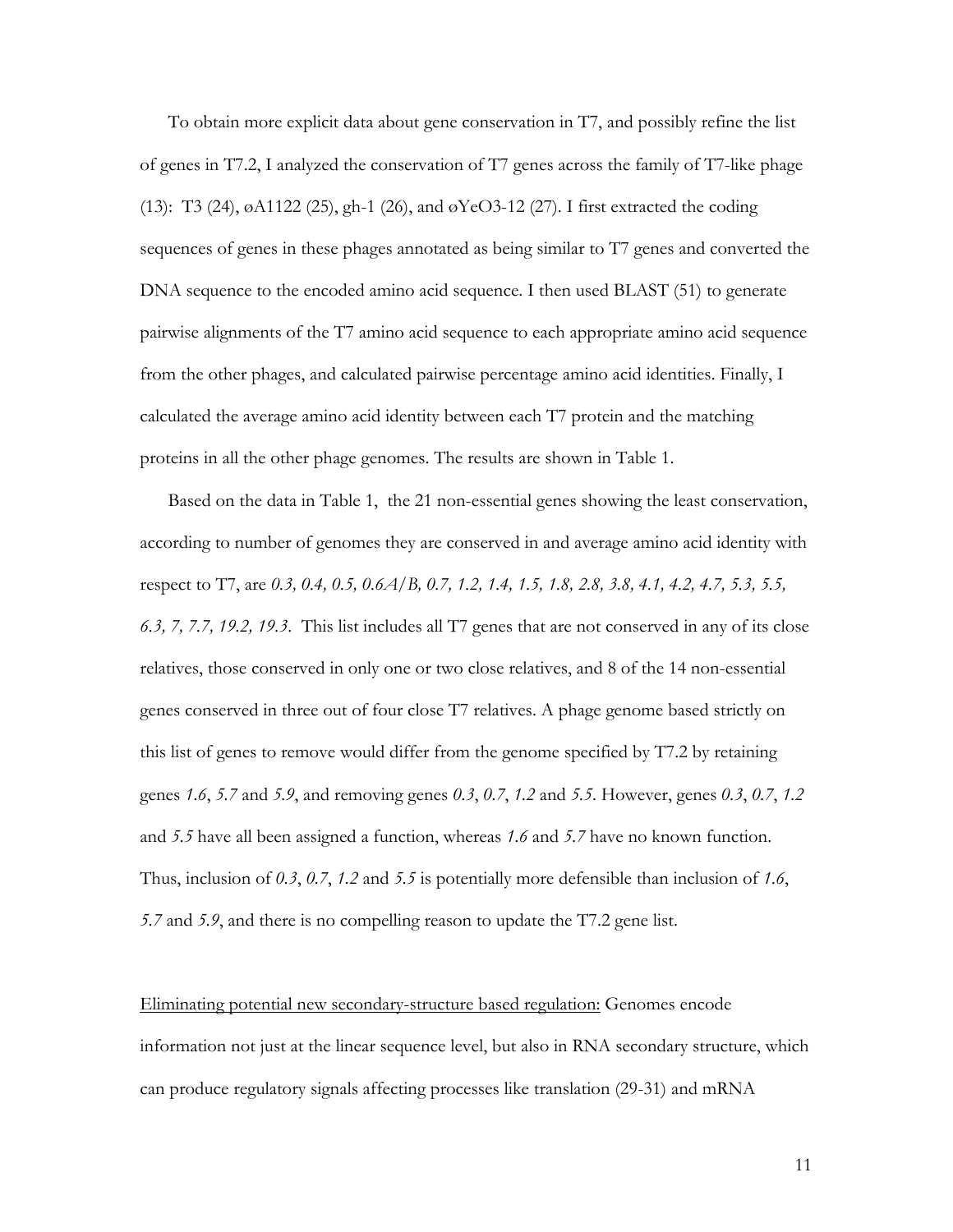stability (32, 33). In the T7 genome, the only regions known to adopt secondary structure affecting transcription and translation are the RNAse III and transcription termination sites (12), and the 5' and 3' UTR regions of gene *10* (34). However, replacing the wild-type RBS with a standardized RBS, as proposed in T7.2, could introduce new secondary structure that might inhibit ribosome binding and mRNA translation, by allowing pairing between the RBS and the beginning of the coding sequence.

To determine the extent of secondary structure introduced by the new RBS, I used RNAfold (52) to predict the folding energies of both wild-type and engineered RBS-CDS junctions. The folded sequences were 59 bp long and, for the engineered variant, consisted of the standardized (20 bp long) RBS assigned to the given gene in the T7.2 design and the first 13 codons of coding sequence. Similarly, 20 bp upstream of the ATG start codon and the first 13 codons of coding sequence were used for the wild-type variant. The length of sequence to fold was chosen based on the fact that most known secondary structure-based regulatory elements are relatively short, and also to limit the number of sequence variants that needed to be generated and evaluated.

The average predicted ΔG of folding was relatively high (i.e. little secondary structure was predicted) for both the engineered and wild-type RBS-CDS junctions. The average ΔG was actually higher with the engineered RBS than with wild-type RBS sequences, -1.5 kCal/mol for the engineered RBS versus -2.1 kCal/mol for the wild-type RBS sequences. However, there were instances when either the engineered RBS resulted in new extensive base pairing (shown in Figure 3), or the wild-type RBS itself led to extensive base pairing (shown in Figure 4).

I also investigated the possibility of eliminating secondary structure at RBS-CDS junctions altogether. For each T7.2 gene, I generated all possible DNA sequence variants of

12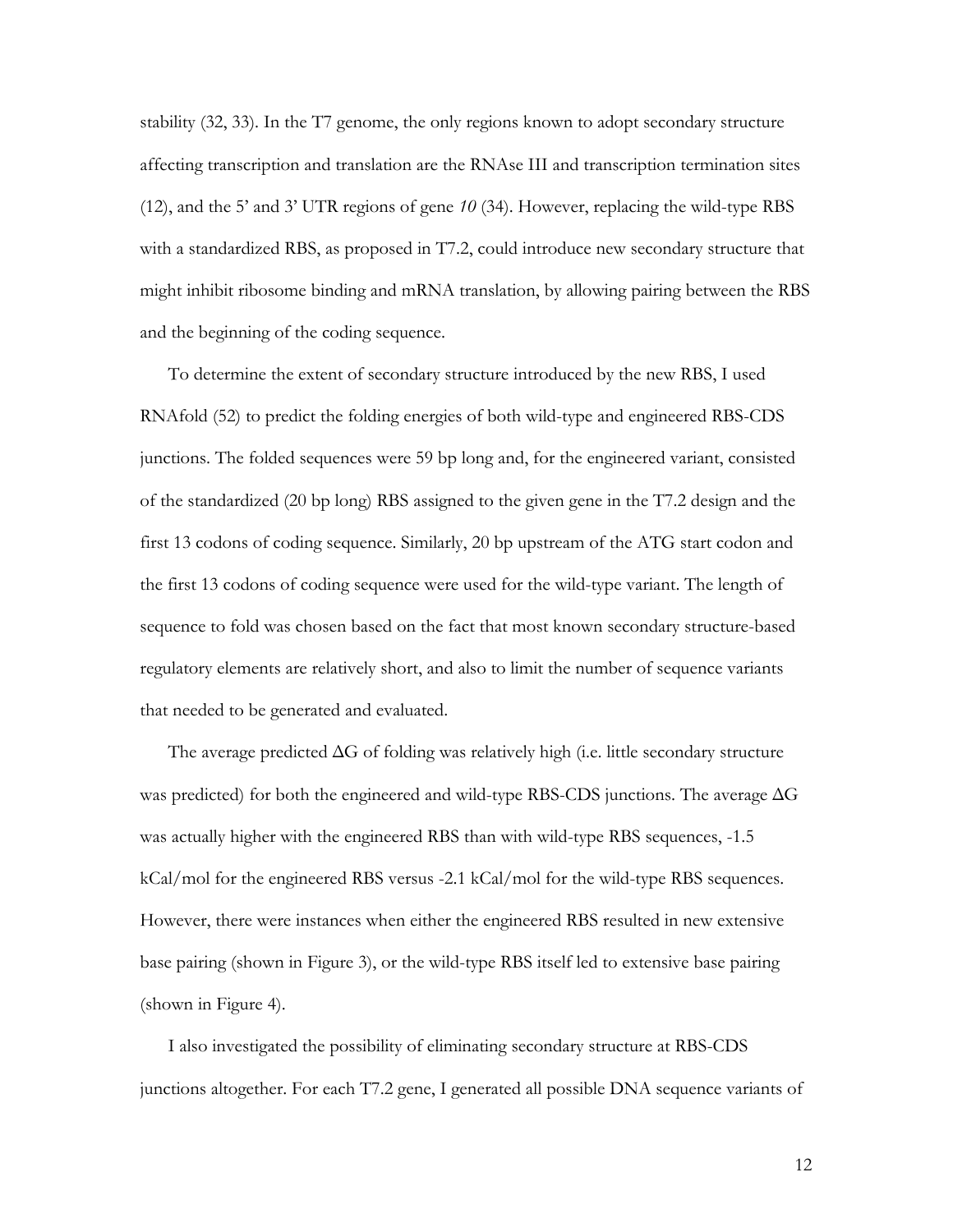the first 12 codons after the start codon, allowing up to 3 alternative codons at each position. The allowed codons were the top three most frequently used codons in *E.coli,*  based on published data on tRNA abundance and codon usage (53)*.* I then prepended the standardized RBS assigned to the gene, predicted the folding energy of each shuffled sequence, and retained the sequence with the highest  $\Delta G$  (i.e. least amount of secondary structure). Figure 5a shows the results of these calculations. As can be seen, some RBSshuffled CDS sequences are predicted to have a  $\Delta G$  of folding equal to 0.0 kCal/mol, and the  $\Delta G$  of the RBS-CDS junction with the lowest  $\Delta G$  of all the shuffled genes is still relatively high, at -5.4 kCal/mol. This RBS-CDS belongs to gene *14.3*, and has the structure shown in Figure 5b, showing very little basepairing that could potentially disrupt ribosome binding and translation. From the results above, codon-shuffling allows elimination of almost all predicted secondary structure.

Based on the hypothesis that eliminating secondary structure would eliminate the potential for translational inhibition at the RBS-CDS junction, all T7.2 genes with a predicted energy of folding less than -9.0 kCal/mol at the RBS-CDS junction were updated to incorporate the shuffled coding sequence resulting in the least predicted secondary structure. The -9.0 kCal/mol cutoff was chosen manually, by looking at the energies of structures predicted to have extensive basepairing  $(>= 10 \text{ basepairs}).$ 

Finding existing potential secondary-structure based regulation: To find regions in the protein-coding regions of the T7 genome that might encode secondary structure-based regulation, I utilized the DicodonShuffle algorithm developed by Katz and Burge. This algorithm generates variants of an mRNA sequence that preserve the encoded amino acid sequence, codon usage and dinucleotide composition (35). By predicting the secondary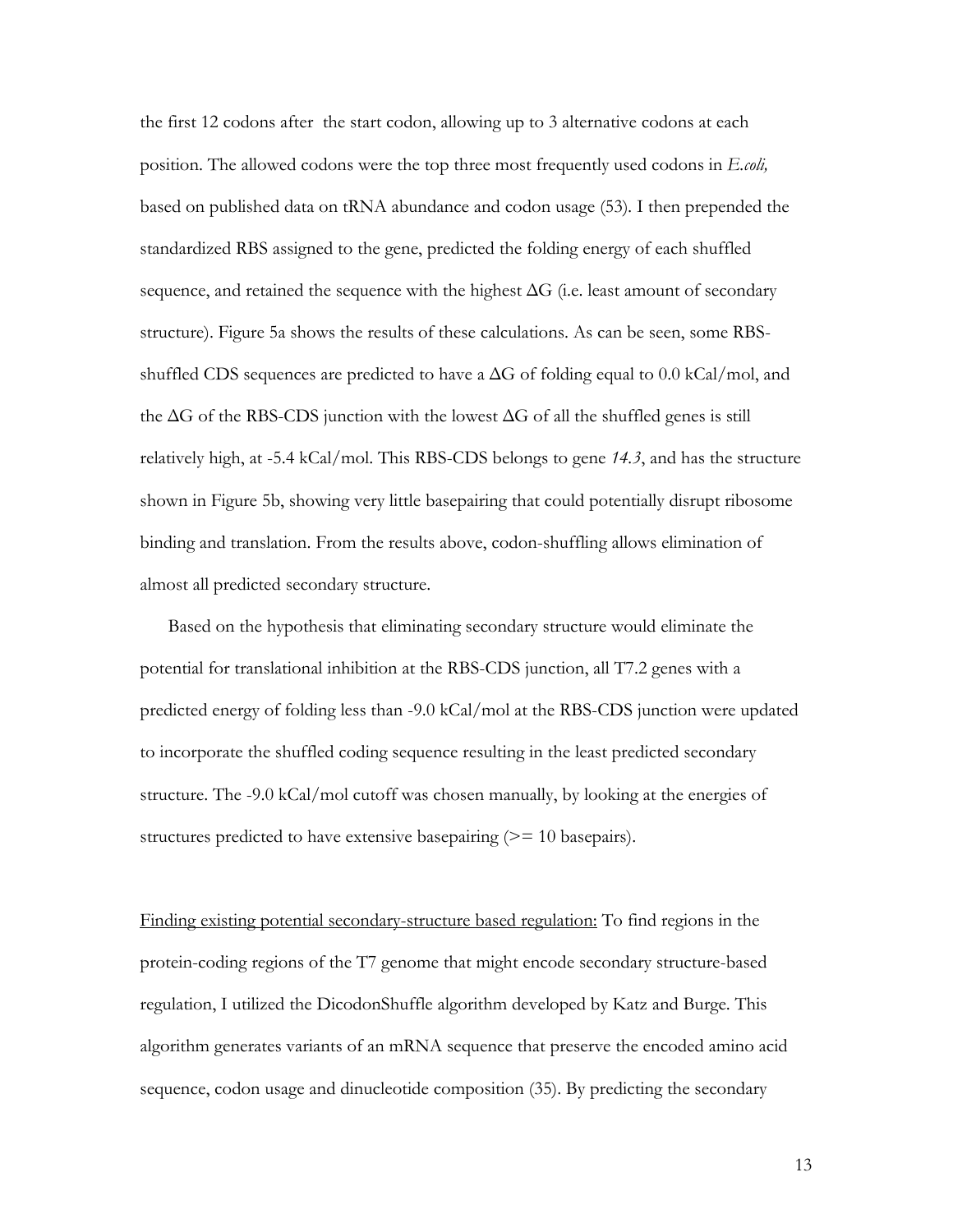structure adopted by these variants and using their folding energies to establish the expected background distribution of folding energies, it is possible to estimate whether the folding energy of the wild-type sequence differs significantly from what would be expected at random (i.e. in the absence of selection for secondary structure); such sequences are candidates for encoding biologically-relevant information in their secondary structure.

By combining a C implementation of the DicodonShuffle algorithm and the source code for the RNAfold package (52) into a single C program, I obtained a program that allowed the efficient generation and folding of shuffled sequence variants. I used this program to generate 1000 shuffled variants of each protein-coding RNA sequence in the T7 genome and calculated the predicted energy of folding for each position of a window sliding across the sequence. I gathered data for 50, 60 and 70 bp windows, with a step size of 10 bp between window positions. For each window position, I calculated the average and standard deviation of folding energies of the sequence variants, and then derived a z-score for the folding energy of the wild-type sequence. To find segments of the wild-type sequence that have folding energies that are significantly different from the background distribution, I looked for segments with a z-score  $\ge$  = -2.5758, which corresponds to sequences in the top 0.5% of the energy distribution (Figure 6 shows an example of the distribution of folding energies obtained; as can be seen, the distribution is approximately normal, justifying the use of a zscore to evaluate the significance of a particular folding energy).

Table 3 shows all 50, 60 and 70 bp regions that had highly significant folding energies. As the data show, whether a particular segment of sequence has a folding energy above the cutoff is highly dependent on the window size – most regions are not considered significant for more than one window size. Thus, the regions of most immediate interest are the ones which do exhibit a significant amount of predicted secondary structure across multiple

14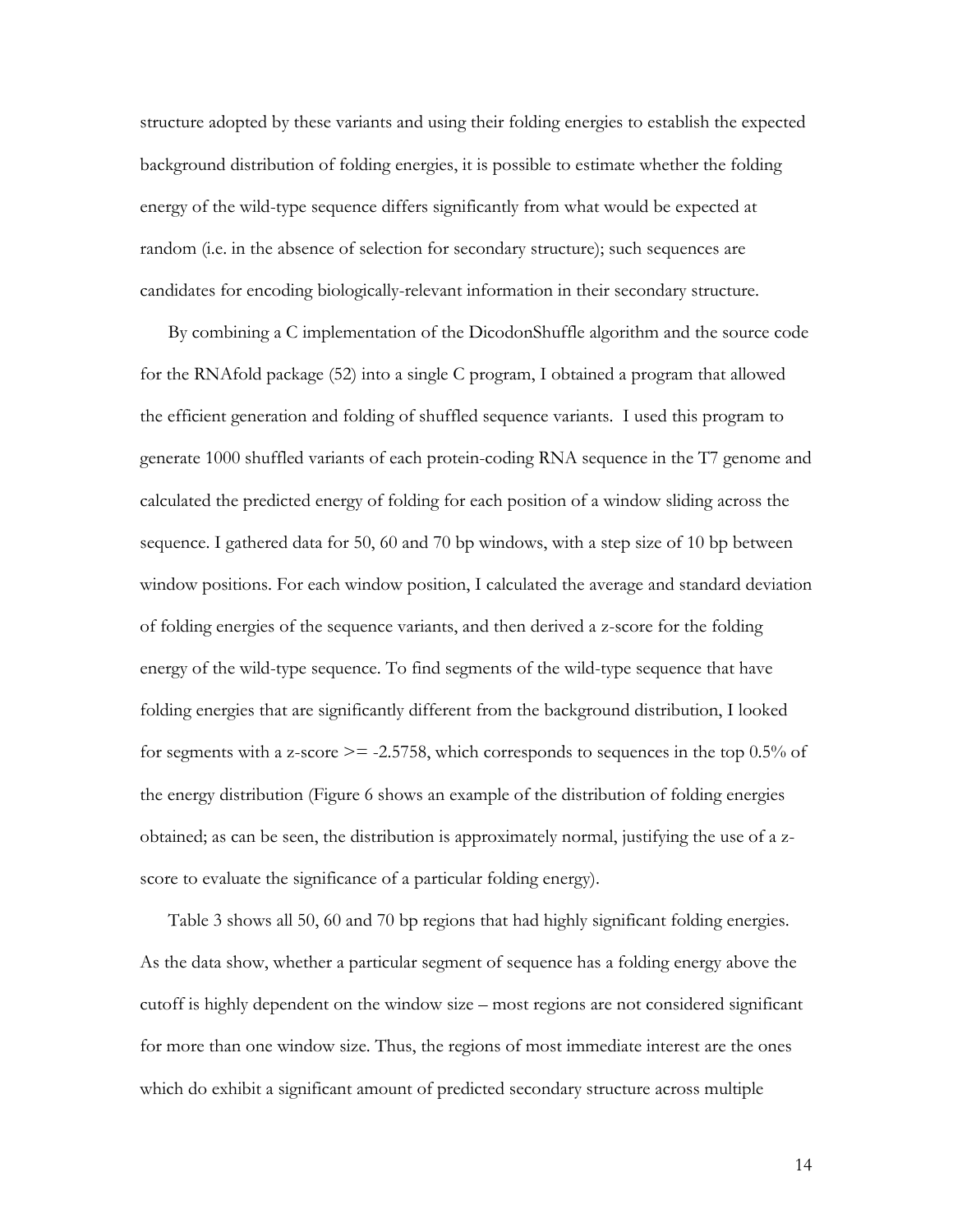window sizes for the same, or closely-spaced, starting positions. There appear to be 3 such regions in the T7 genome (highlighted in Table 3): positions 1030-1130 in gene *8,* positions 380-470 in gene *15*, and positions 2380-2470 in gene *16.* None of these locations is near the transcriptional terminators, RNAse III sites or other sites known to have secondary structure-based regulatory functions in T7 (12, 34). The minimum-energy secondary structures predicted for these 3 regions by the Mfold server (58, 59) are shown in Figure 7. As expected, these sequences show extensive basepairing, and thus may affect translation (29-31).

Based on this analysis, the three regions listed above seem to be the best initial candidates for codon-shuffling to remove potential "cryptic" regulation encoded by the RNA secondary structure of protein-coding regions of the T7 genome. Should the T7.2 work ever proceed to the point of constructing regions of the genome that include genes *8, 15* or *16*, it would be worth considering codon-shuffling these regions to remove/reduce their secondary structure, if this can be done without introducing significant new structure in nearby sequences.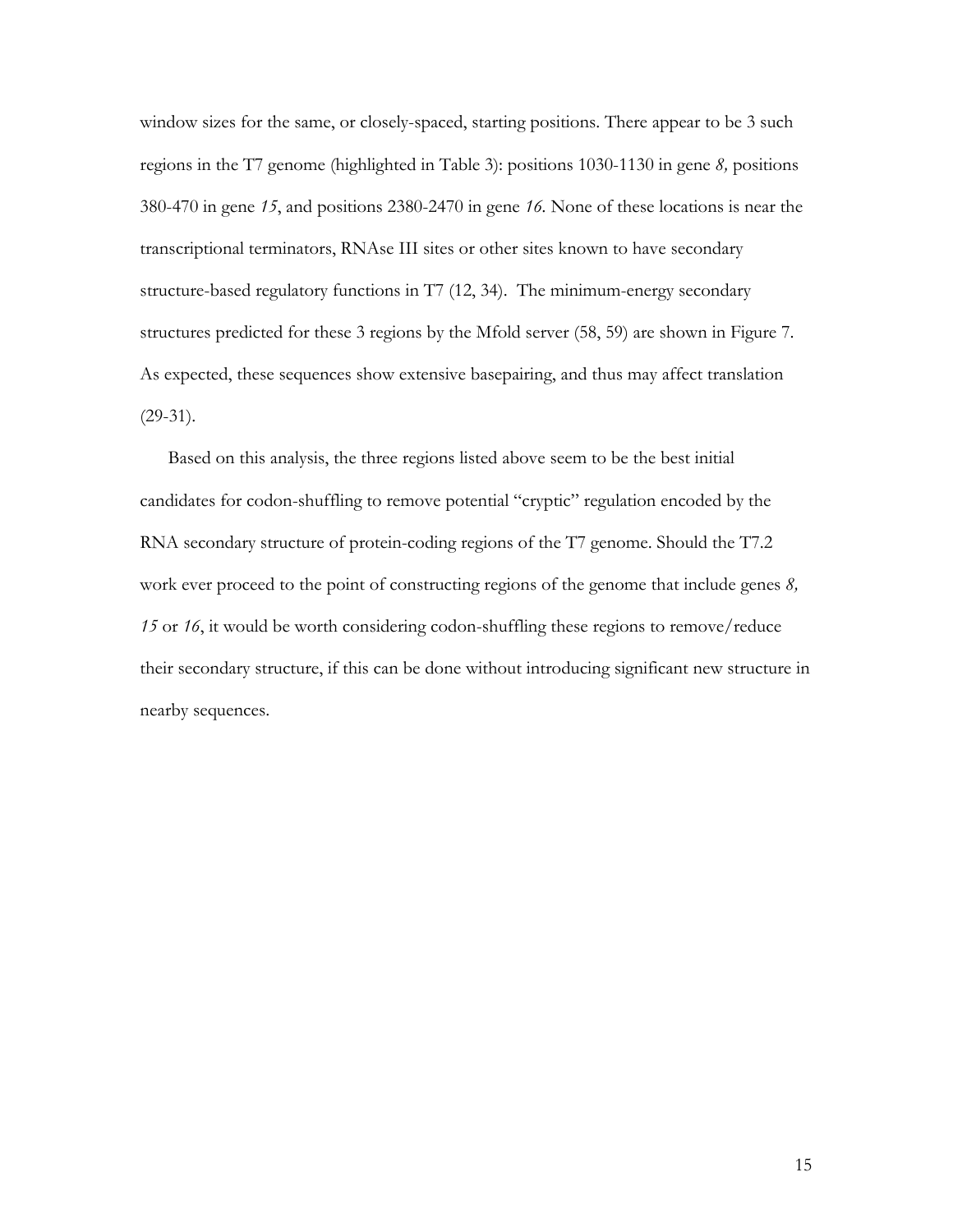### **Chapter 3: Library-based Approaches to Genome Generation**

As mentioned earlier, there are limits to the scalability of the re-engineering approach based on constructing specific genome instances. Below, I describe and analyze two potential approaches to generating libraries of T7 genomes with reduced or re-ordered gene sets.

Design of a "lossy" genome: A systems-level understanding of a biological entity requires knowing which combination of parts is essential to system function. However, determination of synthetic lethal subsets of genes by direct deletion of gene sets is largely infeasible due to the combinatorial explosion of possible gene subsets to delete. To allow efficient generation of a large number of genomes with reduced gene sets, one possibility is to construct a genome that is prone to gene deletions, and evolve it over many generations to allow accumulation of gene deletions. Construction of such a "lossy" genome could utilize the fact that direct repeats in the T7 genome can recombine during T7 DNA replication*,*  leading to deletion of the intervening sequence, as initially reported by (37-39). Recent data also confirms the phenomenon of recombination between repeats: experimental evolution of the T7.1 genome resulted in elimination of several of the repeats introduced into the T7.1 genome (IJ Molineux, personal comm.).

This mechanism of sequence deletion could possibly be exploited to design a lossy genome, by extending the T7.2 genome design to include repeat regions around all remaining non-essential genes. The repeat-enriched genome could then be subjected to multiple rounds of evolution to generate genomes with differing gene sets (Figure 8), and isolates exhibiting growth and fitness characteristics that differ significantly from the progenitor phage could be sequenced. Analysis of the final set of sequenced genomes would

16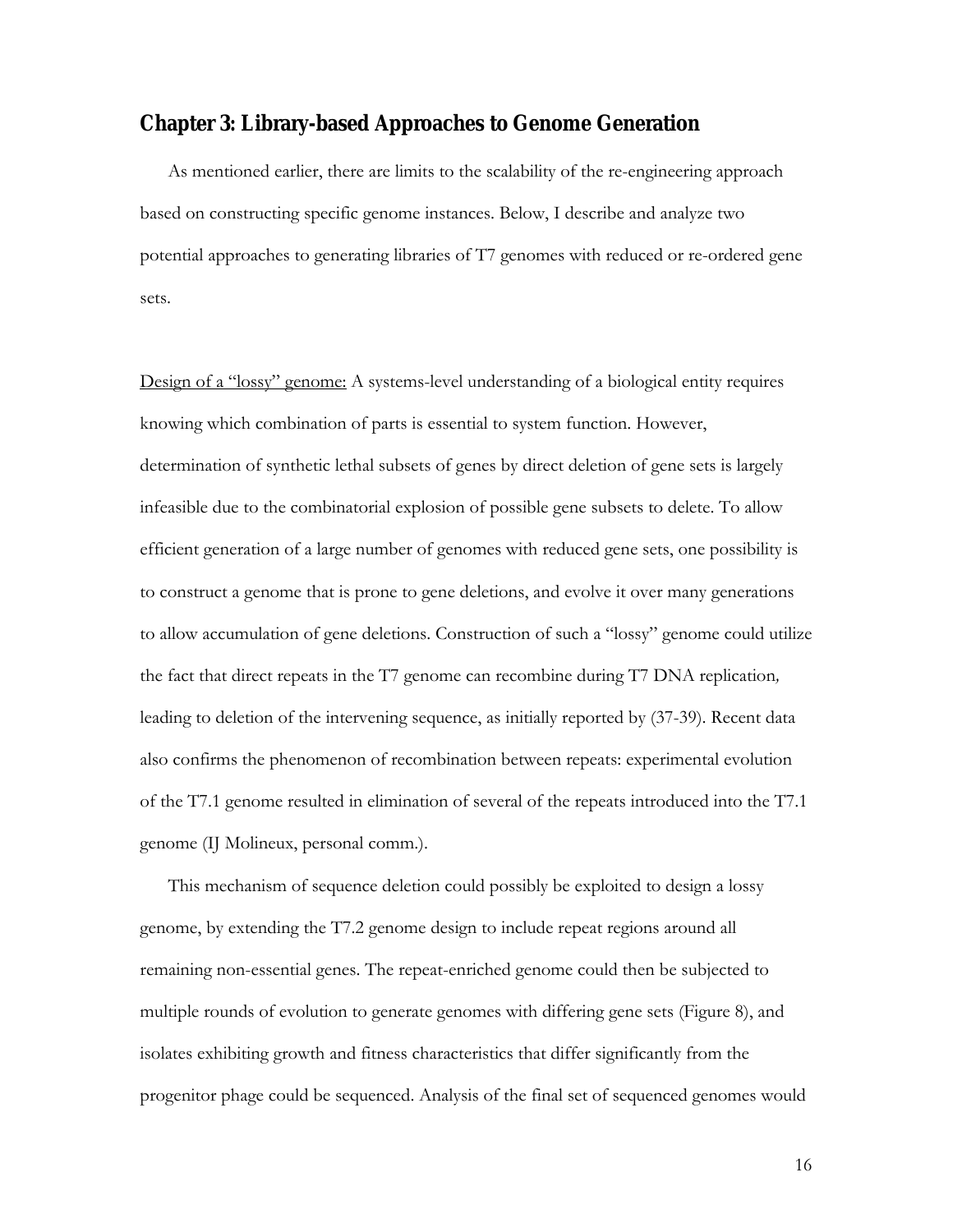then allow determination of which genes have been lost over the course of the experiment and hence are dispensable (or important) for viability.

To determine whether this approach was even theoretically feasible i.e. would result in enough genomes with reduced gene sets, I simulated the rate of gene loss across multiple cycles of phage growth. Specifically, I simulated the effect of inserting repeats between each of the T7 genes *1.1* – *1.8*, and then subjecting the resulting phage genome to multiple growth cycles, interspersed with serial dilutions and transfers, similar to the protocol described in (43, 44). This set of genes was chosen for being a mix of genes of known and unknown functions, and thus potentially a good candidate set for investigation using my proposed genome construction scheme.

My simulation was based on the following assumptions:

- The same repeat is inserted between all eight genes, leading to multiple possible recombination events
- The repeats are 20bp long
- The recombination rate per lysis cycle varies linearly with the distance between repeats, with the following recombination rates used to calculate the probability of a particular recombination event: 1 in 1600 for repeats 100bp apart, 1 in 8000 for repeats 900bp apart, and no recombination if repeats are  $> 1100$  bp apart. These recombination rates are based on data from (56, 57).
- Each gene is 350bp long i.e. the distance between repeats is 350bp; this corresponds to the actual average length of genes *1.1* – *1.8*.
- The burst size is 100 i.e. 100 new virions are produced per each infected cell, based on (9). This corresponds to the parameter *b* below.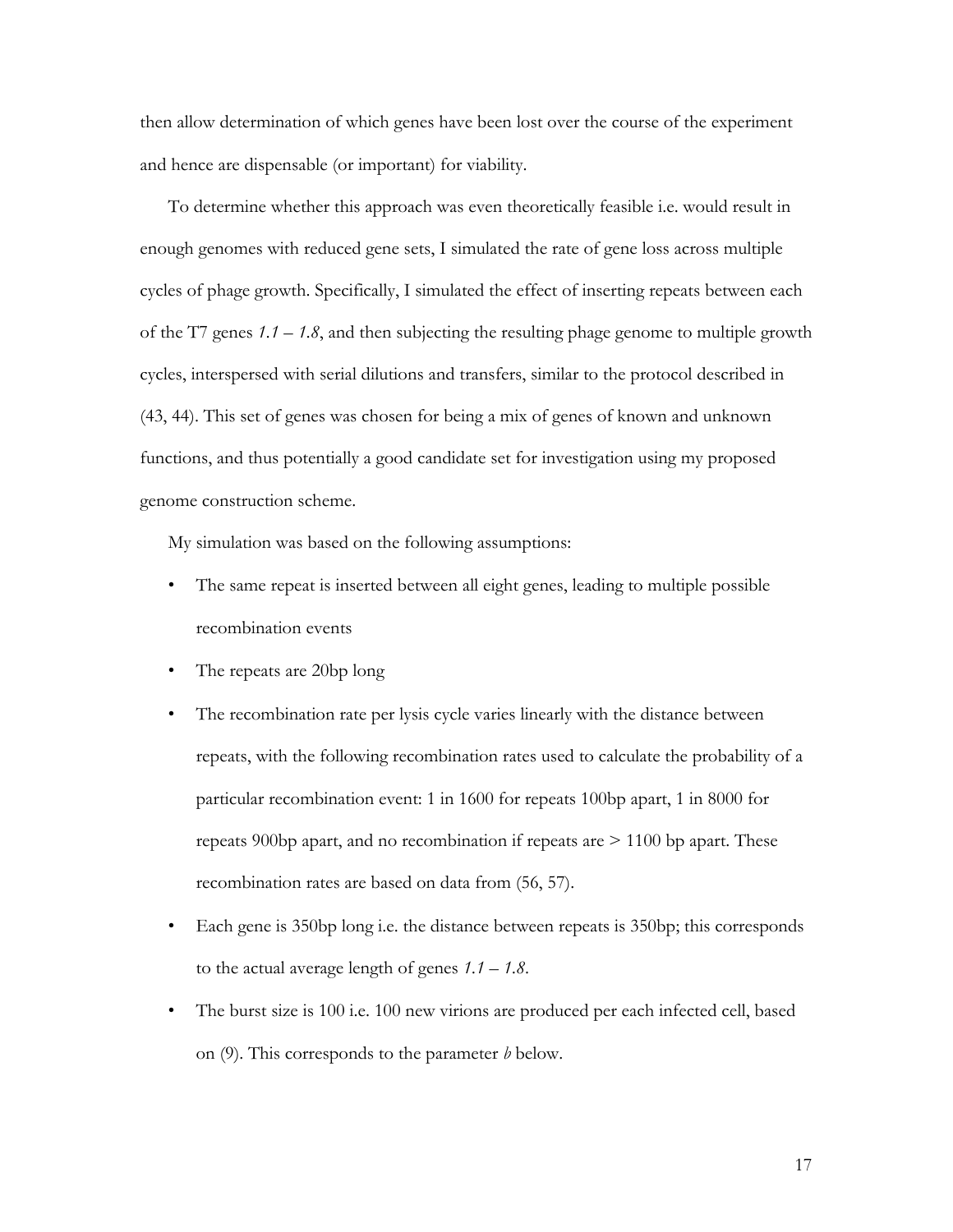- There are 3 cycles of viral growth and cell lysis between each serial dilution and transfer; this is represented by the parameter *r* below.
- The probability of multiple recombination events occurring in a single genome during one viral growth cycle is low enough to be negligible

The algorithm for calculating gene loss across multiple cycles of phage growth is described below, where a "genome family" is defined as a set of genomes with a particular number of genes (regardless of what the actual genes are):

- 1. Start with a founder population consisting of a single genome family, with all 8 genes
- 2. During each round of cell culture, for each genome family *k* (ie consisting of genomes with *k* genes and *k+1* repeats), with *k* decreasing from 8 to 0:
	- a. Calculate the number of progeny phage expected as  $N_{\text{new}} = N_{\text{current}}^k * b$ ,

where  $N_{\text{new}}$  is the total number of new progeny phages from genome family

*k*,  $N^k$ <sub>current</sub> is the current number of phages in genome family *k*, *b* is the burst size and  $r$  is the number of cell lysis cycles

- b. Calculate the probability distribution of a particular number of genes being lost from a member of genome family *k*
- c. Use the probability distributions created in the previous step to calculate the partition of the  $N_{\text{new}}$  phages into phages with  $i \leq k$  genes i.e. set  $N_{\textit{new}}^i = N_{\textit{new}} * p^k$ , where  $N_{\textit{new}}^i$  is the new number of phages with *i* genes and  $p^k_i$  is the probability of a genome with  $k$  genes losing *(k-i)* genes to result in a genome with *i* genes
- d. Update the number of phages in each genome family with *j <= k* genes with the numbers calculated in the previous step ie set  $N^{j}_{\text{current}} = N^{j}_{\text{current}} + N^{j}_{\text{new}}$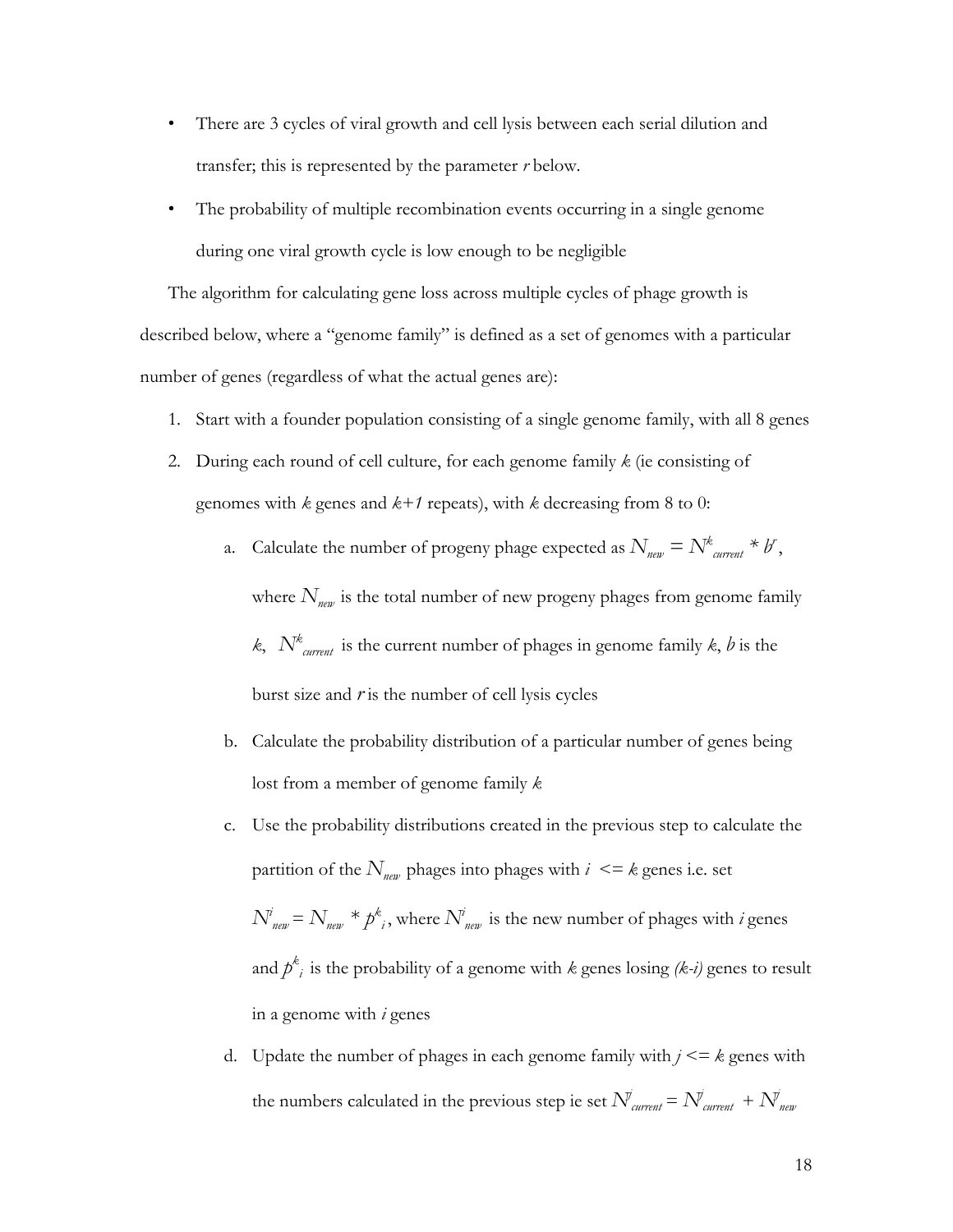- 3. "Dilute" the phage population by proportionally dividing up the number of phages in each genome family to maintain a constant phage population size. (This is the equivalent of performing a serial dilution and transfer of the lysate from a viral culture into a fresh culture of the host cells).
- 4. Repeat step 2 for the desired number of serial transfers
- 5. The final result is the number of phages in each genome family

The probability distribution for losing *i* genes from a *k-*gene genome was calculated by calculating the probability of each of the  $(k+1)$ -choose-2 = 2  $k(k + 1)$  possible recombination events, based on the distance between repeats, and summing up the probabilities for the number of genes eliminated by each possible recombination event.

The results of this simulation are shown in Figure 9 and Table 2. As the data show, the estimated rate of recombination, and hence gene loss, between 20bp repeats is too low to allow easy generation and isolation of genomes that have lost multiple genes. However, increasing the recombination rate by a factor of 50-fold would result in a phage population in which virtually all phages have lost at least one gene, and the majority have lost multiple genes. Since the rate of recombination increases 500-fold when the repeat length increases from 20bp to 10bp (38), it seems reasonable to think that the desired 50-fold increase in recombination rate could be achieved by increasing the repeat length to 30 or 40bp. Thus, the repeat-based approach to constructing a lossy genome seems at least theoretically feasible.

Generating shuffled genomes: Due to the relatively slow rate of entry of the T7 genome into an *E.coli* cell during infection (14, 15), there are large differences in the total time available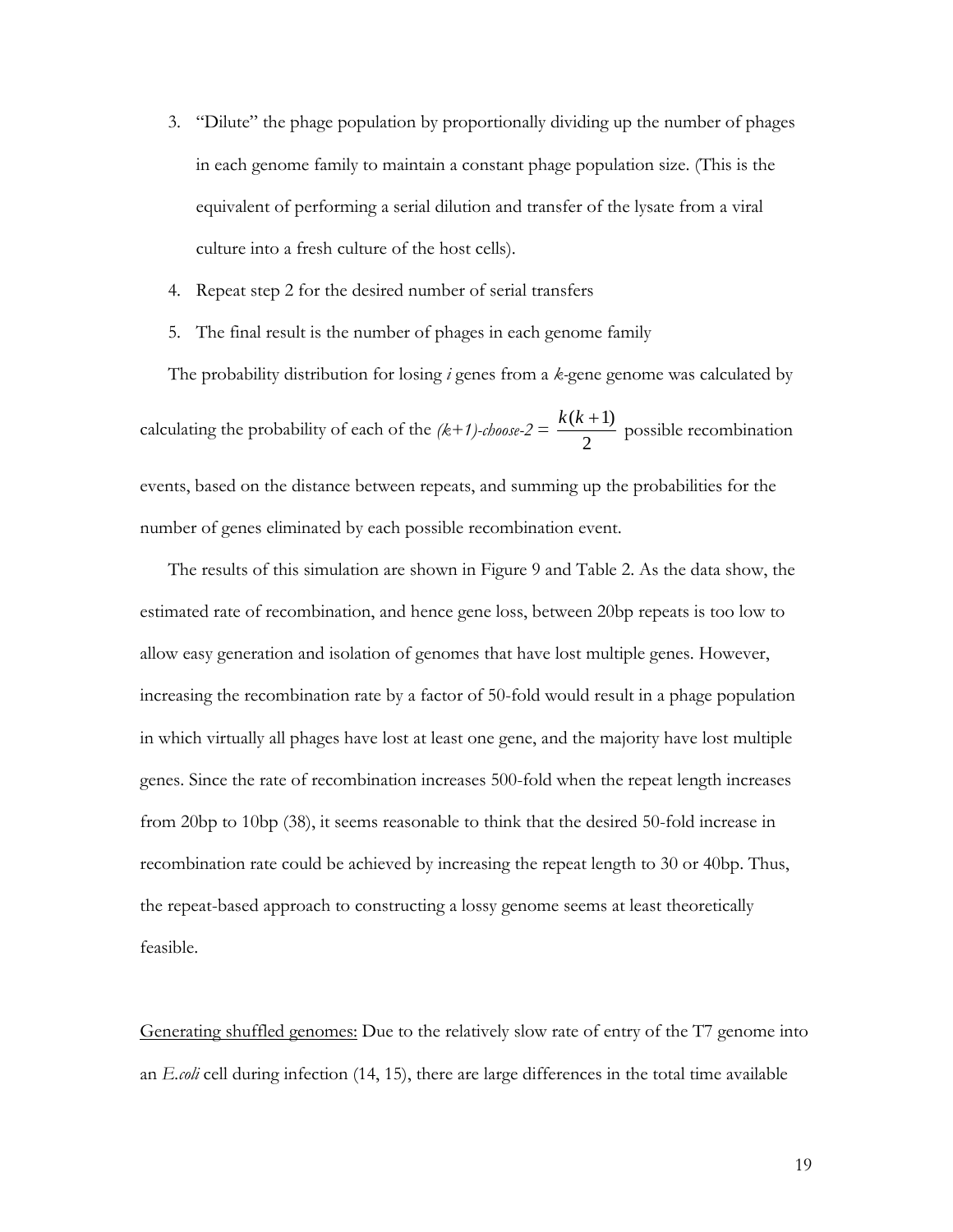for transcription and translation of genes that are widely separated on the genome. In addition, the promoter organization on the genome leads to genes being transcribed from differing numbers of promoters (12). Thus, the overall amount of mRNA and protein produced by a gene is affected both by the strength of genomic regulatory elements driving its transcription and translation, and its position on the genome.

A systems-level understanding of the effect of genomic organization on the T7 lifecycle would be reflected in an ability to accurately model the effects that reordering genomic elements has on gene expression. The work by Endy *et al.* to characterize reorganized genomes (21) was a step in this direction, but was limited in the amount of data that could be gathered, due to the large amount of work needed to construct these genomes. Thus, the possibility of being able to easily generate and characterize many rearranged genomes, and use the generated data to refine our model, is appealing.

One possible method of generating a library of permuted genomes is to use a combination of the DNA shuffling technique pioneered by WP Stemmer (45, 46) and work by Tsuge *et al.* that demonstrated efficient *in vitro* assembly of multiple DNA fragments in a designed order and orientation (47). In DNA shuffling, DNA sequences containing regions of homology but differing from each other by, for example, point mutations, are fragmented by DNase I treatment and then allowed to reassemble by multiple cycles of annealing and extension in the presence of DNA polymerase. The regions of homology guide the reassembly, resulting in a shuffling of the sequences as depicted in Figure 10a. Tsuge *et al.* were able to assemble multiple genes in a designed order and orientation by ligating together gene sequences with protruding sequences at both ends; the protruding ends determined the order of assembly, as shown in 8b.

20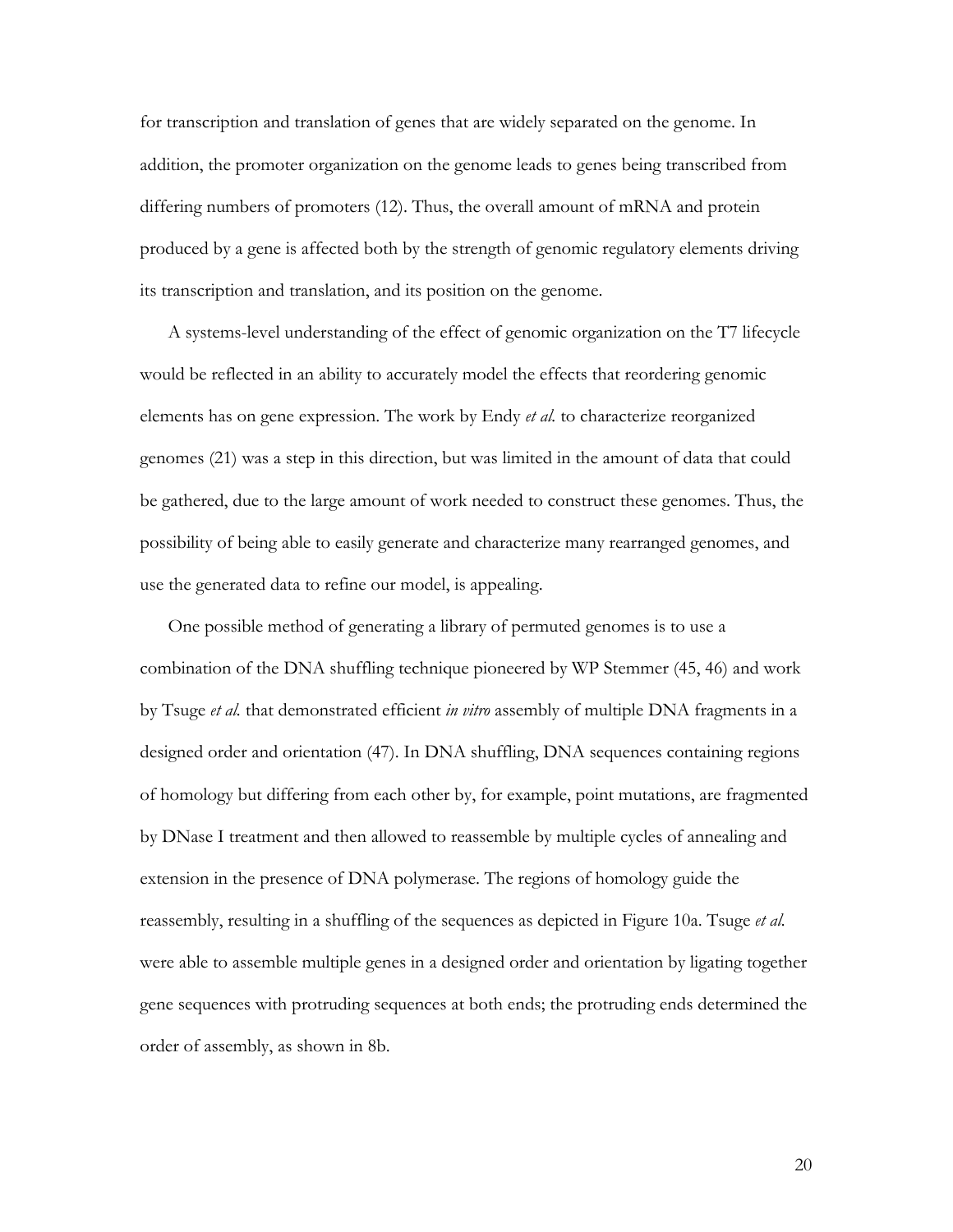Combining a homology-based approach to shuffling sequences with a mechanism allowing control of the order and orientation of reassembly would allow creation of a library of elements assembled in various orders. Such a library could be constructed by generating an ensemble of individual elements flanked by protruding sequences and allowing these sequences to guide assembly via annealing and ligation. An example of this, applied to three elements, denoted  $E1 - E3$ , is depicted in Figure 11.

As shown, arbitrary permutations of elements could be generated via the appropriate ordering of overhang sequences annealing to each other and being ligated together. The length of the assembly could be controlled via the 5' and 3' "caps", which are sequences that stop extension in either the 5' or 3' direction, by having an overhang on only one end. In addition, the overhang sequences can be designed to have a unique pairing, thereby avoiding "cross-talk" that could lead to arbitrary-length assemblies despite the presence of the capping sequences. The caps would also allow amplification and purification of generated assemblies: PCR primers specific to the caps can be used to amplify only capped assemblies, which can then be purified via gel electrophoresis and extraction of bands of the appropriate length. Thus, this approach could allow generation of permuted T7 genome segments by shuffling individual segments containing one or more genes.

One potential problem with my proposed library construction scheme is that the desirable assemblies, specifically the ones containing a complete set of the shuffled genes, with no repeated genes, may be a very small fraction of the total assembly pool. Analytically, if *k* genes are being shuffled, there are  $k^k$  possible *k*-gene assemblies, of which *k!* contain no repeated genes (hereafter called "complete" assemblies). Thus, complete assemblies make up *k k k*! of the total assembly pool, which may be a relatively small fraction. However,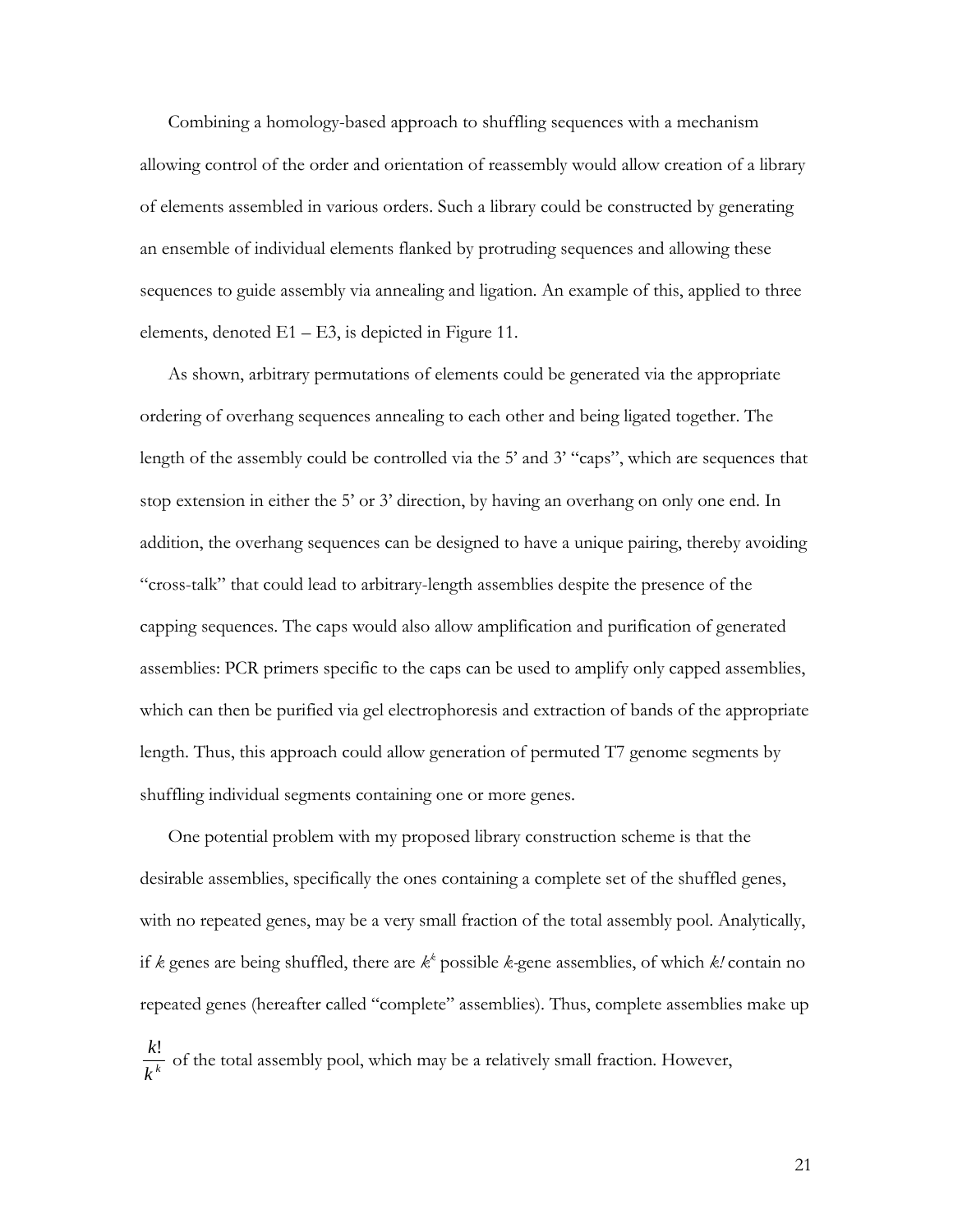purification of complete assemblies can be optimized by observing that assembly length provides a rough guide to the contained genes. Thus, it is possible to enrich for complete assemblies by running the assembly pool out on a gel and extracting only bands that are approximately the length of a complete assembly, thereby generating a pool of "restricted length" assemblies.

To estimate the enrichment provided in this manner, I simulated shuffling 5 segments covering the region from gene *1* to gene *3.5* in the T7.2 design. This region contains 5 essential genes that are the main contributors to regulating transcription and duplication of the phage genome (genes *1, 2, 2.5, 3, 3.5*), and are thus a good candidate set for exploring the impact of genome ordering on phage gene expression. The boundaries of the 5 segments were as shown in Figure 12. I simulated the generation of one million assemblies via the algorithm described below.

I calculated the fraction of complete assemblies, as well as the fraction of assemblies that had lengths within 10% of the length of a complete assembly (the "restricted length" assemblies), and would be indistinguishable from complete assemblies on a gel. The fraction of complete assemblies was 3.8% (in agreement with the analytical solution), and the fraction of restricted-length assemblies was 21.8%; thus, complete assemblies make up  $3.8/21.8 =$ 17.4% of the restricted-length assemblies, an approximately 4.5-fold enrichment.

Presumably, this technique could be made even more effective by optimizing the lengths of the shuffled elements to maximize the difference in length between complete assemblies and all other assemblies. It thus seems reasonable to assume that a ligation reaction containing the appropriate DNA sequences, coupled with length-based enrichment for complete assemblies will allow generation, isolation, and subsequent characterization of T7 variants with permuted gene orders.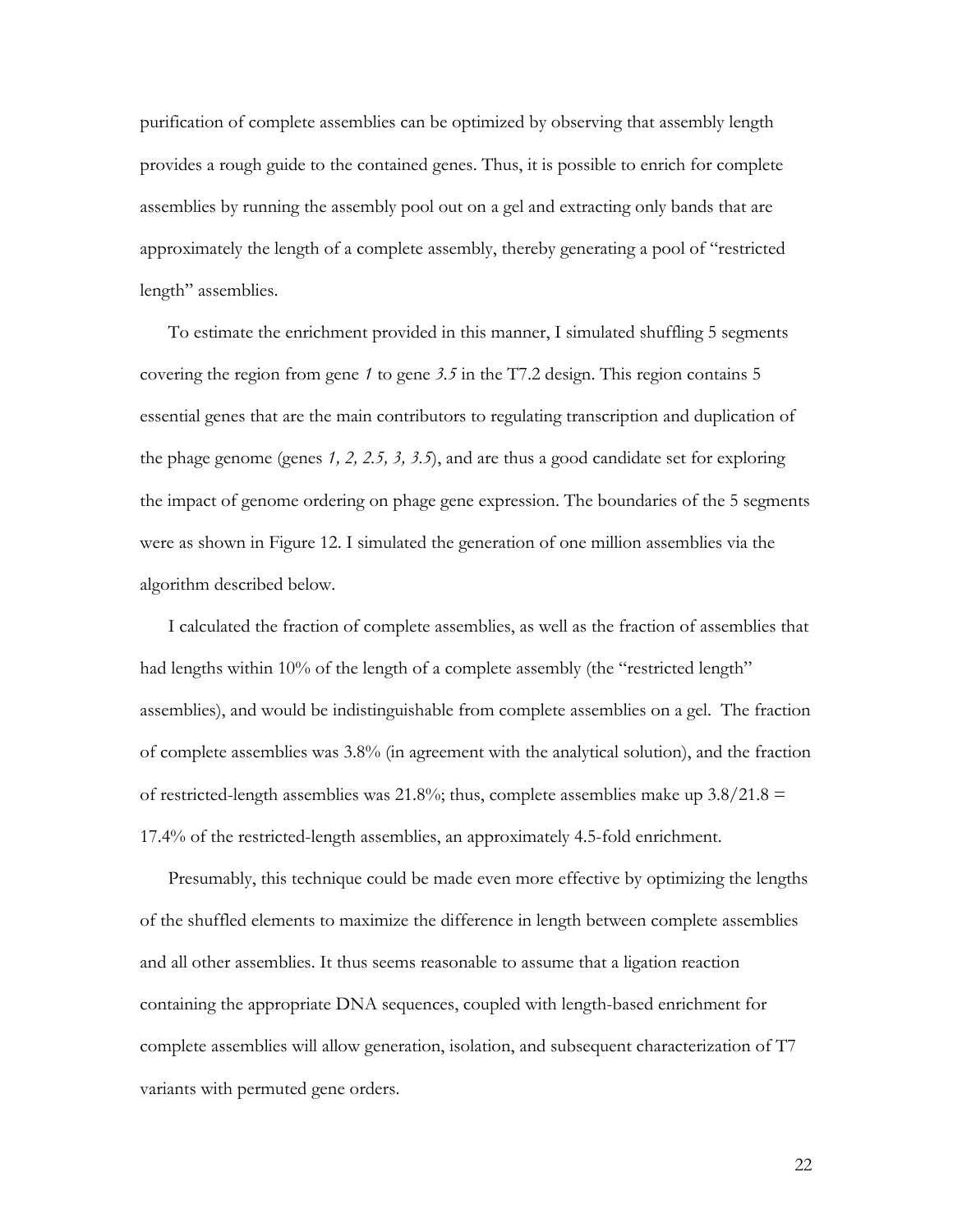### Simulation algorithm:

*L* is the number of allowed ligation reactions per assembly and was set to 100; *pCapping* is the probability of a ligation reaction adding a cap to the current assembly and was set to 0.1.

- For *N* iterations
	- o Seed the assembly by uniformly picking a random starting segment and assigning it 5' and 3' linkers
	- o For the allowed number *L* of ligation reactions per assembly:
		- Uniformly generate a random number *randNum* in the range 0 to 1
		- If *randNum* < *pCapping* and the assembly can be capped on the 5' end, cap the assembly on the 5' end
		- Else If (*randNum*  $\geq$  *pCapping && randNum*  $\lt$  *2\*pCapping*) and the assembly can be capped on the 3' end , cap the assembly on the 3' end
		- $E$ lse
			- Uniformly generate a segment and 5' and 3' linkers
			- If the new segment can be ligated to the current assembly on the 5' or 3' end (i.e. the segment's 5' linker matches the 3' linker of the assembly, or vice versa), add it to the assembly
		- If the assembly is complete (i.e. is capped on the 5' and 3' ends, and has the desired number of segments), terminate this set of ligation reactions
- Generate statistics for the number of complete and restricted-length assemblies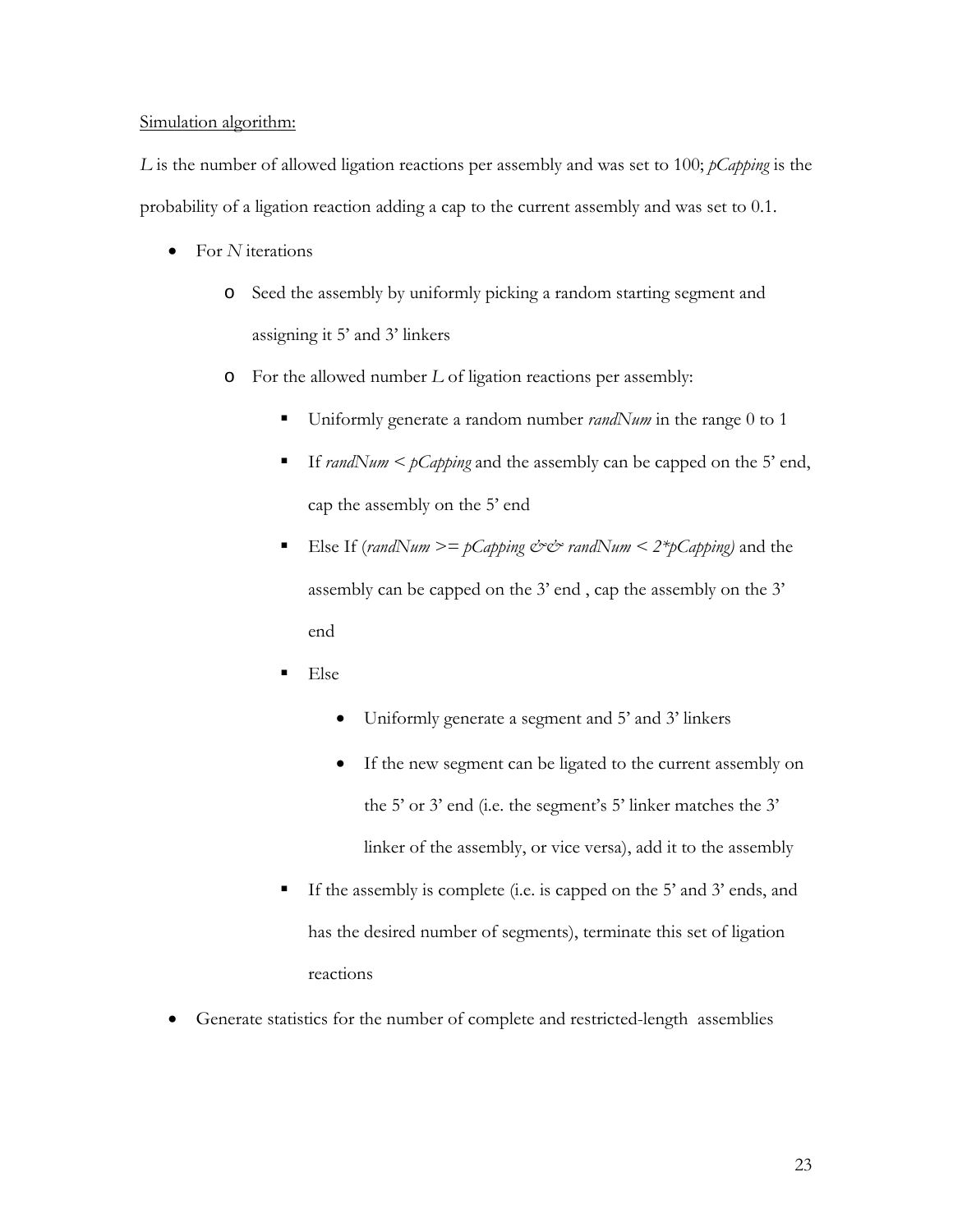## **Chapter 4: Conclusions and Future Work**

Portions of the T7.2 genome containing some of my proposed changes to reduce RNA secondary structure at the RBS-CDS boundary have been commercially synthesized and are currently being assembled. Assuming the designed genome passes the most basic test, namely whether it leads to a viable phage, the phage encoded by this genome will need to be carefully characterized to determine whether the desired ability to more accurately model the T7 system has been achieved.

The simulations described in Chapter 3 show that my proposed approaches to generating libraries of T7 genomes are theoretically feasible. The obvious next step is thus to attempt to validate these approaches experimentally. Construction of a genome that easily loses genes (i.e. the "lossy" genome described in chapter 3) is predicated on being able to increase the rate of recombination between direct repeats by about 50-fold above the recombination rate measured between 20bp repeats. Whether this increase can be achieved via my suggestion of using longer repeats can be tested by constructing genomes with longer repeats and measuring their recombination rate via the method described in (38). Should the results appear encouraging, construction of a genome with multiple such repeats can then be attempted either via commercial synthesis of the desired genome or manual insertion of repeats into, for example, the T7.1 genome. This genome can then be evolved and isolates sequenced to determine whether gene loss is occurring at an acceptable rate.

My suggested method of obtaining genomes with shuffled gene orders can tested on a small scale at first, by attempting to shuffle 2 or 3 segments. If each segment includes an essential gene, only assemblies containing all segments will lead to viable phages, thereby allowing the use of plaque formation as a strong screen for selecting phages that have incorporated complete assemblies. These phages can then be partially sequenced (for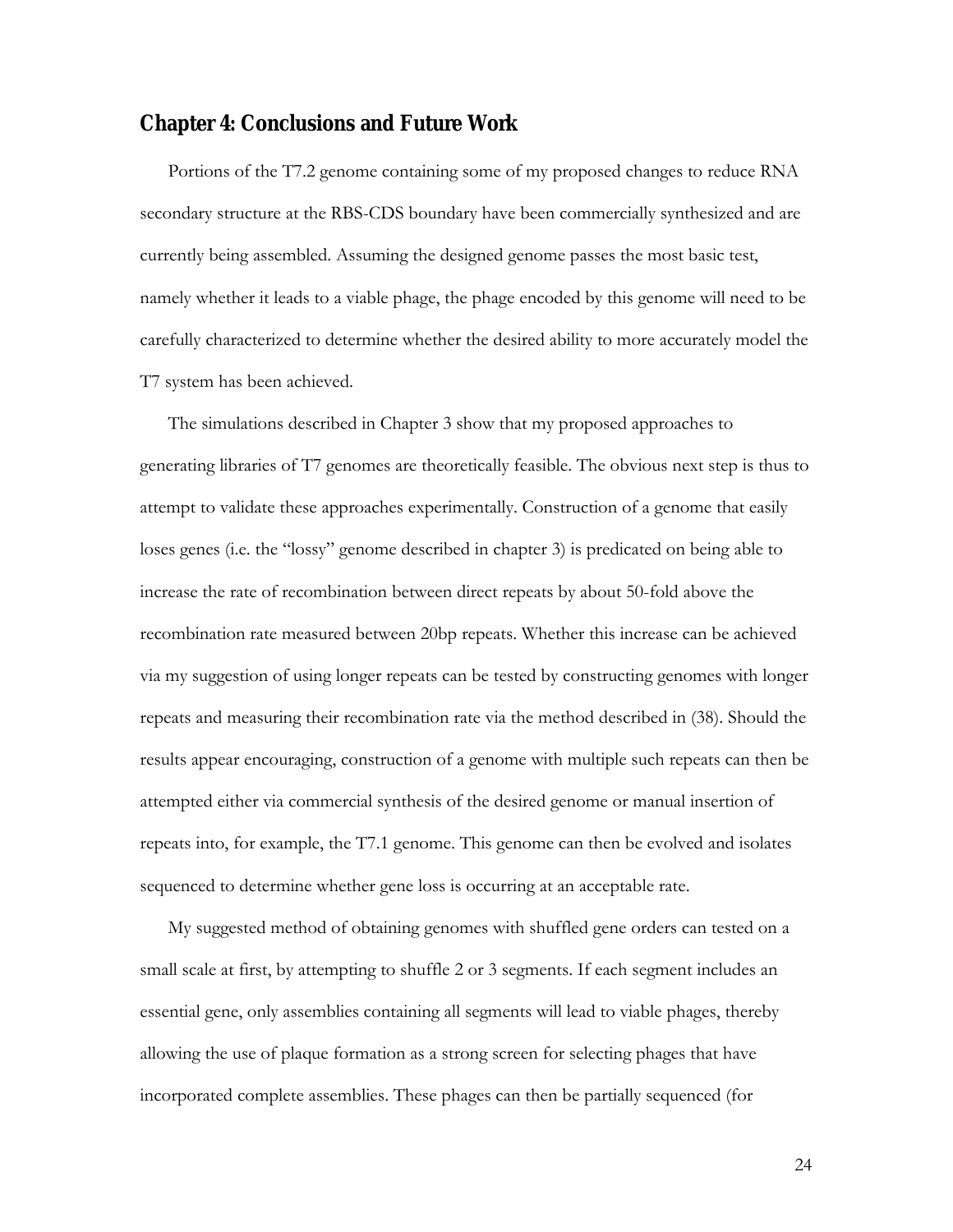example, via sequencing microarrays), or otherwise characterized (by PCR, for example), to determine whether the desired shuffling of segment order has occurred. It should be noted that even if these experiments show that the number of segments that can be effectively shuffled at one time is relatively small, the method can be applied in a hierarchical fashion to shuffle larger portions of the genome. For example, suppose one experiment shuffles genes *1-*3, a second experiment shuffles genes *4-6,* and a third experiment shuffles genes *7-9.* One complete assembly from each of these experiments can then be used in a fourth shuffling experiment, thereby permuting the order of genes *1-9*. Although not all possible permutations are accessible via this hierarchical approach, it should allow generation of genomes with significantly changed gene ordering.

Once the re-engineered genomes have been constructed, whether according to a specific design or in a combinatorial manner, their utility to the scientific and engineering enterprise will in large part be determined by how easy it is to characterize them, for example, how quickly they can be sequenced and their gene expression profile measured. If this data cannot be generated quickly enough to allow rapid testing of desired characteristics, or refinement of existing models of the system, the appeal of re-engineering genomes rapidly diminishes. From this perspective, the use of microarrays for high-throughput sequencing and gene expression measurements of the generated T7 instances is appealing. In particular, I conducted an initial survey of microarray manufacturers and found that, at the time of this writing, Nimblegen arrays custom-designed for T7 seem to offer the ability to sequence T7 genomes variants, and measure gene expression profiles, at a reasonable price. Future work on re-engineering T7 would presumably benefit from continuing this line of investigation.

25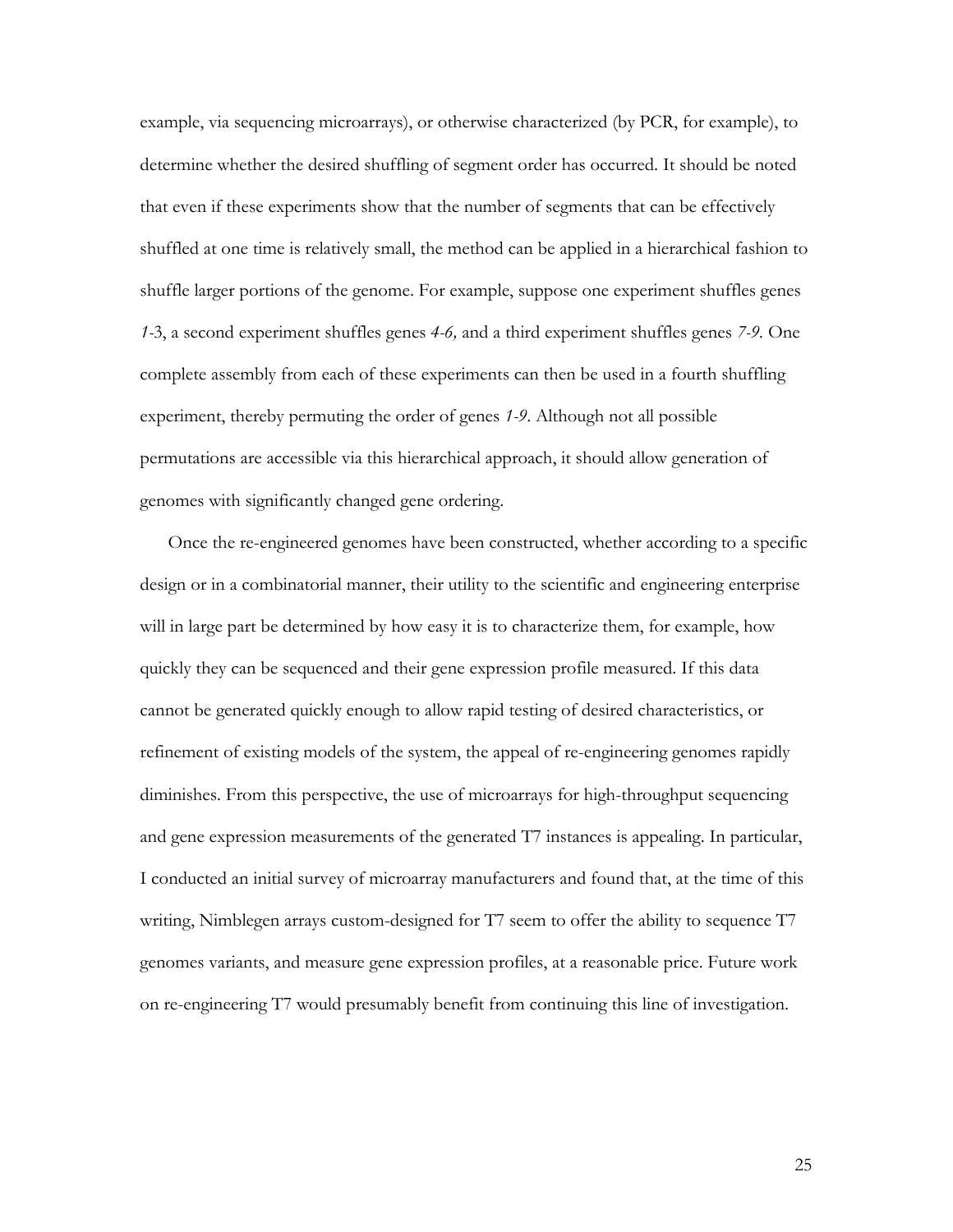Table 1: T7 genes conserved in close relatives of T7. Numbers in parentheses are average amino acid identity, P. *T7 genes not conserved in any other genome: 0.4, 0.5, 1.4, 4.1, 2.8.*

| T7 genes conserved           | T7 genes conserved          | T7 genes conserved           | T7 genes conserved          |
|------------------------------|-----------------------------|------------------------------|-----------------------------|
| in 4 genomes (29)            | in $3$ genomes $(14)$       | in $2$ genomes $(8)$         | in 1 genome $(2)$           |
| $P>=80\%$ : 8 (84.5), 3.5    | $P \geq 80\%$ : 5.9 (81.7), | $P \ge 80\%$ : 4B (86.0)     | $P \geq 80\%$ : 7.7 (99.0), |
| (83.5), 5 (83.5), 5.7        | 4.5(81.3)                   |                              | 4.7 $(87.0)$                |
| (82.3), 4A (80.3), 17.5      |                             | $P \le 80\%$ : 7 (66.0), 3.8 |                             |
| (80.3)                       | $50\% < = P < 80\%$ : 19.5  | $(65.0), 0.7$ $(44.0), 4.2$  |                             |
|                              | (75.0), 1.6 (71.0), 4.3     | (42.0), 5.3 (25.0), 0.6A     |                             |
| $70\% < = P < 80\%$ : 19     | (61.0), 1.7 (59.3), 19.2    | (45.0), 0.6B (25.0)          |                             |
| (79.0), 1 (78.5), 3 (77.5),  | (57.7), 1.8 (55.7), 1.2     |                              |                             |
| 18 (77.0), 2.5 (75.5), 16    | (54.0), 19.3 (53.3)         |                              |                             |
| (75.3), 6 (75.3), 12         |                             |                              |                             |
| (71.75)                      | $P<50\%$ : 5.5 (46.0), 1.5  |                              |                             |
|                              | $(33.3), 0.3$ $(31.7), 6.3$ |                              |                             |
| $60\% < = P < 70\%$ : 11     | (18.3)                      |                              |                             |
| $(69.5)$ , 15 $(68.8)$ , 10A |                             |                              |                             |
| (67.8), 18.5 (67.8), 17      |                             |                              |                             |
| $(65.0), 1.3$ $(64.8), 13$   |                             |                              |                             |
| (62.0), 6.5 (61.8), 14       |                             |                              |                             |
| (61.5), 18.7 (61.3), 9       |                             |                              |                             |
| (60.0)                       |                             |                              |                             |
|                              |                             |                              |                             |
| $40\% < = P < 60\%$ : 6.7    |                             |                              |                             |
| (59.3), 7.3 (54.3), 2        |                             |                              |                             |
| (49.8), 1.1 (47.8)           |                             |                              |                             |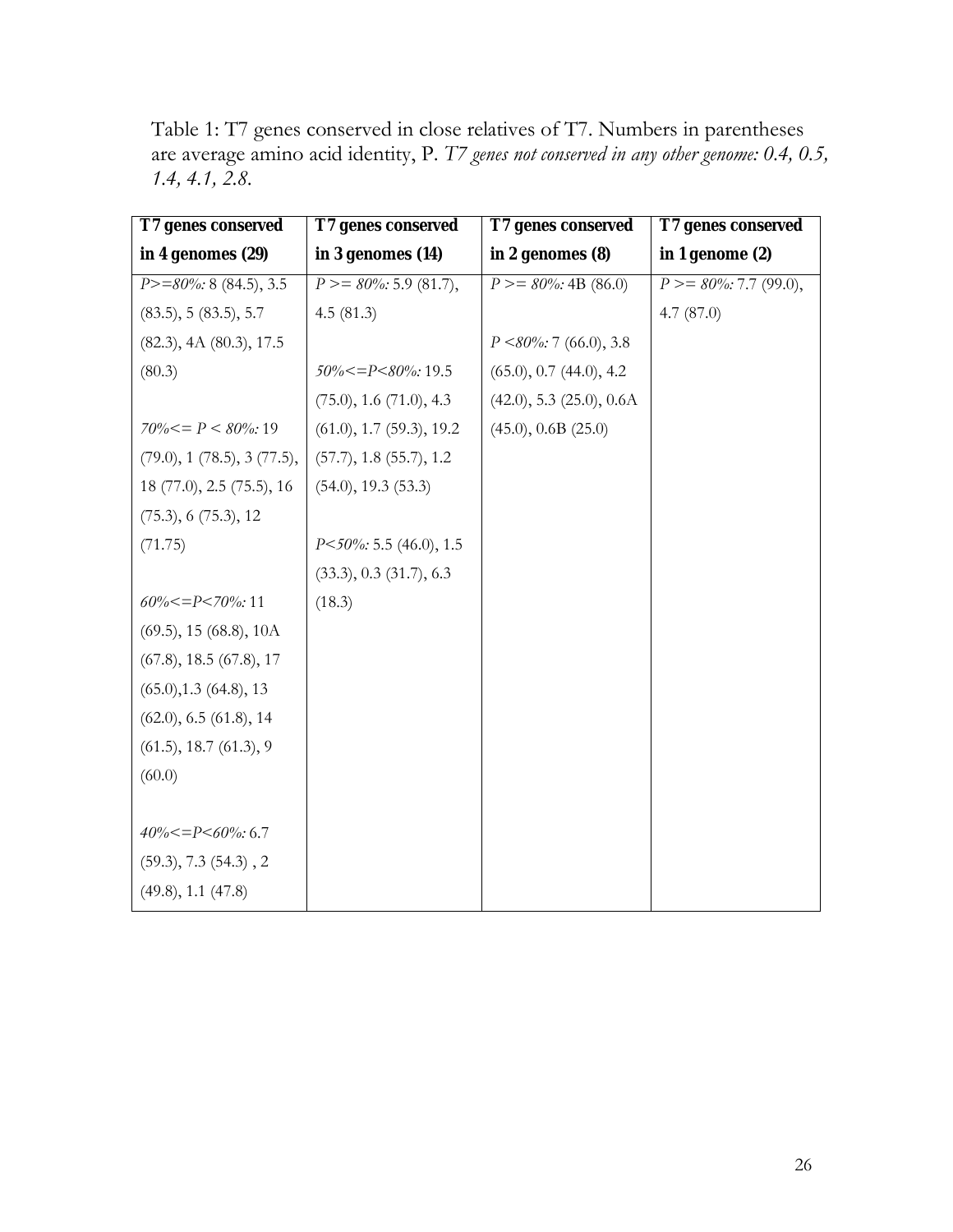Tables 2a-d: Population fractions after 20 serial transfers. a) 1x recombination rate b) 10x recombination rate c) 50x recombination rate d)100x recombination rate

| Genes    |      |       | っ     | 3      | 4      | $>= 5$      |
|----------|------|-------|-------|--------|--------|-------------|
| lost     |      |       |       |        |        |             |
| Fraction | 0.89 | 0.067 | 0.034 | 0.0052 | 0.0004 | $~1$ $~0.0$ |
| of pop.  |      |       |       |        |        |             |

**a)**

**b)**

| <b>Genes</b> lost  |      |      |      |      |      |      | $>= 6$      |
|--------------------|------|------|------|------|------|------|-------------|
| <b>Fraction of</b> | 0.31 | 0.26 | 0.23 | 0.12 | 0.05 | 0.01 | $~1$ $~0.0$ |
| pop.               |      |      |      |      |      |      |             |

**c)**

| Genes    |       |       | $\mathcal{D}$<br>∠ | 3     | 4    | C    |      | −    |       |
|----------|-------|-------|--------------------|-------|------|------|------|------|-------|
| lost     |       |       |                    |       |      |      |      |      |       |
| Fraction | 0.001 | 0.011 | 0.048              | 0.125 | 0.21 | 0.26 | 0.22 | 0.12 | 0.005 |
| of pop.  |       |       |                    |       |      |      |      |      |       |

**d)**

| <b>Genes</b> lost   | <3         |       | 4    |      |      | -     |      |
|---------------------|------------|-------|------|------|------|-------|------|
| Fraction<br>of pop. | $\sim 0.0$ | 0.004 | 0.03 | 0.14 | 0.33 | 0.465 | 0.03 |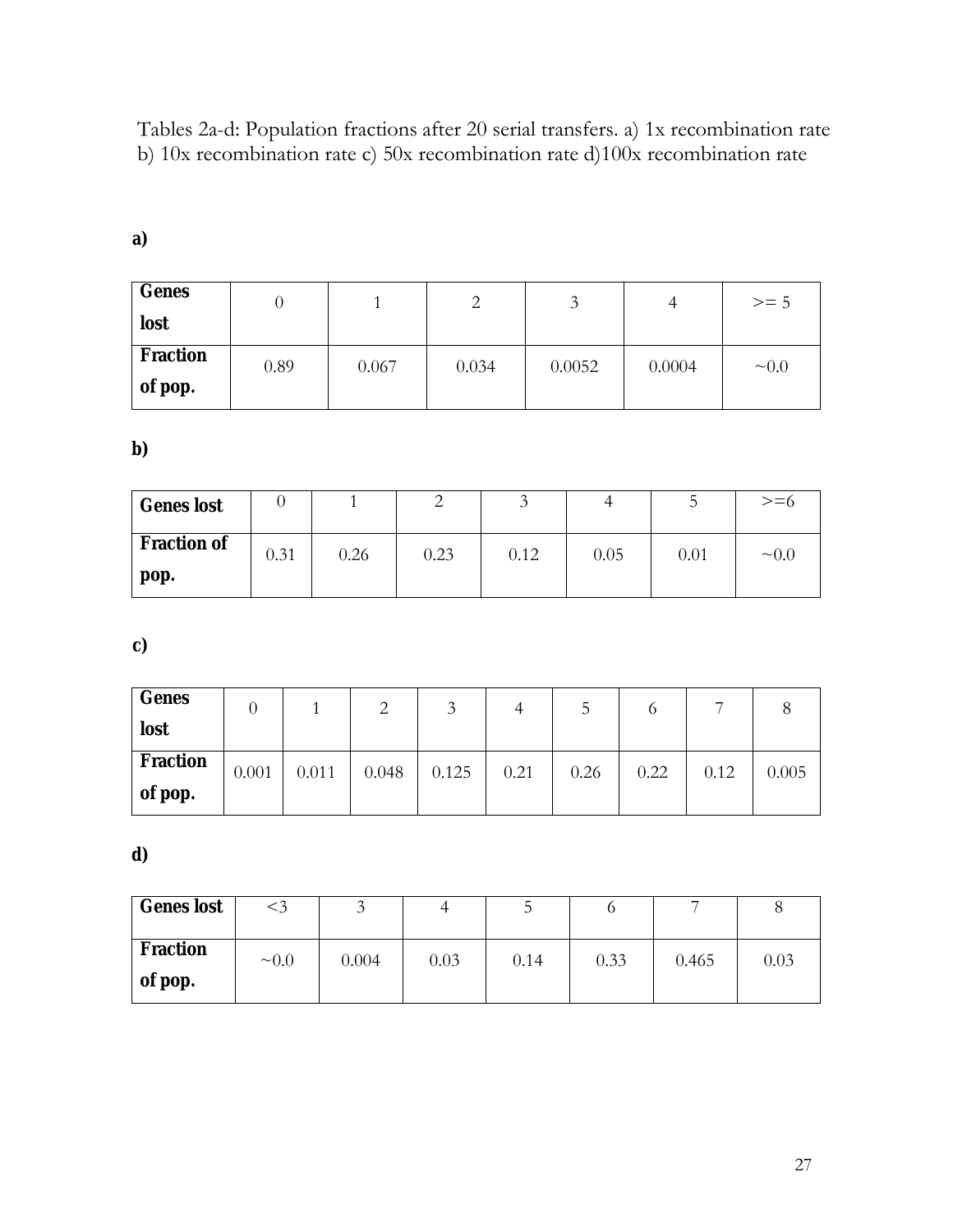| Gene      | <b>Position</b> | Length | ∆G(kJ/mol) | z-score    | Gene     | Position  | Length | ∆G(kJ/mol) | z-score    |
|-----------|-----------------|--------|------------|------------|----------|-----------|--------|------------|------------|
| gene 0.3  |                 |        |            |            | gene 3.5 |           |        |            |            |
|           | 280             | 50     | $-14.2$    | $-3.64111$ |          | 340       | 70     | $-30.4$    | $-2.73884$ |
|           | 280             | 60     | $-14.2$    | $-2.96326$ | gene 3.8 |           |        |            |            |
| gene 0.6B |                 |        |            |            |          | $\pmb{0}$ | 60     | $-14.7$    | $-2.59481$ |
|           | 180             | 50     | $-16.8$    | $-2.61144$ |          | 20        | 60     | $-18.3$    | $-2.61263$ |
|           | 190             | 60     | $-17.6$    | $-2.71198$ | gene 4B  |           |        |            |            |
|           | 190             | $70\,$ | $-23.3$    | $-2.62879$ |          | 150       | 60     | $-14.42$   | $-3.19413$ |
|           | 230             | 50     | $-15.86$   | $-2.71517$ |          | 150       | $70\,$ | $-18.52$   | $-3.3531$  |
|           | 240             | $70\,$ | $-19.9$    | $-3.07339$ |          | 160       | 50     | $-13.12$   | $-2.96982$ |
|           | 250             | $70\,$ | $-20.7$    | $-2.82969$ |          | 960       | 70     | $-18.1$    | $-2.60082$ |
|           | 260             | 60     | $-16.5$    | $-2.59225$ |          | 1000      | 60     | $-21.7$    | $-3.09524$ |
|           | 270             | 50     | $-16.5$    | $-3.05621$ |          | 1110      | 60     | $-18.9$    | $-2.97165$ |
|           | 270             | 60     | $-18.2$    | $-2.94809$ |          | 1110      | 70     | $-19.6$    | $-2.57929$ |
| gene 0.7  |                 |        |            |            | gene 4A  |           |        |            |            |
|           | 540             | 50     | $-13.1$    | $-2.80733$ |          | 340       | 60     | $-14.42$   | $-3.03881$ |
|           | 540             | $70\,$ | $-16.8$    | $-3.12602$ |          | 340       | $70\,$ | $-18.52$   | $-3.34022$ |
|           | 550             | 60     | $-16.8$    | $-3.51762$ |          | 350       | $50\,$ | $-13.12$   | $-2.97091$ |
|           | 550             | 70     | $-21.5$    | $-2.94958$ |          | 1000      | 60     | $-19.7$    | $-2.94623$ |
| gene 1    |                 |        |            |            |          | 1180      | 70     | $-23$      | $-2.67322$ |
|           | 460             | 60     | $-19.1$    | $-2.73702$ |          | 1190      | 60     | $-23$      | $-3.33644$ |
|           | 1150            | 50     | $-13.5$    | $-2.73767$ |          | 1300      | 60     | $-18.5$    | $-3.08238$ |
|           | 1980            | 60     | $-22.2$    | $-2.61018$ |          | 1300      | 70     | $-18.5$    | $-2.57852$ |
| gene 1.2  |                 |        |            |            | gene 4.2 |           |        |            |            |
|           | 120             | 50     | $-12.6$    | $-2.832$   |          | 10        | 50     | $-12$      | $-2.70659$ |
| gene 1.3  |                 |        |            |            | gene 4.3 |           |        |            |            |
|           | 90              | 50     | $-13.2$    | $-2.75489$ |          | 50        | 70     | $-25.4$    | $-2.58209$ |
|           | 100             | 50     | $-14.9$    | $-2.81011$ | gene 4.7 |           |        |            |            |
|           | 800             | 60     | $-21$      | $-2.62639$ |          | 50        | 50     | $-8.8$     | $-2.59975$ |
| gene 1.6  |                 |        |            |            | gene 5   |           |        |            |            |
|           | 70              | 50     | $-13.1$    | $-2.60906$ |          | 100       | 60     | $-29.1$    | $-2.68677$ |
|           | 70              | 50     | $-13.1$    | $-2.60906$ |          | 580       | $50\,$ | $-17.8$    | $-2.70545$ |
| gene 1.7  |                 |        |            |            |          | 1010      | 50     | $-17.3$    | $-2.97194$ |
|           | 300             | 50     | $-11.3$    | $-2.70597$ |          | 1010      | 60     | $-17.8$    | $-2.92285$ |
|           | 430             | 70     | $-22.5$    | $-3.64224$ |          | 1050      | 50     | $-16.5$    | $-2.9778$  |
| gene 1.8  |                 |        |            |            |          | 1170      | 50     | $-15.7$    | $-2.94948$ |
|           | 60              | 60     | $-11.6$    | $-2.60548$ |          | 1260      | 50     | $-16$      | $-3.08574$ |
|           | 60              | 70     | $-16.6$    | $-2.76666$ | gene 5.5 |           |        |            |            |
| gene 2.5  |                 |        |            |            |          | 210       | 50     | $-9.6$     | $-3.09156$ |
|           | 330             | 60     | $-12.3$    | $-2.63428$ | gene 6   |           |        |            |            |
|           | 330             | 60     | $-12.3$    | $-2.63428$ |          | 380       | 60     | $-22.4$    | $-2.73383$ |
| gene 3    |                 |        |            |            |          | 540       | 70     | $-24.1$    | $-2.80288$ |
|           | 20              | 70     | $-26.6$    | $-3.45901$ |          | 570       | $70\,$ | $-28.3$    | $-3.04026$ |
|           | 30              | 60     | $-22.7$    | $-3.56705$ |          | 780       | 60     | $-18.7$    | $-2.58139$ |
|           | 30              | $70\,$ | $-22.7$    | $-3.56958$ | gene 7.3 |           |        |            |            |
|           |                 |        |            |            |          | $20\,$    | 60     | $-15.2$    | $-3.31563$ |

Table 3: T7 coding regions with predicted folding energies in the top 0.5% of the energy distribution. Position is in bp, relative to each gene's start codon.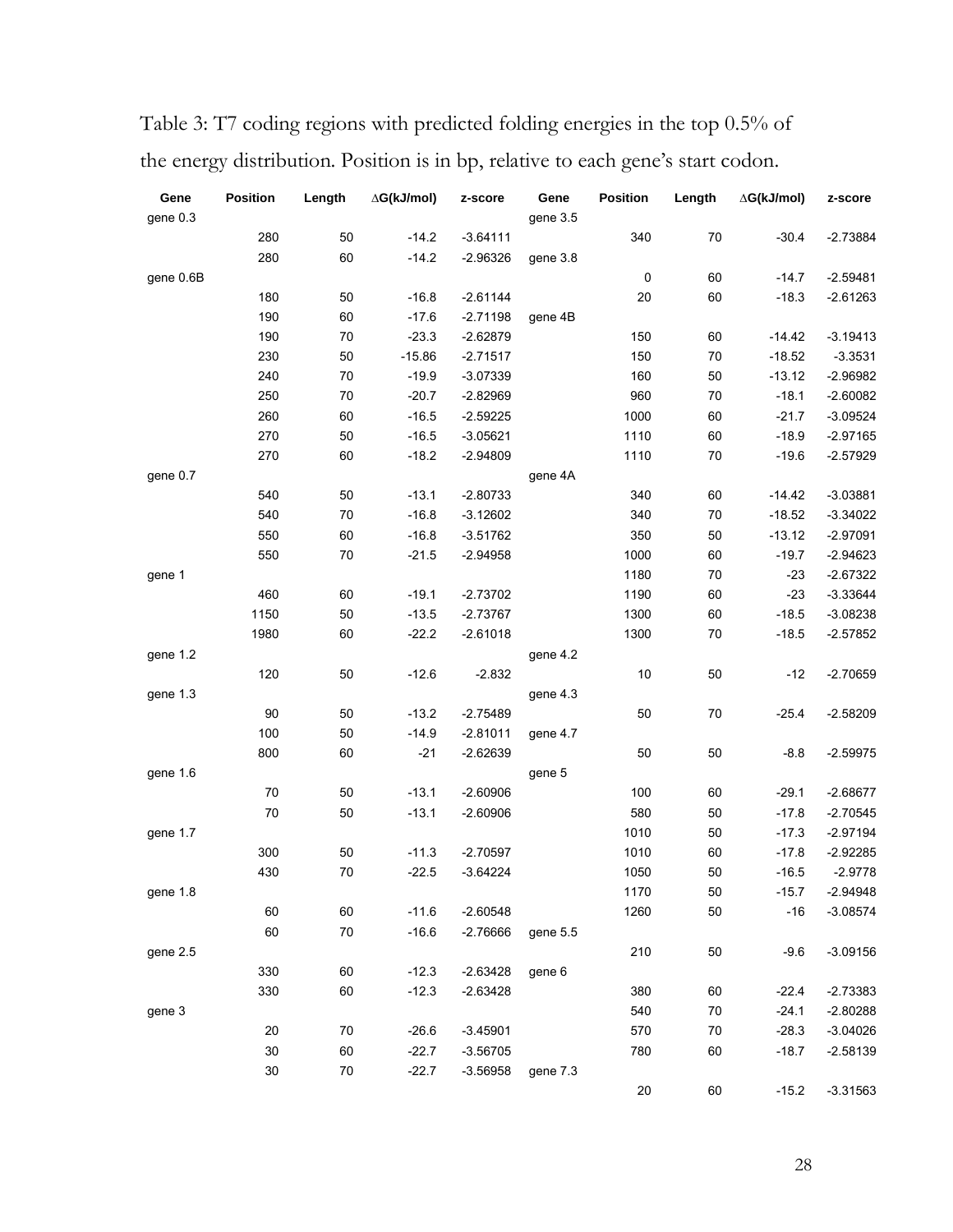| Gene     | Position   | Length    | ∆G(kJ/mol) | z-score    | Gene<br>Gene 15 | Position   | Length    | ∆G(kJ/mol) | z-score         |
|----------|------------|-----------|------------|------------|-----------------|------------|-----------|------------|-----------------|
| gene 7.7 |            |           |            |            | contd           | <u>410</u> | 50        | $-18.6$    | $-3.4317$       |
|          | 160        | 60        | $-17.2$    | $-2.77539$ |                 | 410        | 60        | $-22.3$    | $-3.44345$      |
|          | 190        | 60        | $-14.3$    | $-2.85222$ |                 | 450        | 60        | $-19.1$    | $-2.88564$      |
| gene 8   |            |           |            |            |                 | 820        | 50        | $-16.7$    | $-2.72836$      |
|          | 310        | 60        | $-15.8$    | $-2.71693$ |                 | 1080       | $70\,$    | $-20.6$    | $-2.88472$      |
|          | 490        | 70        | $-22.7$    | $-2.88735$ |                 | 1470       | 50        | $-16.1$    | $-3.39772$      |
|          | 500        | 50        | $-17.1$    | $-2.69651$ |                 | 1750       | 60        | $-17.8$    | $-2.57624$      |
|          | 880        | 60        | $-21.7$    | $-2.93767$ |                 | 1760       | 50        | $-13.4$    | $-2.73324$      |
|          | 1030       | <u>70</u> | $-24.7$    | $-3.00268$ |                 | 1760       | 60        | $-14.7$    | $-2.92349$      |
|          | 1040       | 50        | $-13.9$    | $-2.81419$ |                 | 2040       | $70\,$    | $-17.6$    | $-2.61361$      |
|          | 1040       | 60        | $-22.1$    | $-3.41487$ |                 | 2050       | 60        | $-15.8$    | $-2.70918$      |
|          | 1040       | <u>70</u> | $-30.1$    | $-3.43546$ |                 | 2200       | 44        | $-11.9$    | $-2.87741$      |
|          | 1050       | 50        | $-18.7$    | -2.81444   | gene 16         |            |           |            |                 |
|          | 1050       | 60        | $-26.9$    | $-2.75018$ |                 | 580        | 60        | $-21.1$    | $-3.08343$      |
|          | 1060       | 50        | $-19.3$    | $-3.02176$ |                 | 580        | 70        | $-22.8$    | $-2.95061$      |
|          | 1060       | <u>70</u> | $-26.8$    | $-3.3436$  |                 | 600        | 50        | $-14.4$    | $-2.76394$      |
|          | 1330       | 50        | $-25.1$    | $-2.81657$ |                 | 1030       | $70\,$    | $-24.1$    | $-3.50266$      |
| gene 9   |            |           |            |            |                 | 2380       | <u>70</u> | $-24.5$    | $-3.1373$       |
|          | 210        | 60        | $-24.2$    | $-2.64901$ |                 | 2390       | 60        | $-21.8$    | $-2.7308$       |
|          | 210        | $70\,$    | $-30.4$    | $-3.59211$ |                 | 2390       | <u>70</u> | $-27.4$    | -3.35353        |
|          | 220        | 50        | $-23.9$    | $-3.05274$ |                 | 2400       | 50        | $-20.9$    | <u>-2.94204</u> |
|          | 220        | 60        | $-24.7$    | $-2.94155$ |                 | 2400       | 60        | $-23.9$    | $-3.28397$      |
|          | 440        | 50        | $-16.5$    | $-2.60493$ |                 | 2400       | <u>70</u> | $-25.1$    | $-2.92623$      |
|          | 690        | 60        | $-21.8$    | $-2.80847$ |                 | 2410       | 50        | $-16$      | -2.68987        |
| gene 10A |            |           |            |            |                 | 2580       | 50        | $-14.8$    | $-2.96855$      |
|          | 810        | 70        | $-18.7$    | $-2.70405$ |                 | 2610       | 60        | $-20.3$    | $-2.69359$      |
|          | 830        | 60        | $-18.3$    | $-3.64819$ | gene 17         |            |           |            |                 |
|          | 850        | 70        | $-21.3$    | $-2.68848$ | gene            | 80         | 50        | $-15$      | $-2.62606$      |
|          | 860        | 60        | $-21.3$    | $-3.05664$ | 18.5            |            |           |            |                 |
|          | 860        | 70        | $-26.3$    | $-2.89422$ |                 | 80         | 50        | $-10.6$    | $-2.86737$      |
| gene 12  |            |           |            |            |                 | 80         | 60        | $-12.4$    | $-2.82055$      |
|          | 650        | 50        | $-17.4$    | $-2.79309$ | gene 19         |            |           |            |                 |
| gene 13  |            |           |            |            |                 | 400        | 50        | $-16.6$    | $-2.76465$      |
|          | 1260       | $70\,$    | $-22.2$    | $-2.72393$ |                 | 640        | 50        | $-16.3$    | $-3.30984$      |
|          | 2000       | 70        | $-26.6$    | $-2.74194$ |                 | 1010       | 60        | $-16.8$    | $-2.99748$      |
|          | 2400       | $70\,$    | $-25.1$    | $-2.92623$ |                 | 1020       | 50        | $-10.9$    | $-2.91289$      |
| gene 14  |            |           |            |            |                 |            |           |            |                 |
|          | 210        | 60        | $-19.4$    | $-3.30136$ |                 |            |           |            |                 |
| gene 15  |            |           |            |            |                 |            |           |            |                 |
|          | <u>380</u> | <u>70</u> | $-30.2$    | $-3.94986$ |                 |            |           |            |                 |
|          | 390        | 60        | $-19.8$    | $-2.86099$ |                 |            |           |            |                 |
|          | 390        | <u>70</u> | $-22.3$    | $-2.62666$ |                 |            |           |            |                 |
|          | 400        | 50        | $-17.1$    | -3.33304   |                 |            |           |            |                 |
|          | <u>400</u> | 60        | $-19.9$    | $-3.25392$ |                 |            |           |            |                 |
|          | 400        | <u>70</u> | $-23.3$    | $-2.8975$  |                 |            |           |            |                 |

# Table 3 continued: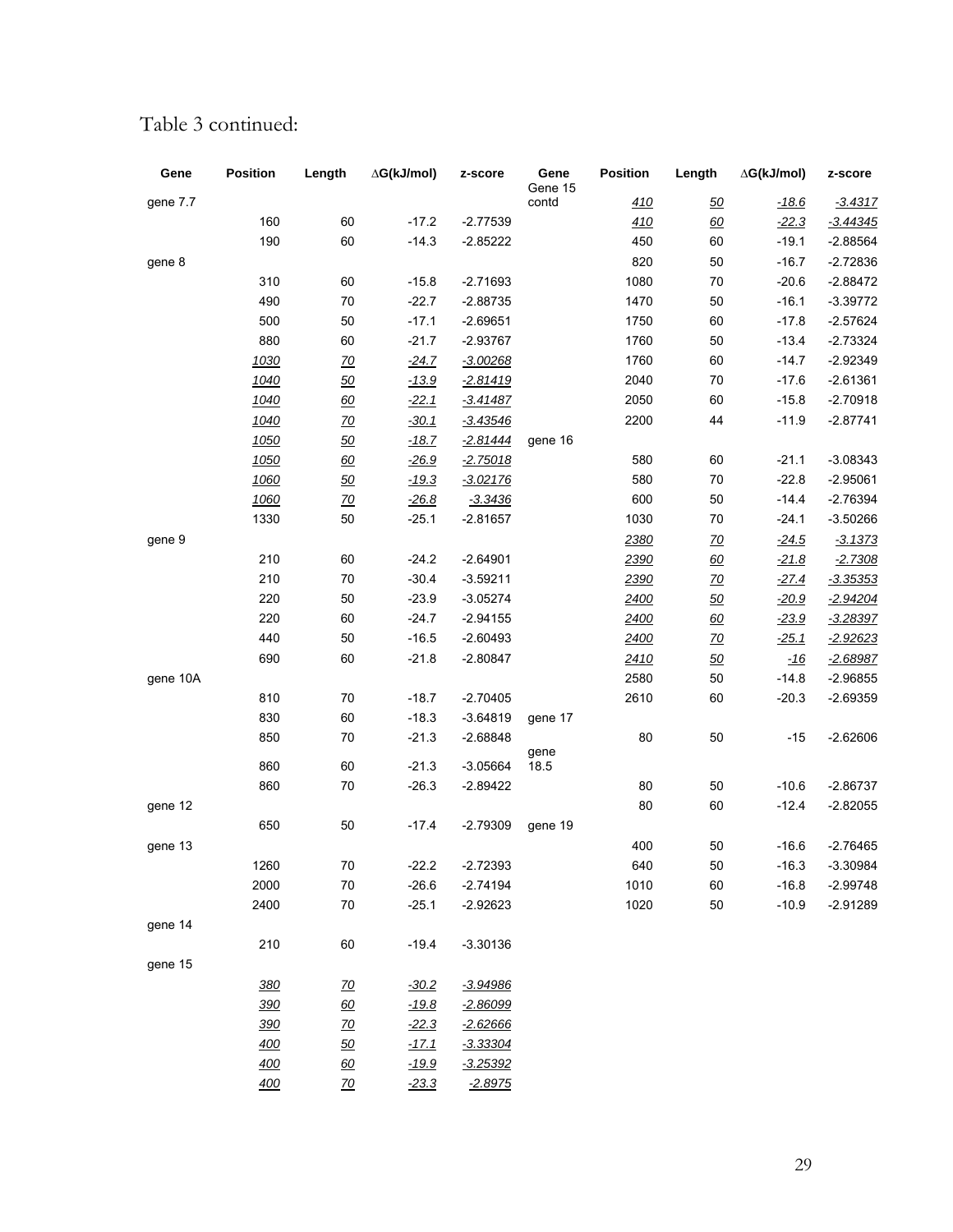Figure 1: T7 genome organization. Vertical green lines with half bars: host promoters; vertical blue lines with half bars: phage promoters; vertical orange lines with full bars above the genome: transcriptional terminators; vertical purple lines with full bars below the genome: RNAse III sites.

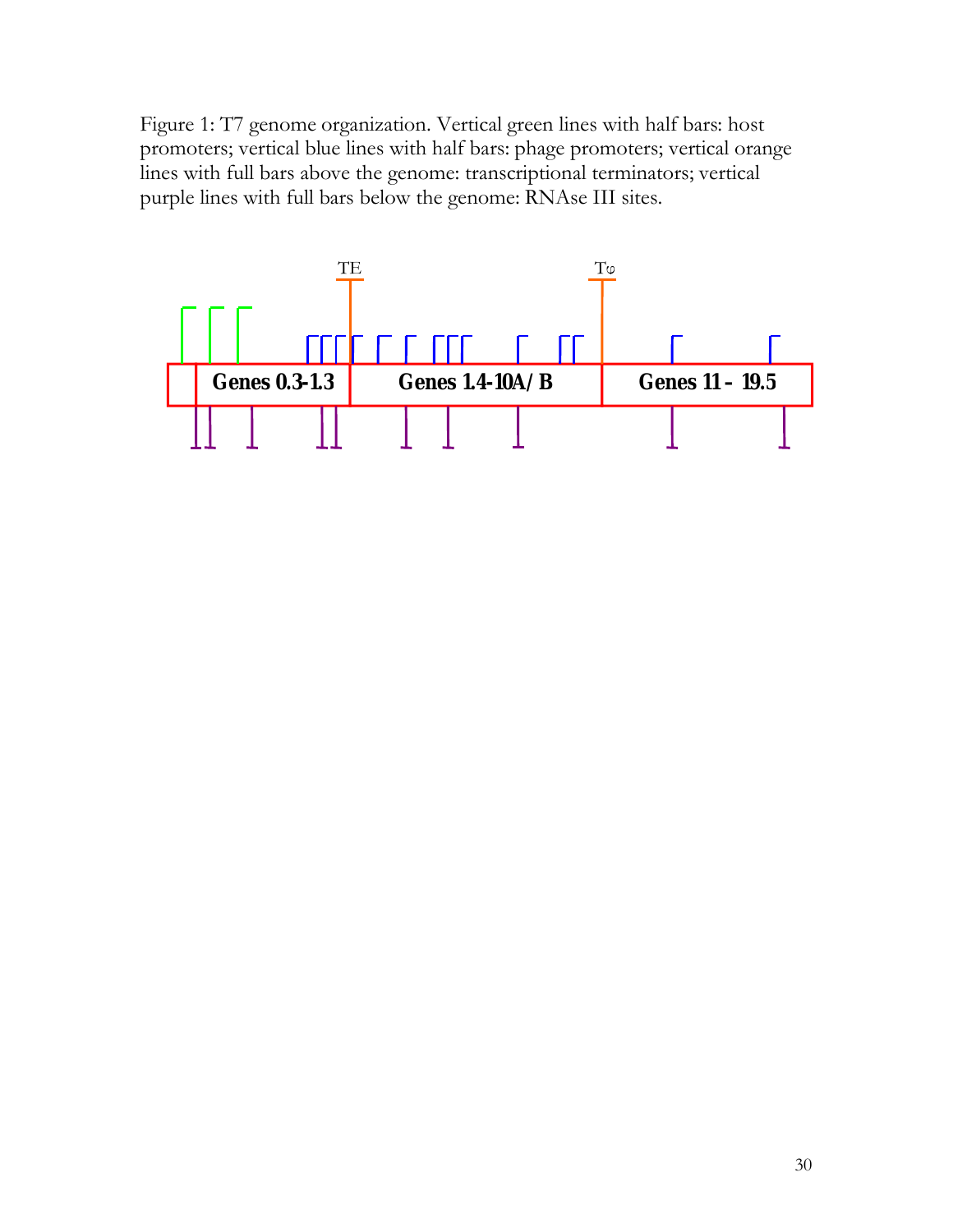Figure 2: T7.1 genome design. Partial reproduction of Figure 2 from Chan *et al*  (22). (A) The wild-type genome was split into 6 sections, *alpha* through *zêta*, using 5 restriction sites unique across the natural sequence. (B) Wild-type section *alpha* genetic elements: protein coding regions (blue), RBSs (purple), promoters (green), RNAse III recognition sites (pink), a transcription terminator (yellow) and others (gray). Images are not to scale, but overlapping boundaries indicate elements with shared sequence. The five useful natural restriction sites across section *alpha* are shown (black lines). (C) T7.1 section *alpha* parts. Parts are given integer numbers, 1-73, starting at the left end of the genome. Unique restriction sites bracket each part (red/blue lines, labeled D[part #]L/R]. Added unique restriction sites (purple lines, U[part #]) and part length (# base pairs, open boxes) are shown.

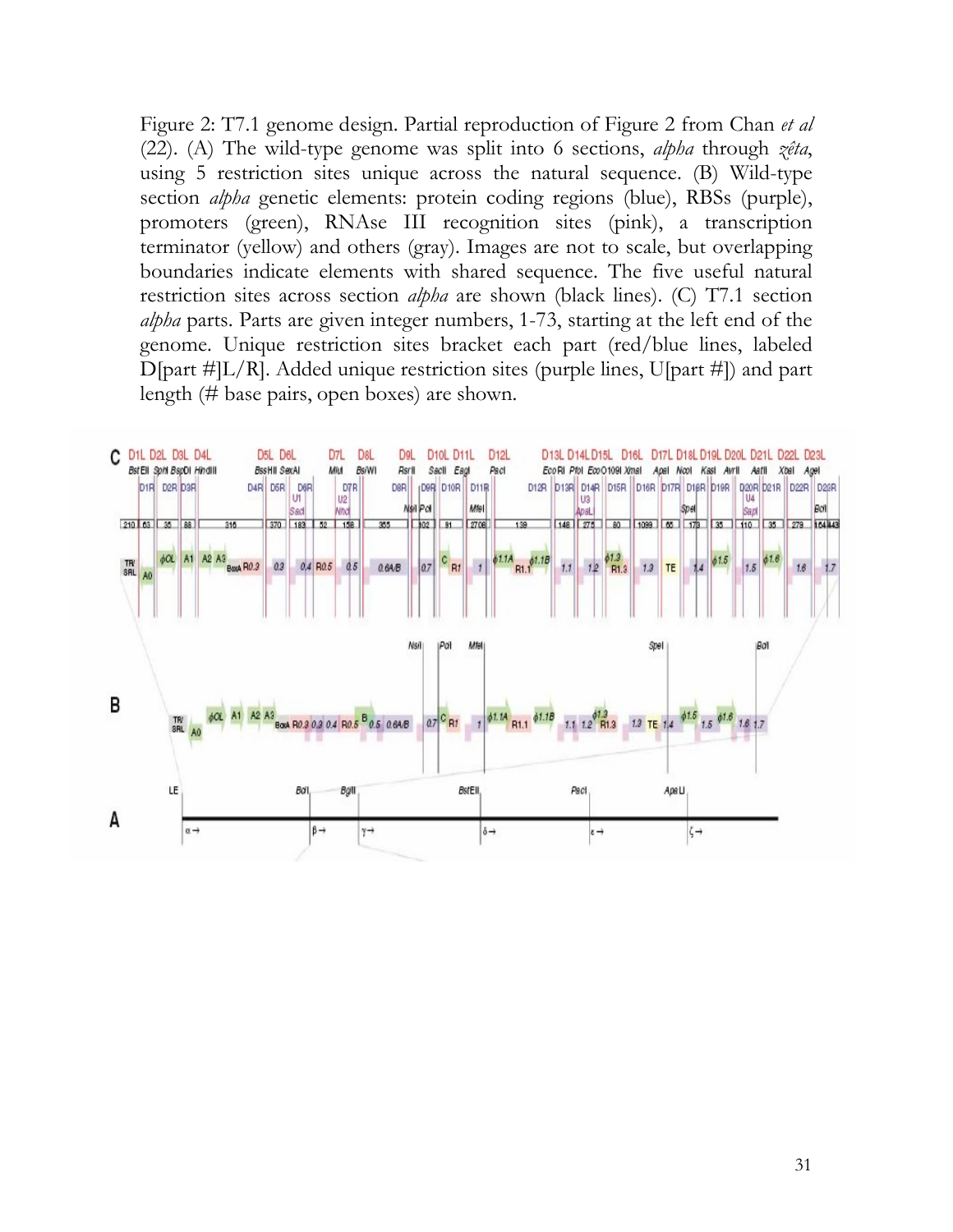Figure 3. Predicted RNA structures at standardized RBS-CDS junction. Start codons in red. (A) Predicted RNA structure for gene 4A with standardized RBS. B) Predicted RNA structure for gene 11 with standardized RBS.

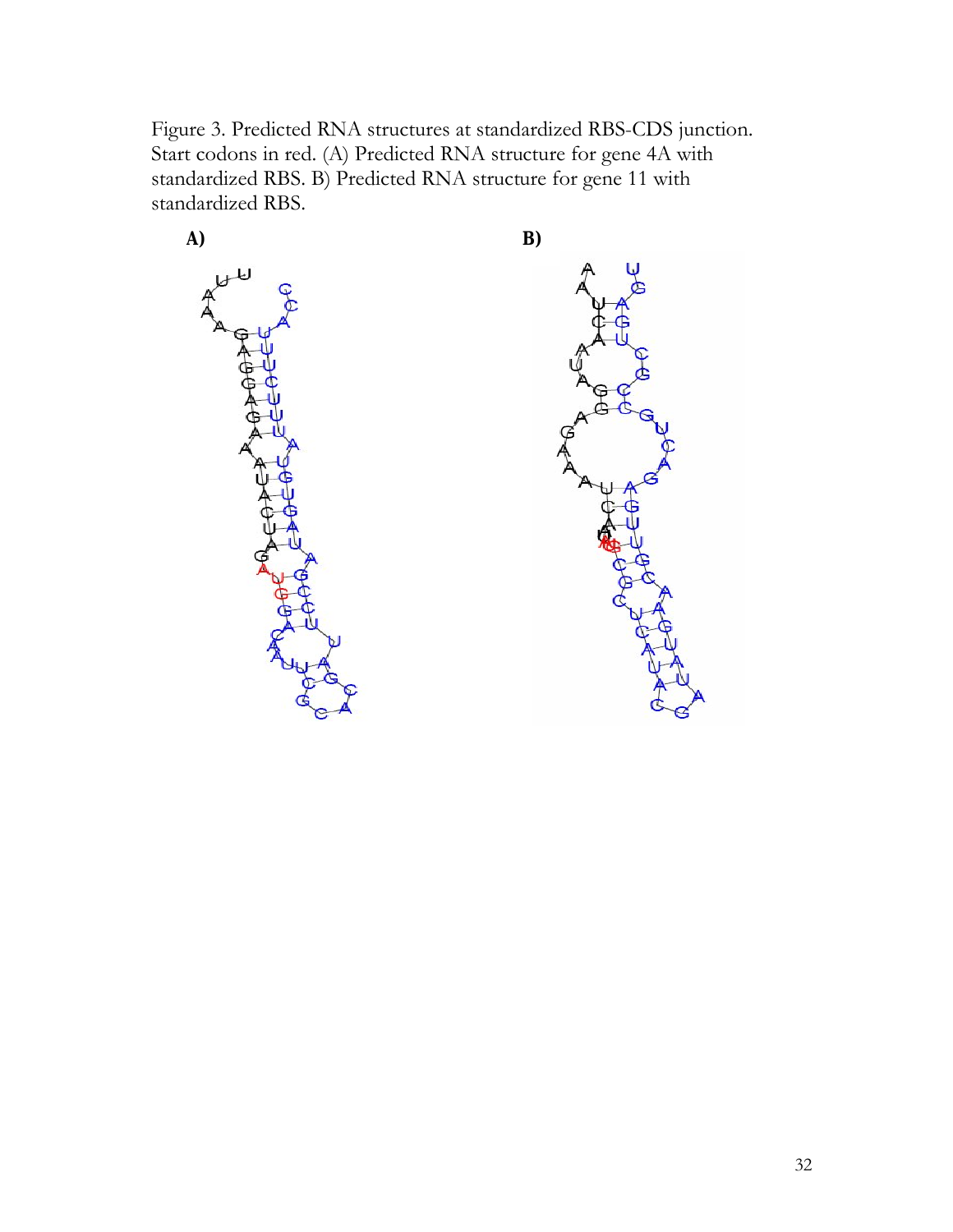Figure 4: Predicted RNA structures at wildtype RBS-CDS junction. Start codons in red. (A) Predicted structure for gene 17 (B) Predicted structure for gene 15

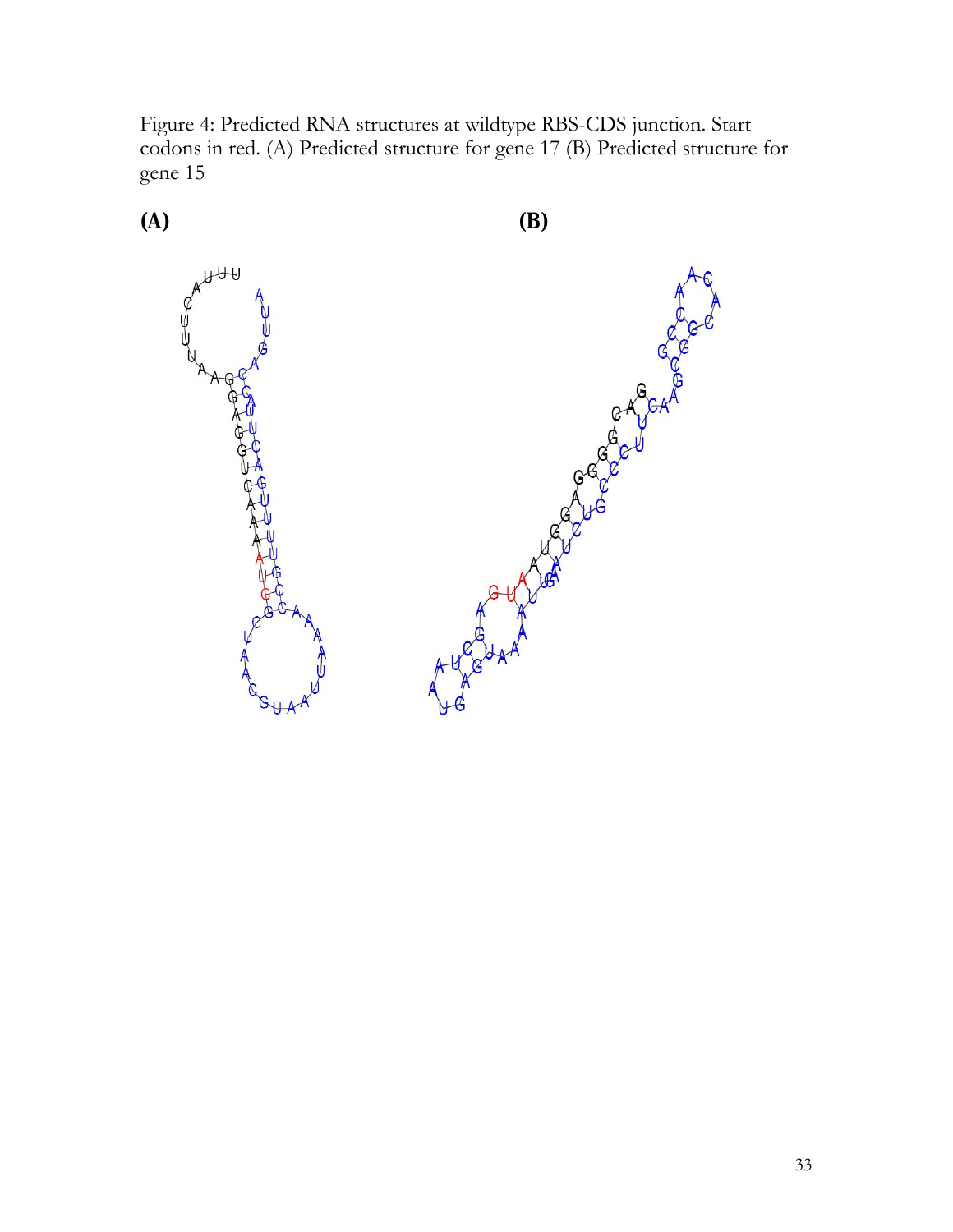Fig 5. Effects of codon-shuffling. (A) Lowest, highest and average -ΔG across all genes in 7.2, for various RBS-CDS combinations.  $WT = wild-type$ . (B) Predicted RNA structure for gene 14.3;  $\Delta G = -5.4$  kCal/mol



**(A)**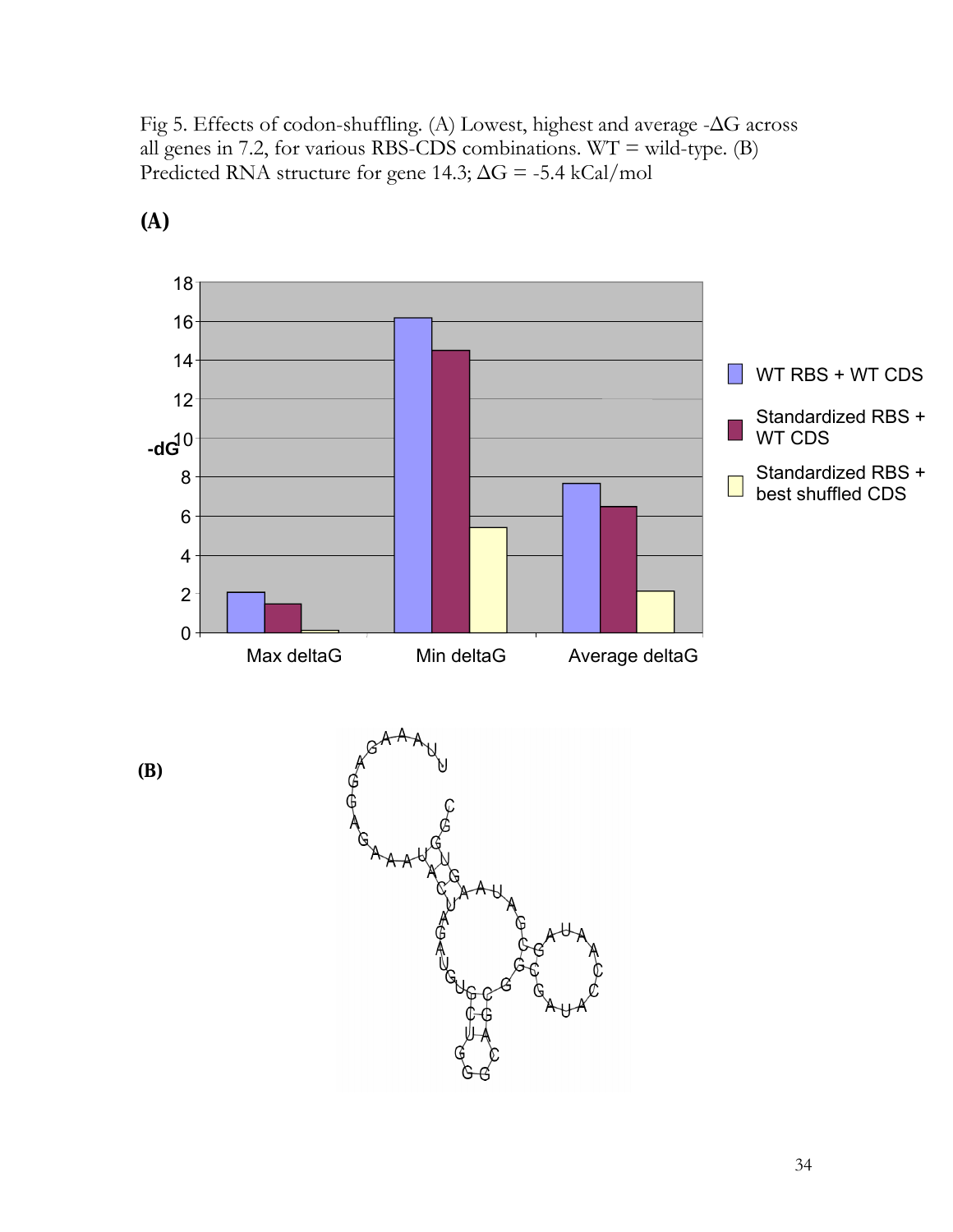Figure 6: Histogram of shuffled segment folding energies for positions 60-110 of gene 1



**Delta G (kJ/mol)**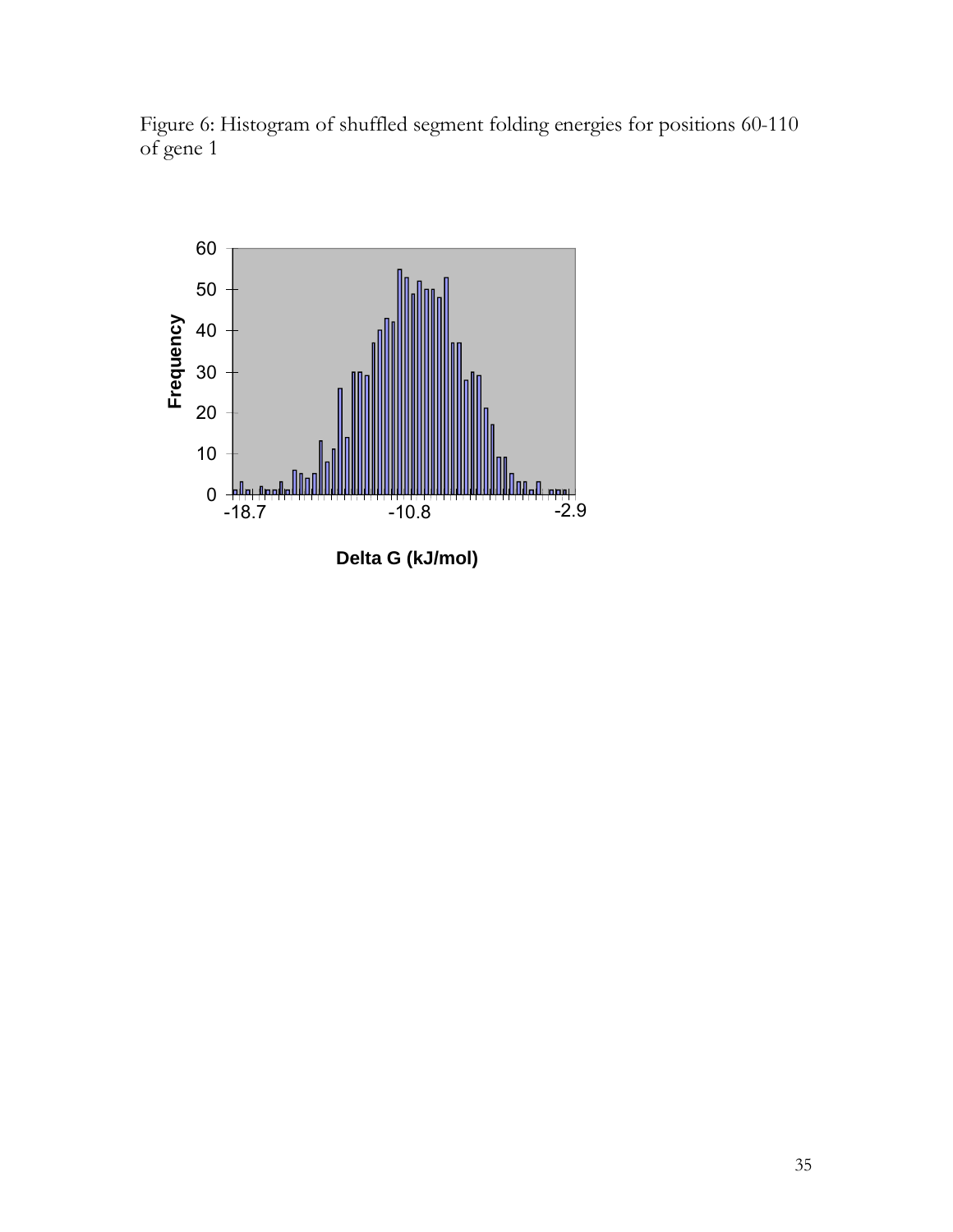Figure 7: Predicted secondary structures for regions of T7 genome with significant folding energies.

(A) Bases 1030-1130 of gene *8;* predicted ∆G = -39.1 kJ/mol

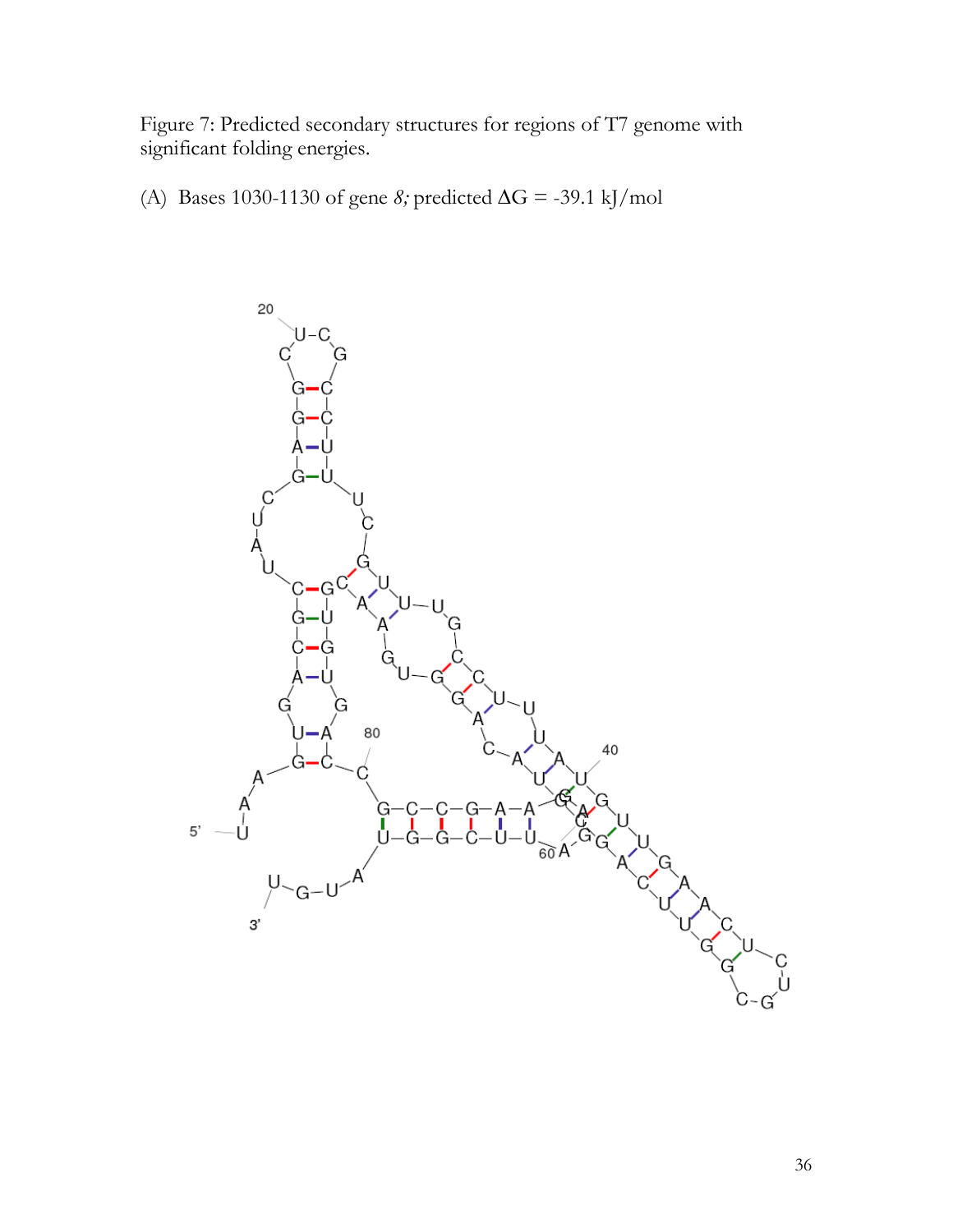Figure 7B) Bases 380-470 of gene *15*; predicted ∆G = -37.8 kJ/mol

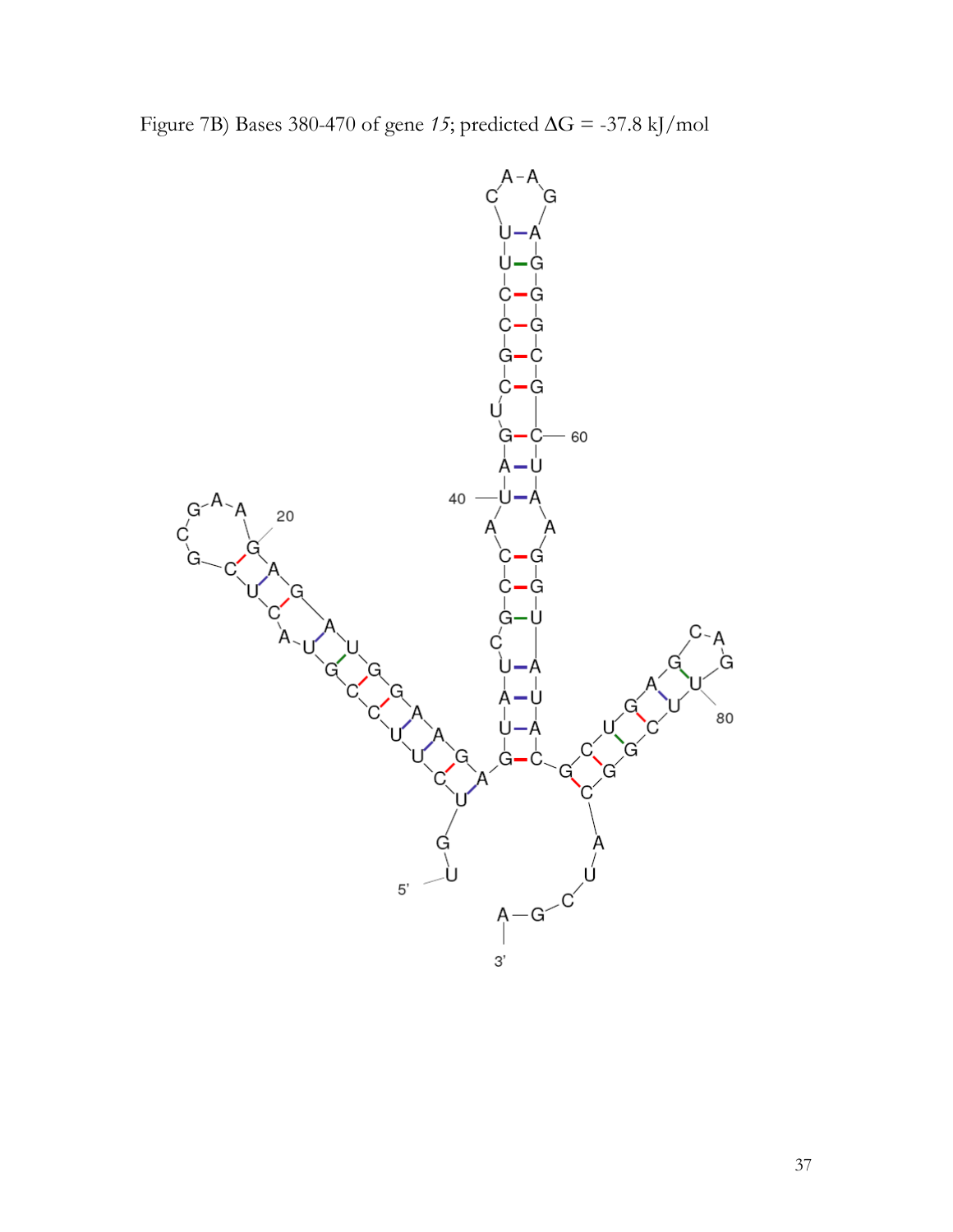Figure 7C) Bases 2380-2470 of gene *16*; predicted ∆G = -31.0 kJ/mol

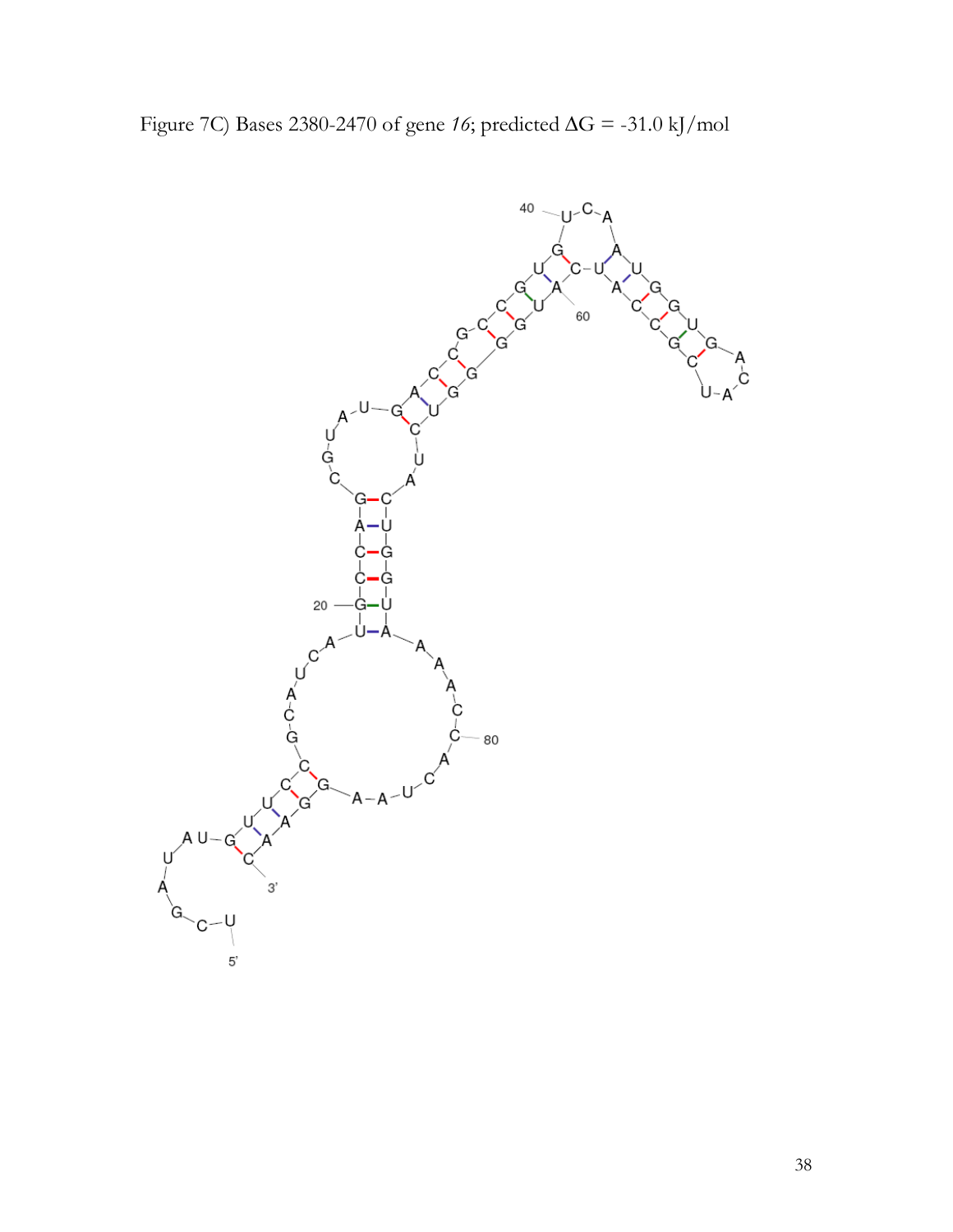Figure 8: Effects of recombination between direct repeats. Recombination during genome replication can lead to a library of genomes with differing gene sets.

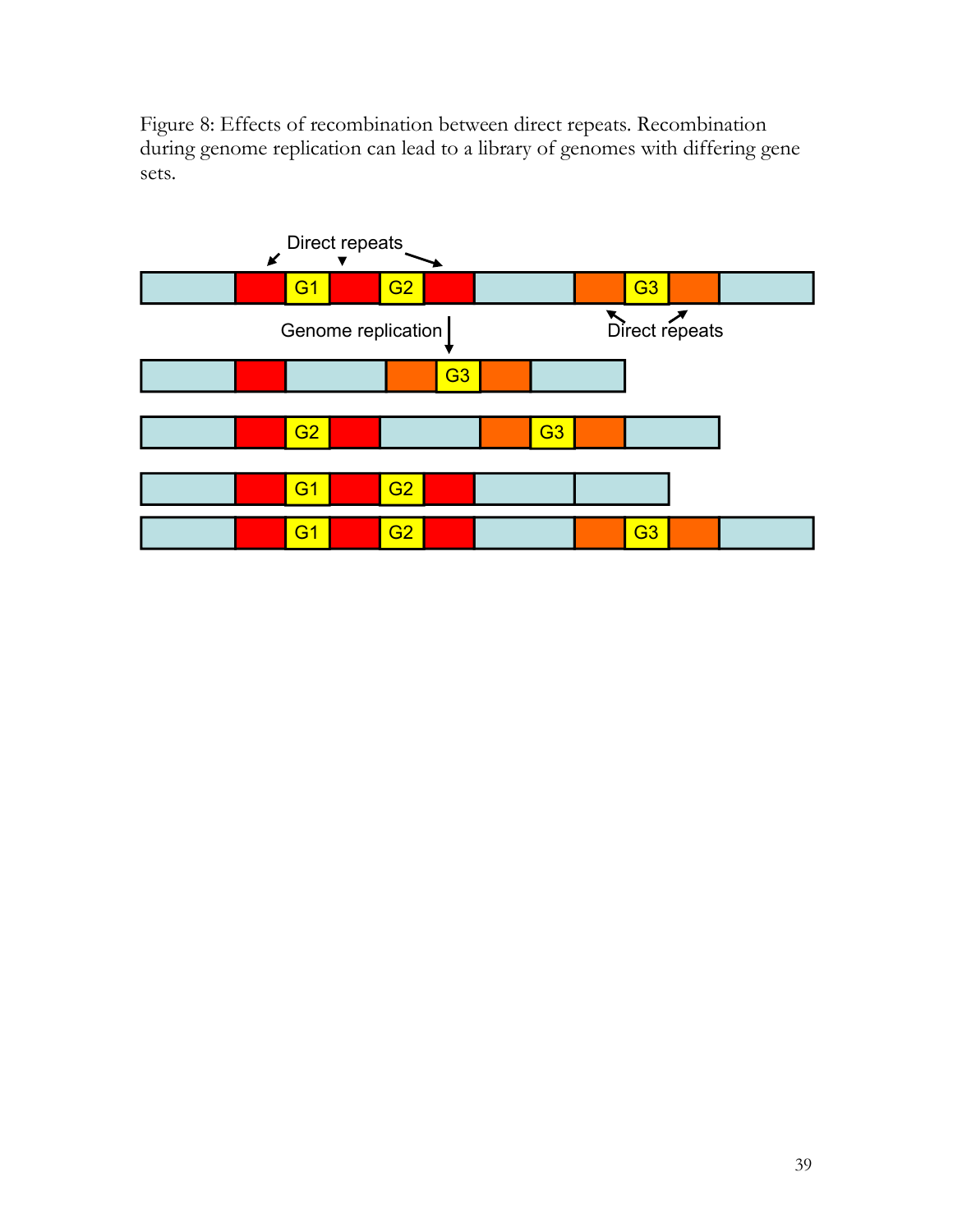

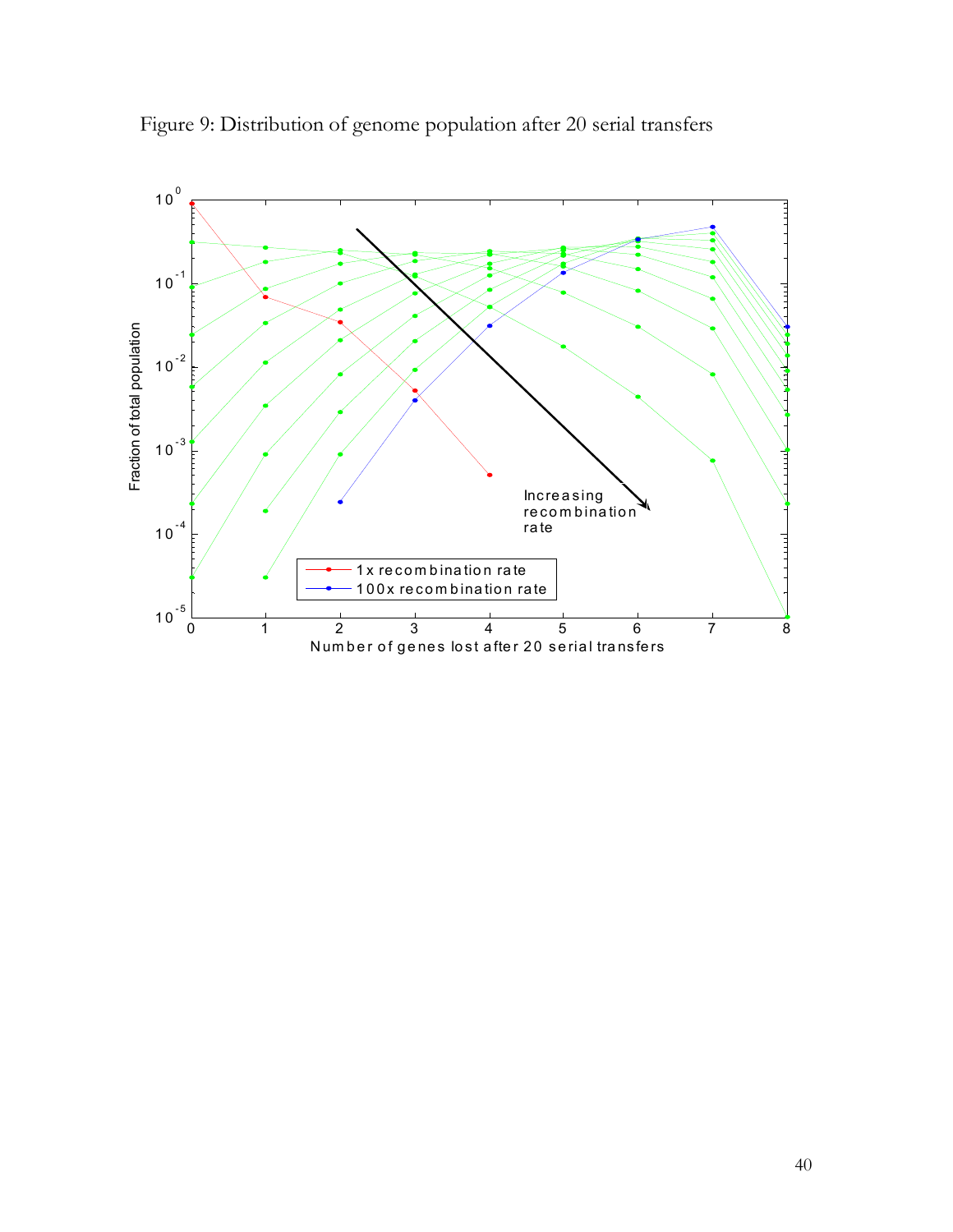Figure 10: DNA shuffling and ligation. (A) DNA shuffling of homologous sequences. X: point mutation. (B) Ordered assembly of multiple genes via ligation.

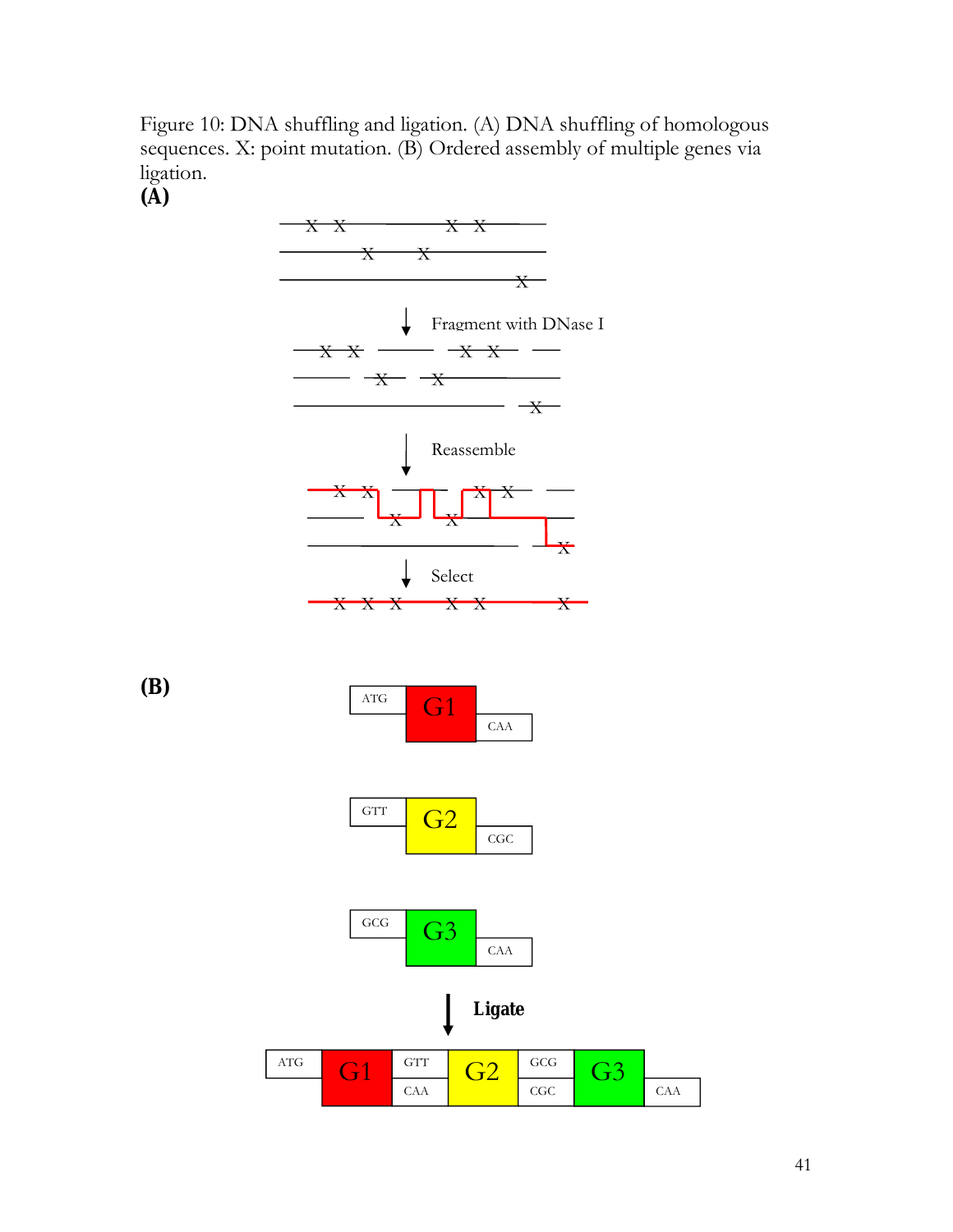Figure 11: Ligation of fragments to generate permuted element assemblies. E1- 3: elements being permuted; Lxy: linker between position x and position y; (Lxy)': complementary sequence to Lxy; LC: left cap; RC: right cap. The linkers guide ordered assembly of the fragments.

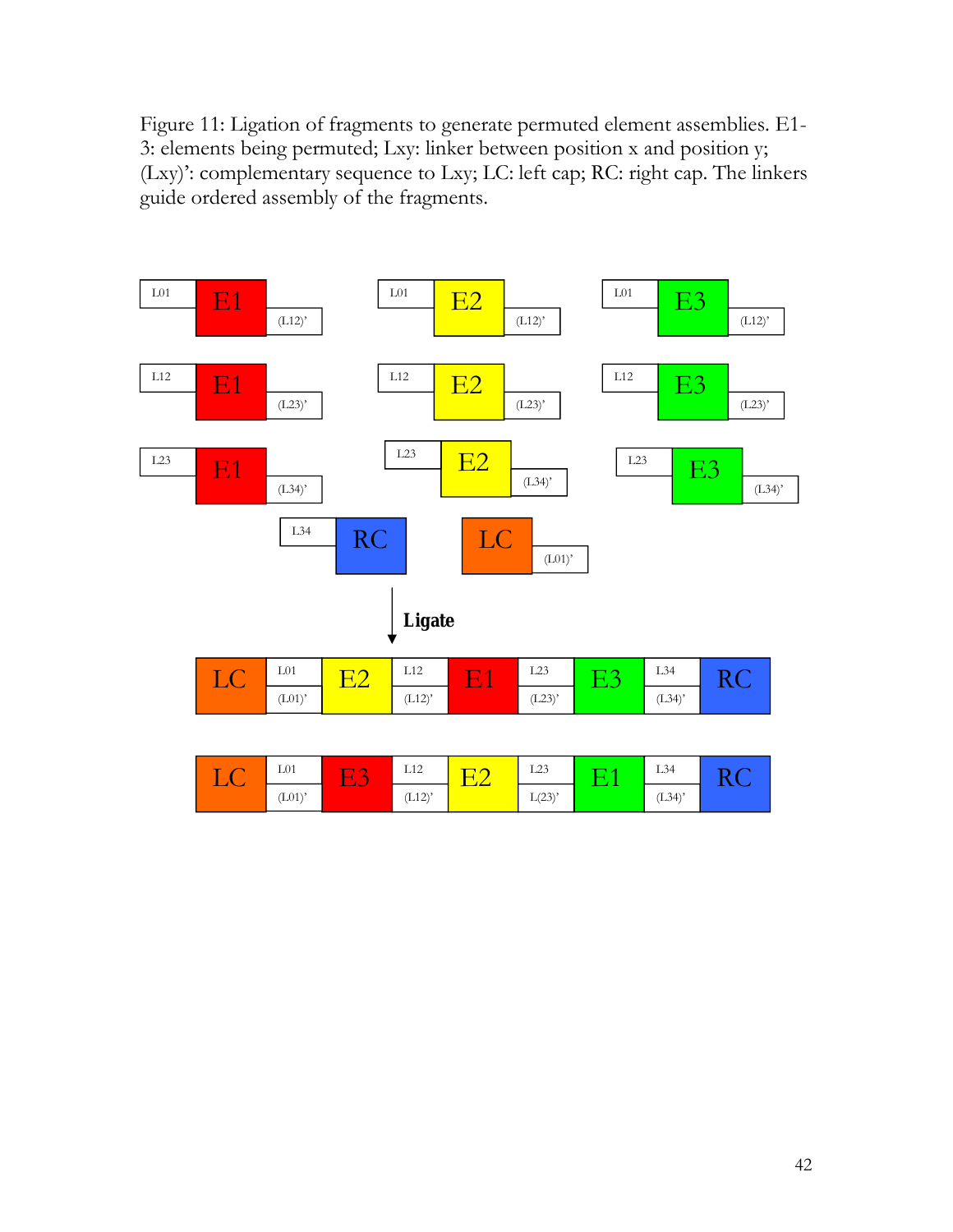Figure 12: Example segmentation of the T7.2 region spanning genes *1-3.5*. Coloring indicates elements belonging to the same segment.

| 1 01.14 1.1 1.2 01. R1.3 1.3 TE 01. 1.7 2 02. 2.5 3 3.5 |  |  |  |  |  |  |  |
|---------------------------------------------------------|--|--|--|--|--|--|--|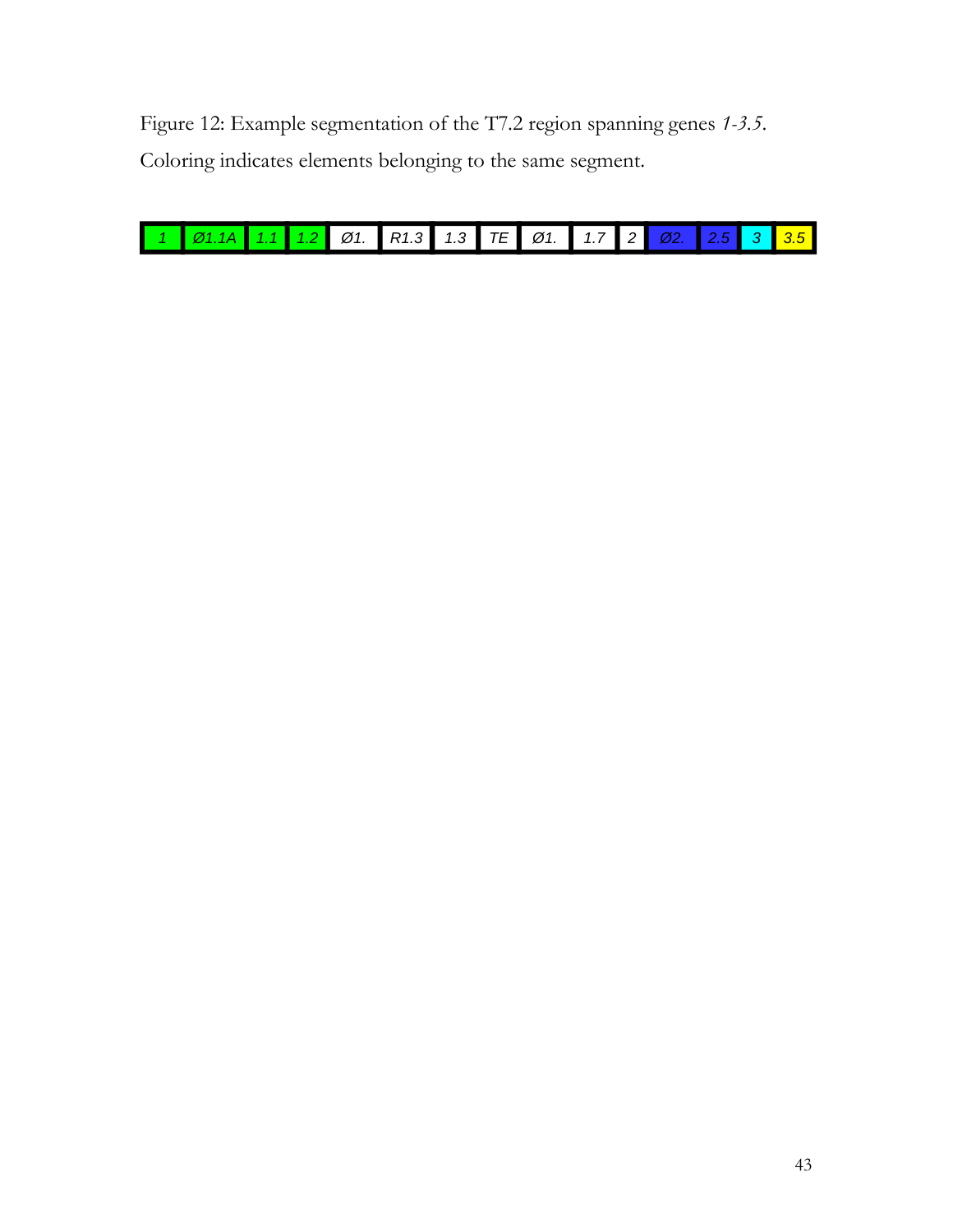# **References**

- 1. Kitano, H.. Computational systems biology. *Nature*. **420**, 206-10 (2002).
- 2. Kitano, H.. Looking beyond the details: a rise in system-oriented approaches in genetics and molecular biology. *Curr Genet*. **41**, 1-10 (2002).
- 3. Kirschner M.W. The meaning of systems biology. *Cell* **121**, 503-4 (2005).
- 4. Arkin A.P., Gilman A. Genetic "code": representations and dynamical models of genetic components and networks. *Annu Rev Genomics Hum Genet*. **3,** 341-69 (2002).
- 5. Endy D., Brent R. Modelling cellular behavior. *Nature* **409**, 391-5 (2001).
- 6. Ooi S.L. *et al.* Global synthetic-lethality analysis and yeast functional profiling. *Trends Genet.* **22**, 56-63 (2006).
- 7. Lok L., Brent R. Automatic generation of cellular reaction networks with Moleculizer 1.0. *Nat Biotechnol*. **23**, 131-6 (2005).
- 8. Demerec M., Fano U. Bacteriophage-resistant mutants in *Escherichia coli. Genetics* **30**, 119-136 (1945).
- 9. Studer F.W. The genetics and physiology of bacteriophage T7.*Virology* **39**, 562-74 (1969).
- 10. Studier F.W., Maizel J.V. Jr. T7-directed protein synthesis. *Virology* **39**, 575-86 (1969).
- 11. Studier F.W. Identification and mapping of five new genes in bacteriophage T7. *J Mol Biol* **153**, 493-502 (1981).
- 12. Dunn J.J., Studier F.W. Complete nucleotide sequence of bacteriophage T7 DNA and the locations of T7 genetic elements. *J Mol Biol.* **166**, 477-535 (1983).
- 13. Molineux I.J. The T7 Group, pp 277-301. In: R. Calendar (ed.), *The Bacteriophages*, second edition. Oxford University Press (2006).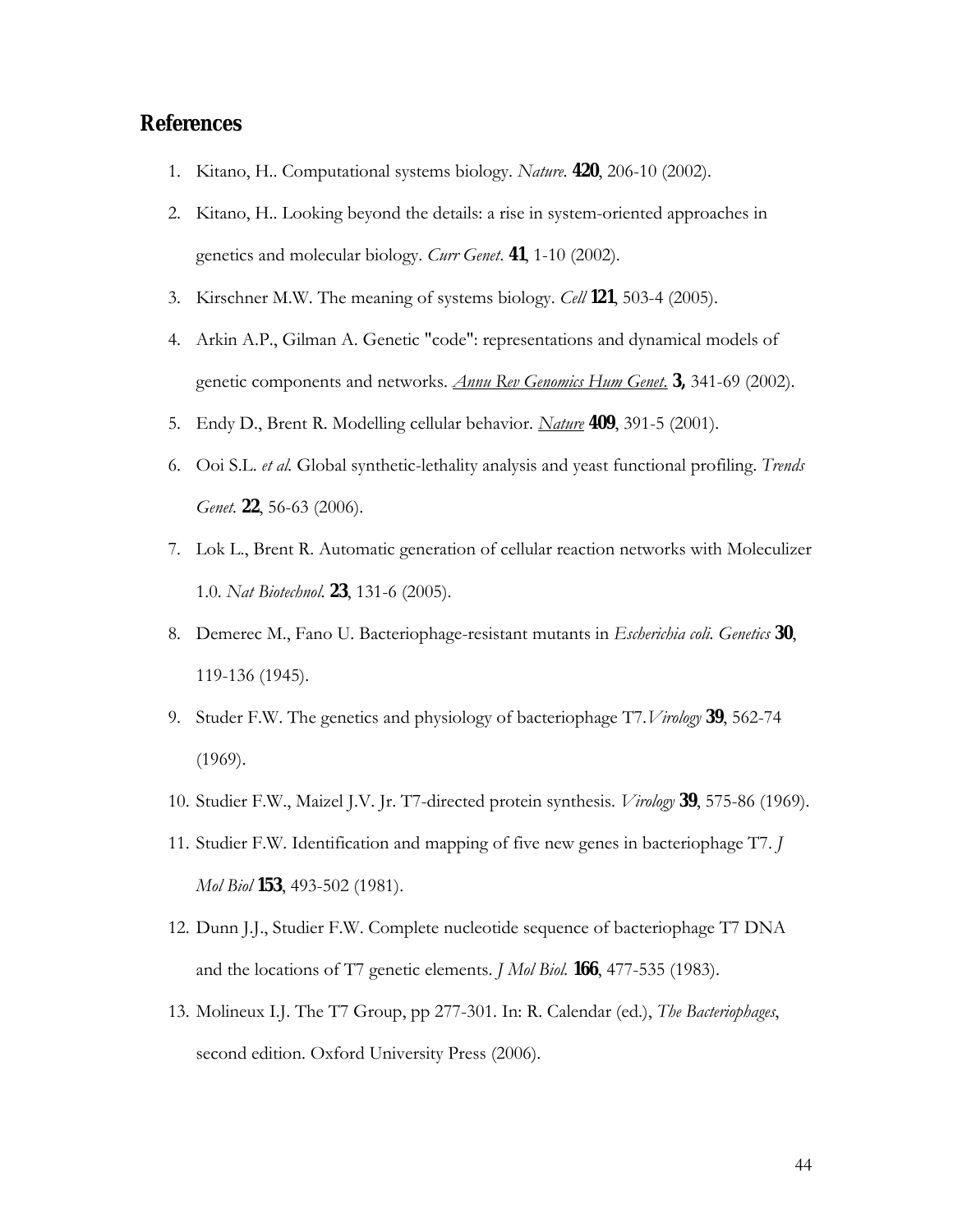- 14. Garcia L.R., Molineux I.J. Transcription-independent DNA translocation of bacteriophage T7 DNA into Escherichia coli. *J Bacteriol.* **178**, 6921-9 (1996).
- 15. Garcia L.R., Molineux I.J. Rate of translocation of bacteriophage T7 DNA across the membranes of Escherichia coli. *J Bacteriol.* **177**, 4066-76 (1995).
- 16. Cheetham G.M., Steitz T.A. Structure of a transcribing T7 RNA polymerase initiation complex. *Science* **286**, 2305-9 (1999).
- 17. Yin Y.W., Steitz T.A.. Structural basis for the transition from initiation to elongation transcription in T7 RNA polymerase. *Science* **298**, 1387-95 (2002).
- 18. Ma K., Temiakov D., Anikin M., McAllister W.T. Probing conformational changes in T7 RNA polymerase during initiation and termination by using engineered disulfide linkages. *Proc Natl Acad Sci USA* **102**, 17612-7 (2005).
- 19. Imburgio D., Rong M., Ma K., McAllister W.T. Studies of promoter recognition and start site selection by T7 RNA polymerase using a comprehensive collection of promoter variants. *Biochemistry* **39**, 10419-30 (2000).
- 20. Dunn J.J., Studier F.W. Effect of RNAase III, cleavage on translation of bacteriophage T7 messenger RNAs. *J Mol Biol*. **99**, 487-99 (1975).
- 21. Endy D., You L., Yin J., Molineux I.J.Computation, prediction, and experimental tests of fitness for bacteriophage T7 mutants with permuted genomes. *Proc Natl Acad Sci USA* **97**, 5375-80 (2000).
- 22. Chan L.Y., Kosuri S, Endy D. Refactoring bacteriophage T7. *Mol Syst Biol.* **1**, 2005.0018. (2005).
- 23. T7.2. http://openwetware.org/wiki/T7.2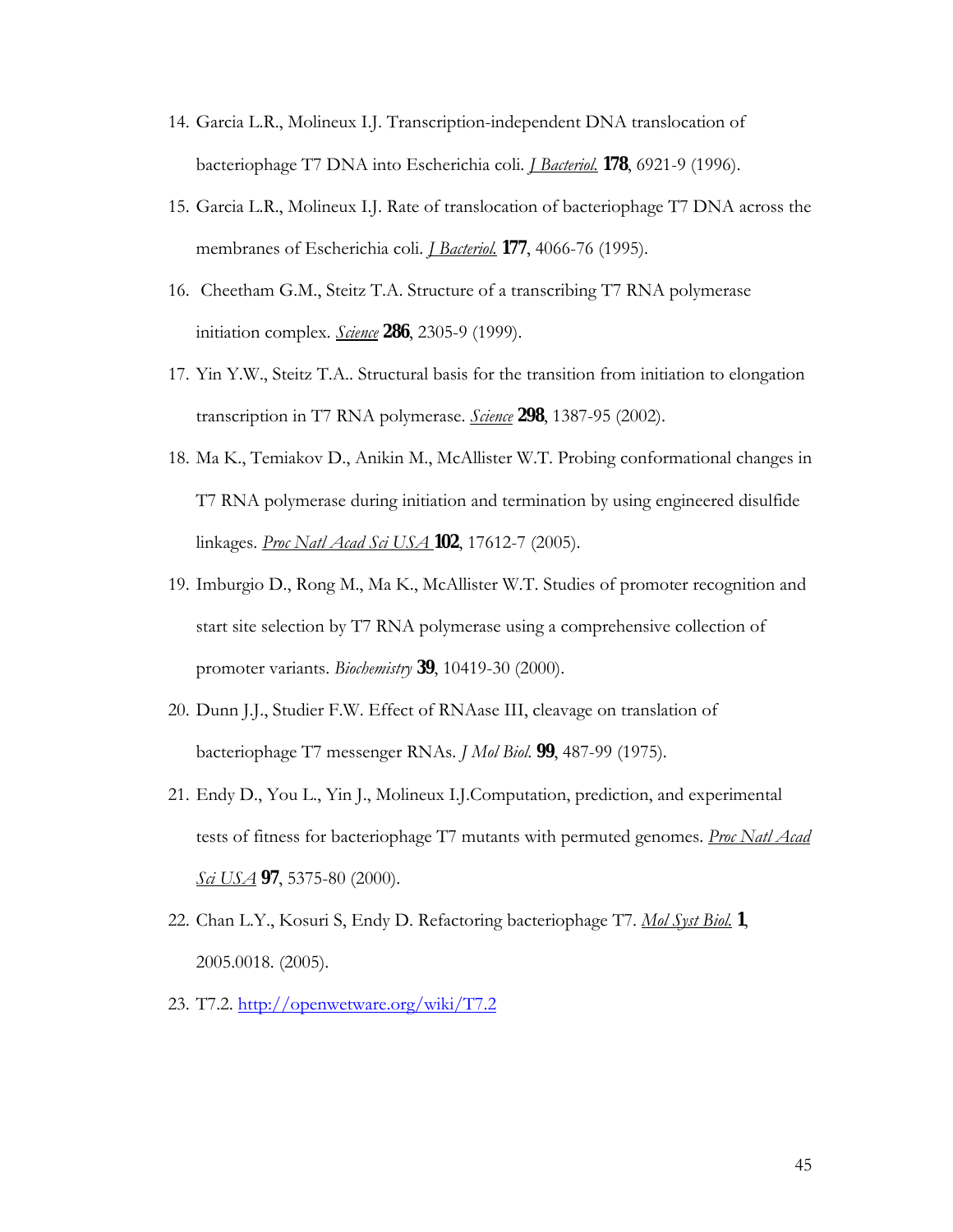- 24. Pajunen M.I., Elizondo M.R., Skurnik M., Kieleczawa J., Molineux I.J. Complete nucleotide sequence and likely recombinatorial origin of bacteriophage T3. *J Mol Biol.* **319**, 1115-32 (2002).
- 25. Garcia E., Elliott J.M., Ramanculov E., Chain P.S., Chu M.C., Molineux I.J. The genome sequence of Yersinia pestis bacteriophage phiA1122 reveals an intimate history with the coliphage T3 and T7 genomes. *J Bacteriol.* **185**, 5248-62 (2003).
- 26. Kovalyova I.V., Kropinski A.M. The complete genomic sequence of lytic bacteriophage gh-1 infecting Pseudomonas putida--evidence for close relationship to the T7 group. *Virology* **311**, 305-15 (2003).
- 27. Pajunen M.I., Kiljunen S.J., Soderholm M.E., Skurnik M. Complete genomic sequence of the lytic bacteriophage phiYeO3-12 of Yersinia enterocolitica serotype O:3. *J Bacteriol.* **183**, 1928-37 (2001).
- 28. Zavriev S.K., Shemyakin M.F. Influence of the deletions of A2-A3 promoters or a terminator of early genes upon the rate of T7 DNA entrance into Escherichia coli cell. *FEBS Lett.* **131**, 99-102 (1981).
- 29. Thanaraj T.A., Argos P. Ribosome-mediated translational pause and protein domain organization. *Protein Sci.* **5**, 1594-612 (1996).
- 30. Klionsky D.J., Skalnik D.G., Simoni R.D. Differential translation of the genes encoding the proton-translocating ATPase of Escherichia coli. *J Biol Chem.* **261**, 8096-9 (1986).
- 31. Guisez Y., Robbens J., Remaut E., Fiers W. Folding of the MS2 coat protein in Escherichia coli is modulated by translational pauses resulting from mRNA secondary structure and codon usage: a hypothesis. *J Theor Biol.* **162**, 243-52 (1993).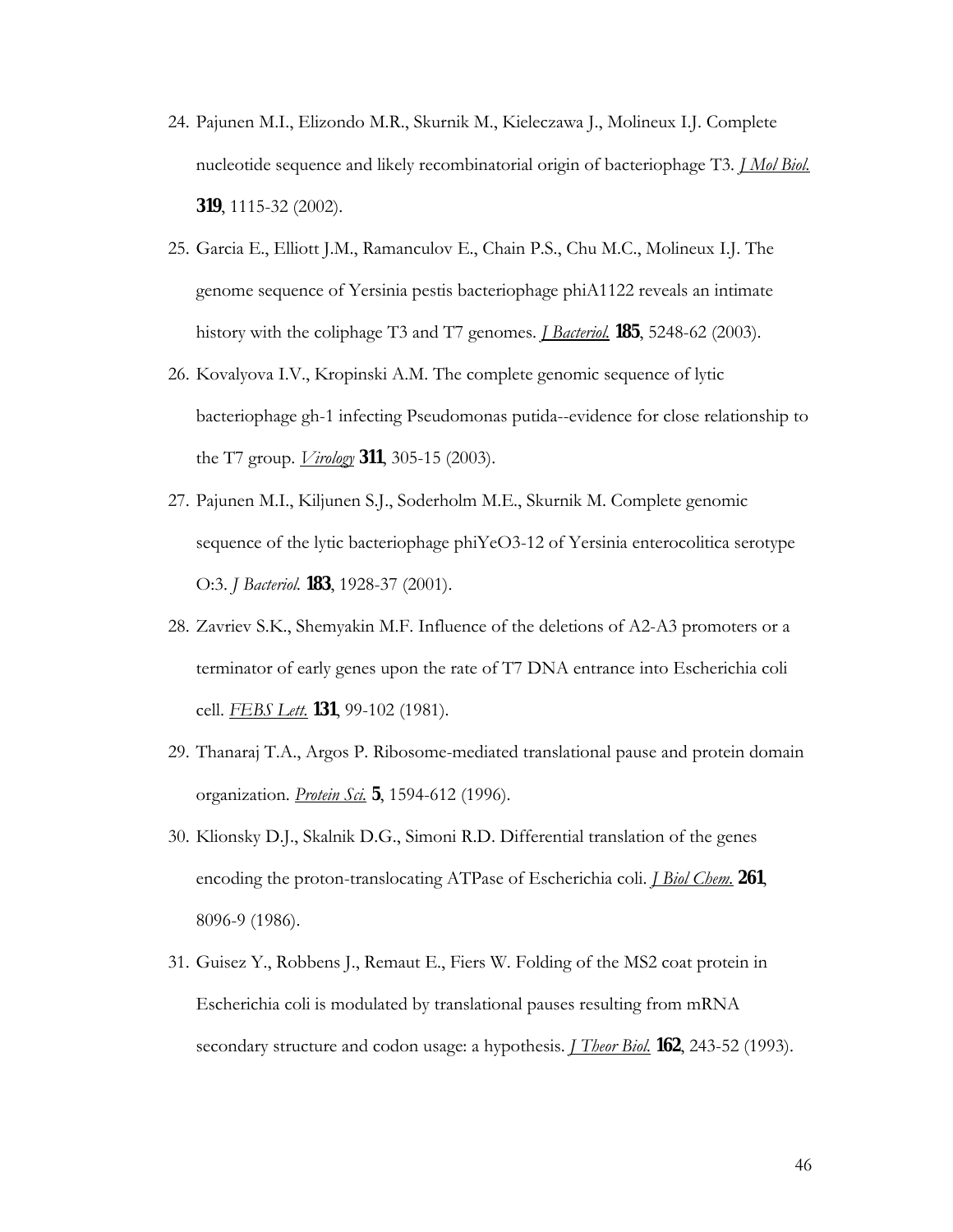- 32. Chen L.H. *et al.* Structure and function of a bacterial mRNA stabilizer: analysis of the 5' untranslated region of ompA mRNA. *J Bacteriol.* **173**, 4578-86 (1991).
- 33. Belasco J.G., Chen C.Y. Mechanism of puf mRNA degradation: the role of an intercistronic stem-loop structure. *Gene* **72**, 109-17 (1988).
- 34. Mertens N., Remaut E., Fiers W. Increased stability of phage T7g10 mRNA is mediated by either a 5'- or a 3'-terminal stem-loop structure. *Biol Chem.* **377**, 811-7 (1996).
- 35. Katz L., Burge C.B. Widespread selection for local RNA secondary structure in coding regions of bacterial genes. *Genome Res.* **13**, 2042-51 (2003).
- 36. Posfai G. *et al..* Emergent properties of reduced-genome Escherichia coli. *Science* **312**, 1044-6 (2006).
- 37. Yang Y., Masker W. Deletion during recombination in bacteriophage T7. *Mutat Res.* **349**, 21-32 (1996).
- 38. Pierce J.C., Kong D, Masker W. The effect of the length of direct repeats and the presence of palindromes on deletion between directly repeated DNA sequences in bacteriophage T7. *Nucleic Acids Res.* **19**, 3901-5 (1991).
- 39. Kong D., Masker W. Deletion between directly repeated DNA sequences measured in extracts of bacteriophage T7-infected Escherichia coli. *J Biol Chem.* **268**, 7721-7 (1993).
- 40. Studier F.W. The genetics and physiology of bacteriophage T7. *Virology* **39,** 562-74 (1969).
- 41. Smith H.O., Hutchinson C.A. 3<sup>rd</sup>, Pfannkoch C, Venter J.C. Generating a synthetic genome by whole genome assembly: phiX174 bacteriophage from synthetic oligonucleotides. *Proc Natl Acad Sci USA*. **100**, 15440-5 (2003).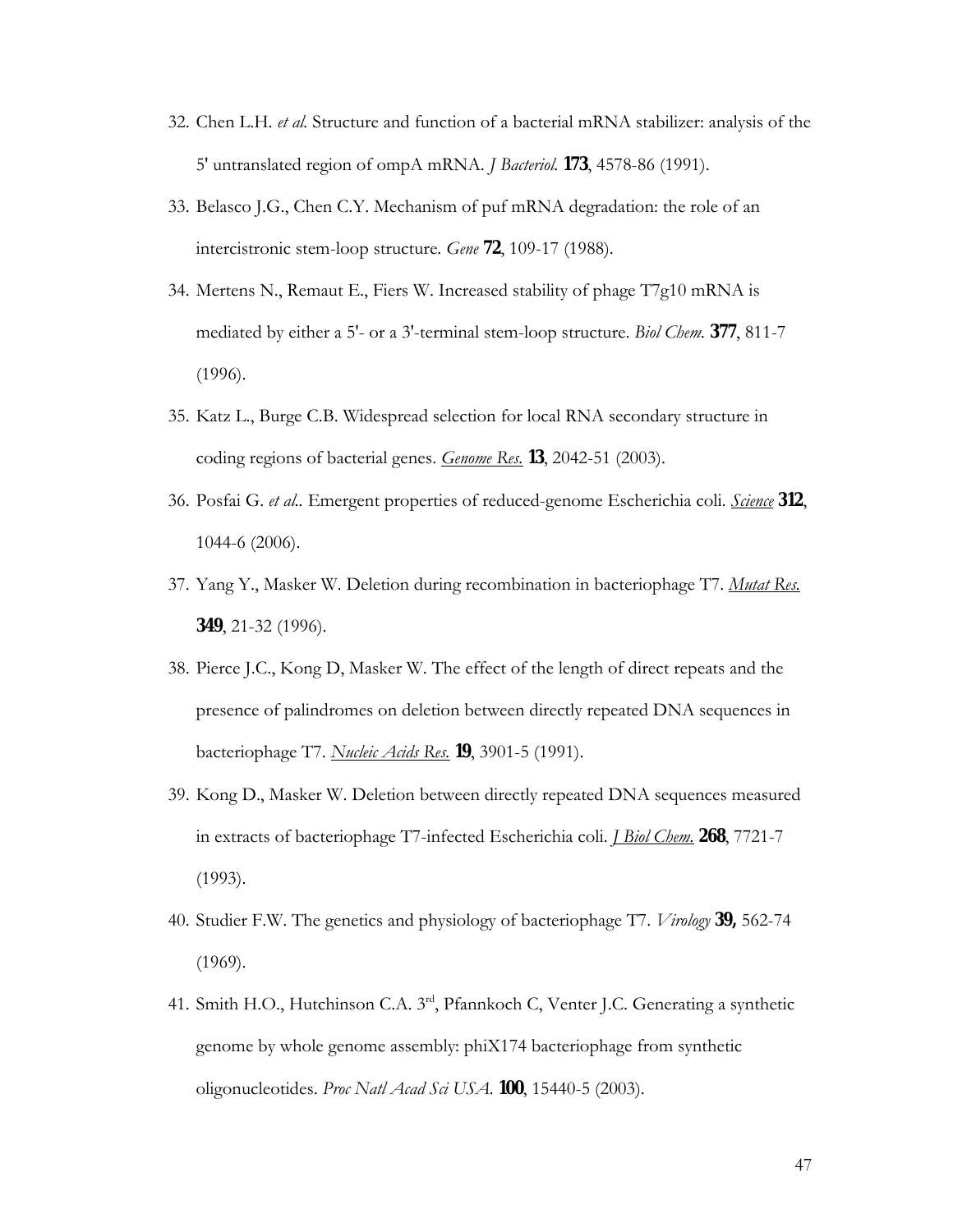- 42. Tian J. *et al..* Accurate multiplex gene synthesis from programmable DNA microchips. *Nature* **432**, 1050-4 (2004).
- 43. Bull J.J., Badgett M.R., Rokyta D, Molineux I.J. Experimental evolution yields hundreds of mutations in a functional viral genome. *J Mol Evol.* **57**, 241-8 (2003).
- 44. Springman R., Badgett M.R., Molineux I.J., Bull J.J. Gene order constrains adaptation in bacteriophage T7. *Virology* **341**, 141-52 (2005).
- 45. Stemmer W.P. Rapid evolution of a protein in vitro by DNA shuffling. *Nature* **370**, 389-91 (1994).
- 46. Stemmer W.P. DNA shuffling by random fragmentation and reassembly: in vitro recombination for molecular evolution. *Proc Natl Acad Sci USA* **91**, 10747-51 (1994).
- 47. Tsuge K., Matsui K., Itaya M. One step assembly of multiple DNA fragments with a designed order and orientation in Bacillus subtilis plasmid. *Nucleic Acids Res.* **31**, e133 (2003).
- 48. Sanger F., Nicklen S., Coulson A.R. DNA sequencing with chain-terminating inhibitors. *Proc Natl Acad Sci USA* **74**, 5463-7 (1977).
- 49. Dramanac R. *et al..* Sequencing by hybridization (SBH): advantages, achievements, and opportunities. *Adv Biochem Eng Biotechnol.* **77**, 75-101 (2002).
- 50. Endy D., Kong D., Yin J. Intracellular kinetics of a growing virus: a genetically structured simulation for bacteriophage T7. *Biotechnol. Bioeng.* **55,** 375-389 (1997).
- 51. Tatusova T.A., Madden T.L. Blast 2 sequences a new tool for comparing protein and nucleotide sequences. *FEMS Microbiol Lett.* **174**, 247-250 (1999).
- 52. Hofacker L.L. *et al.* Fast Folding and Comparison of RNA Secondary Structures. *Monatshefte f. Chemie* **125**, 167-188 (1994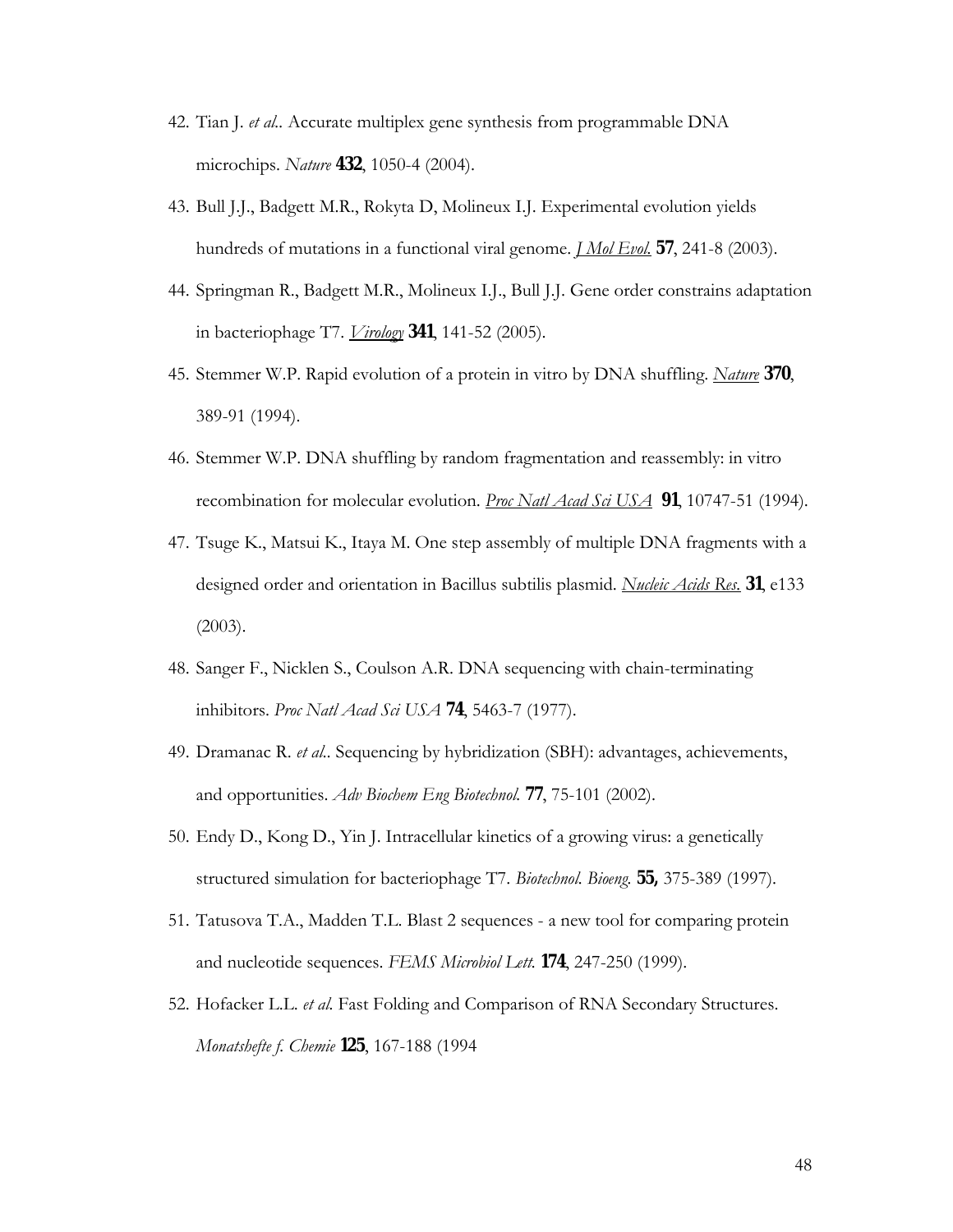- 53. Dong H., Nilsson L., Kurland C.G. Co-variation of tRNA abundance and codon usage in Escherichia coli at different growth rates. *J Mol Biol.* **260**, 649-63 (1996).
- 54. Olsthoorn R.C., van Duin J. Evolutionary reconstruction of a hairpin deleted from the genome of an RNA virus. *Proc Natl Acad Sci USA* **93**, 12256-61 (1996).
- 55. Garcia L.R. Characterization of bacteriophage T7 DNA entry into *Escherichia coli.*  Dissertation, The University of Texas at Austin (1996).
- 56. Scearce L.M. *et al.*, Deletion mutagenesis independent of recombination in bacteriophage T7. *J. Bacteriol.* **173**, 869-78 (1991)
- 57. Kong D., Masker W. Deletion between direct repeats in T7 DNA stimulated by double-strand breaks. *J. Bacteriol*. **176**, 5904-11 (1994).
- 58. Zuker, M. Mfold web server for nucleic acid folding and hybridization prediction. *Nucleic Acids Res.* **31**, 3406-15, (2003)
- 59. Mathews D.H. *et al*, Expanded sequence dependence of thermodynamic parameters improves prediction of RNA secondary structure. *J. Mol. Biol.* **288**, 911-940 (1999).
- 60. Wertz G.W, *et al.* Gene rearrangement attenuates expression and lethality of a nonsegmented negative strand RNA virus. *Proc Natl Acad Sci USA* **95**, 3501-3506 (1998).
- 61. Ball L. A., *et al.* Phenotypic consequences of rearranging the P, M, and G genes of vesicular stomatitis virus. *J. Virology* **73**, 4705-4712 (1999).
- 62. Wertz G.W. *et al..* Adding genes to the RNA genome of vesicular stomatitis virus: positional effects on stability of expression. *J. Virology* **76**, 7642-7650 (2002).
- 63. Novella I.S., *et al.* Fitness analyses of vesicular stomatitis strains with rearranged genomes reveal replicative disadvantages. *J. Virology* **78**, 9837-9841 (2004).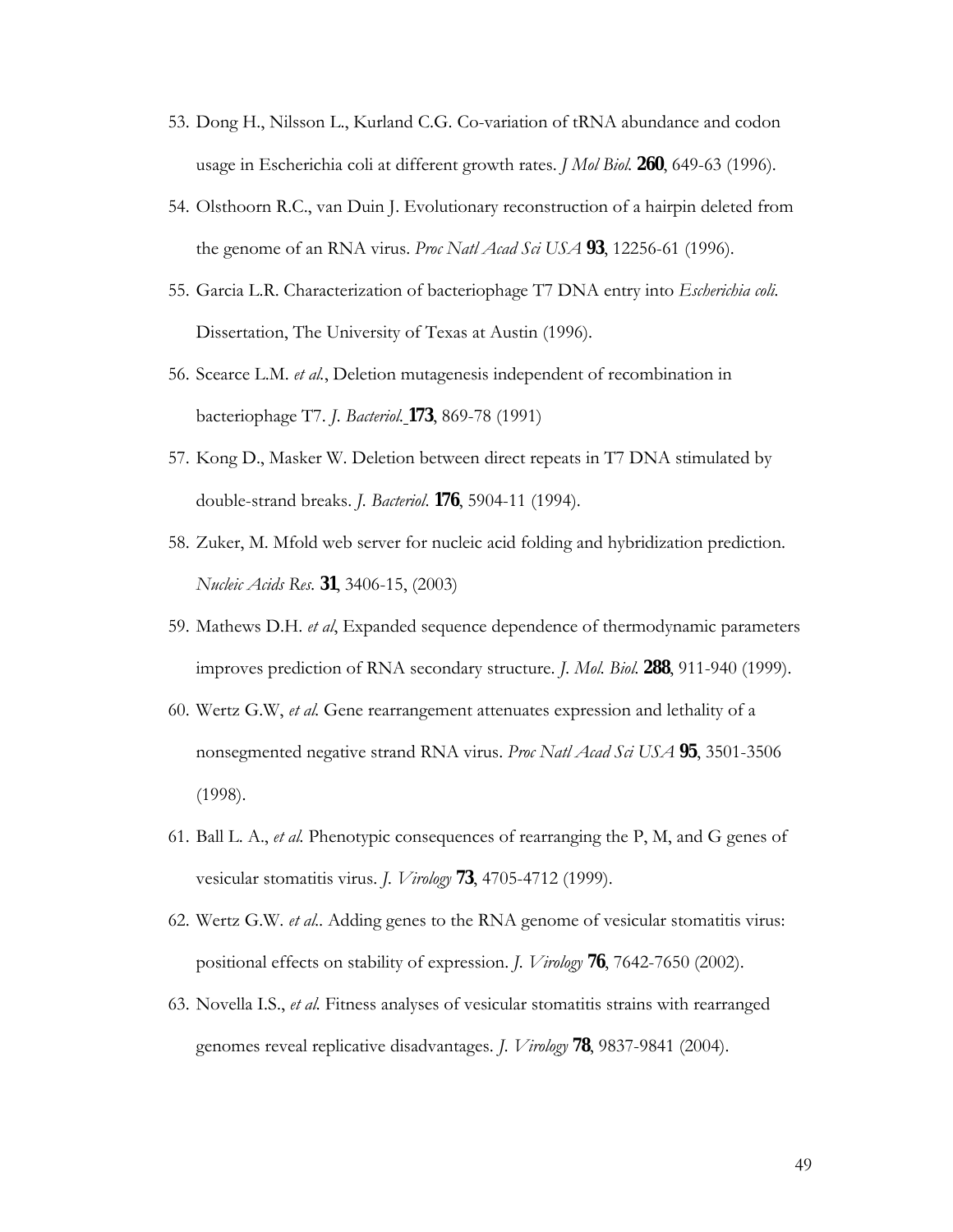# **Appendix A: Programs used for analysis and simulation**

The programs used to generate the results described above are, with a single exception, written in Python, and designed to run on a Windows machine. Each program is commented extensively enough that it will hopefully be reasonably easy to understand.

### Phylogenetic analysis of T7 genes:

### **Program:** *comparegenes.py:*

**Dependencies:** There are unfortunately quite a few dependencies here, because I was experimenting with keeping all my data in the MySQL database when I wrote this bit of code. You'll need to install:

- MySQL database, available at http://mysql.com/
- Python interface to MySQL, available at http://sourceforge.net/projects/mysqlpython

Once these programs are all installed, you'll need to create the necessary database and database tables, and populate them via the following steps:

- Create a MySQL database called "t7rebuild"
- Create the necessary database tables by running *python createt7tables.py --user <your MySQL user name> --pwd <your MySQL password>*
- Populate the database tables by running *python loadt7tables.py --user <your MySQL user name> --pwd <your MySQL password> - file t7\_stripped.gb --file t3\_stripped.gb --file gh-1\_stripped.gb --file phiA1122\_stripped.gb --file phiYe03-12\_stripped.gb*

After the database has been created and the tables populated, you can run *comparegenes.py* as described below.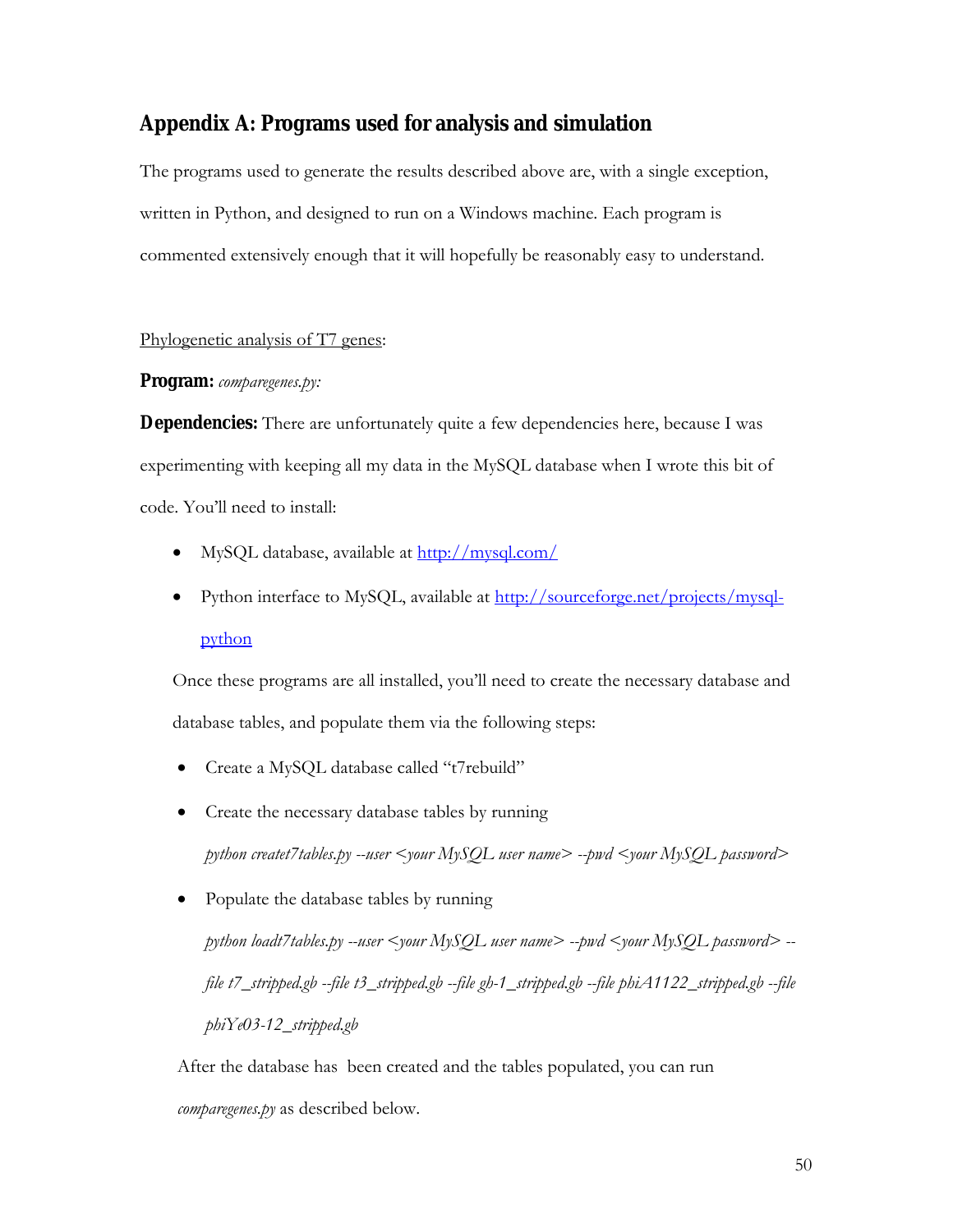**Usage:** *python comparegenes.py --user <your MySQL user name> --pwd <your MySQL password>* **Output:** Self-explanatory.

#### Analysis of RBS-CDS secondary structure:

### **Program**: *findbestss.py*

### **Dependencies**:

- Cygwin, a Linux emulation environment available from http://www.cygwin.com, must have been installed to c:\cygwin
- RNAfold.exe, available from http://www.tbi.univie.ac.at/~ivo/RNA/windoze, must have been copied to c:\cygwin\bin

Usage: *python findbestss.py --input t7\_stripped.gb [--output <output file name>] [--top <number of seq variants to retain] [--noshuffle]*.

**Warning:** this program takes a long time [~24 hours, on my laptop] to run to completion. The *input* parameter specifies a GenBank file that will be parsed to extract the T7 gene sequences. The *output* parameter controls the prefix given to the FASTA output files produced; the prefix defaults to "bestss" ("best secondary structure") if not specified. The *top* parameter specifies the number of sequence variants to retain, and defaults to 50. The *noshuffle* parameter can be used if you only want to generate data for the WT RBS + WT CDS and T7.2 RBS + WT CDS sequences, and not generate any shuffled sequences. **Output**: Produces a set of files named *bestss\_<gene number>.fa* eg *bestss\_1.fa*. These .fa output files are in FASTA format and contain a set of RBS-CDS sequences and their associated  $\Delta G$ 's of folding. The first sequence in each file is always the wild-type RBS + wild-type CDS and the second sequence is always the T7.2 RBS + wild-type CDS. Subsequent sequences are the T7.2 RBS + shuffled CDS variants, sorted from least to most secondary structure.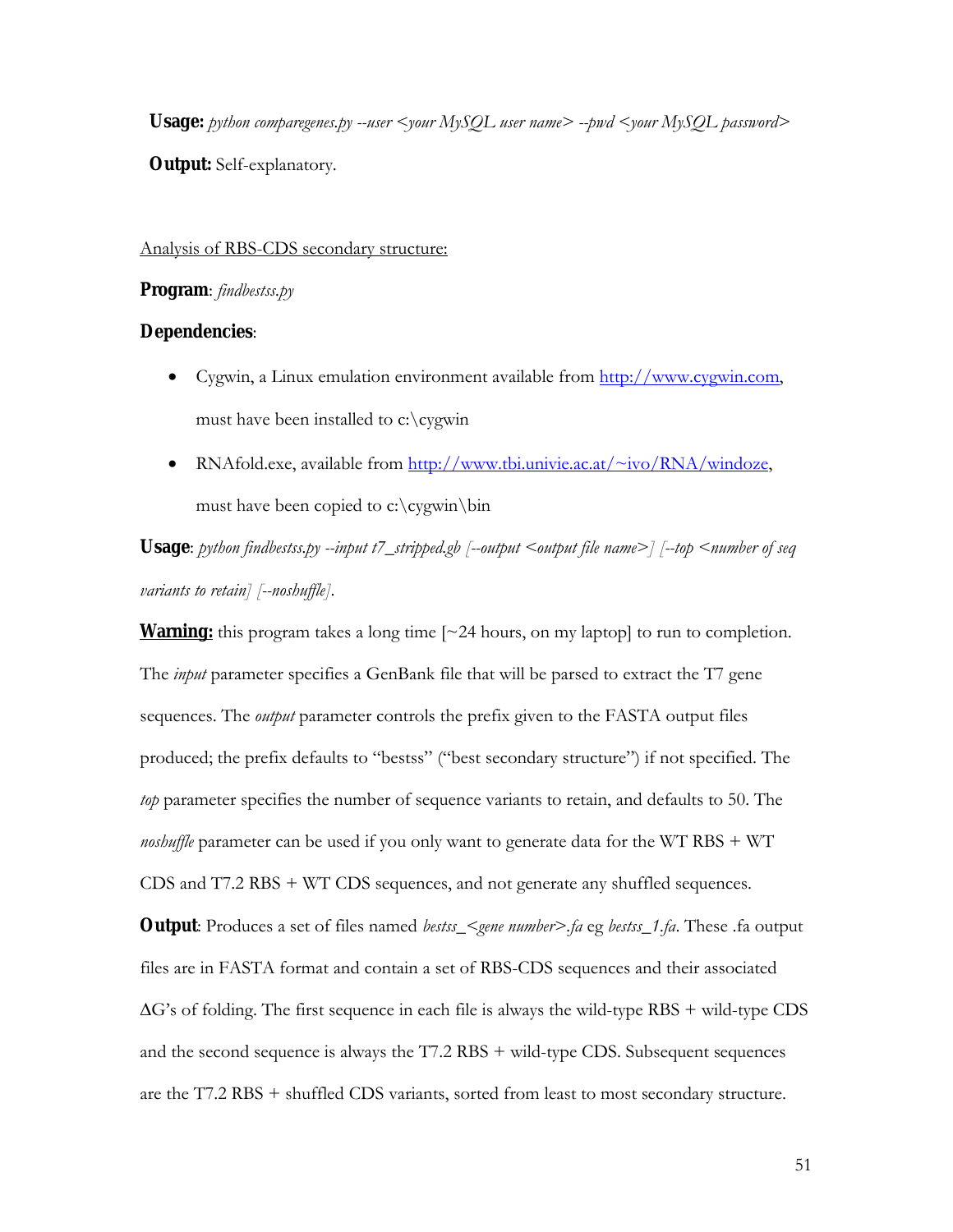The format of each file is:

>[gene number]\_[sequence index]\_[∆G of folding] [actual DNA sequence] >[gene number]\_[sequence index]\_[∆G of folding] [actual DNA sequence]

For example,

>1\_0\_-4.300000 taactggaagaggcactaaaatgaacacgattaacatcgctaagaacgacttctctgac >1\_1\_-8.800000 ttaaagaggagaaatactagatgaacacgattaacatcgctaagaacgacttctctgac >1\_2\_-0.100000 ttaaagaggagaaatactagatgaatacgataaatatagccaaaaatgacttcagcgat

are first three sequences for gene 1. The first sequence (WT RBS + WT CDS) has a  $\Delta G$  of folding of -4.3kJ/mol, the second sequence (T7.2 RBS + WT CDS) has a  $\Delta G$  of folding of -8.8kJ/mol, and the third sequence (T7.2 RBS + shuffled CDS) has a  $\Delta G$  of folding of -0.1kJ/mol. The third sequence has the highest ∆G (i.e. least secondary structure) of all the gene 1 CDS variants.

### Analysis of secondary structure in protein-coding RNA:

**Program:** *ShuffleAndFold.exe.* This program is written in C and needs to be compiled; the list of files is given in "Dependencies" below. I used Microsoft Visual C++ Express Edition, available free at <u>http://msdn.microsoft.com/vstudio/express/visualc/default.aspx</u>, to compile it. .

### **Dependencies:**

• All the files in the ShuffleAndFold\H, ShuffleAndFold\lib and ShuffleAndFold\Progs directories.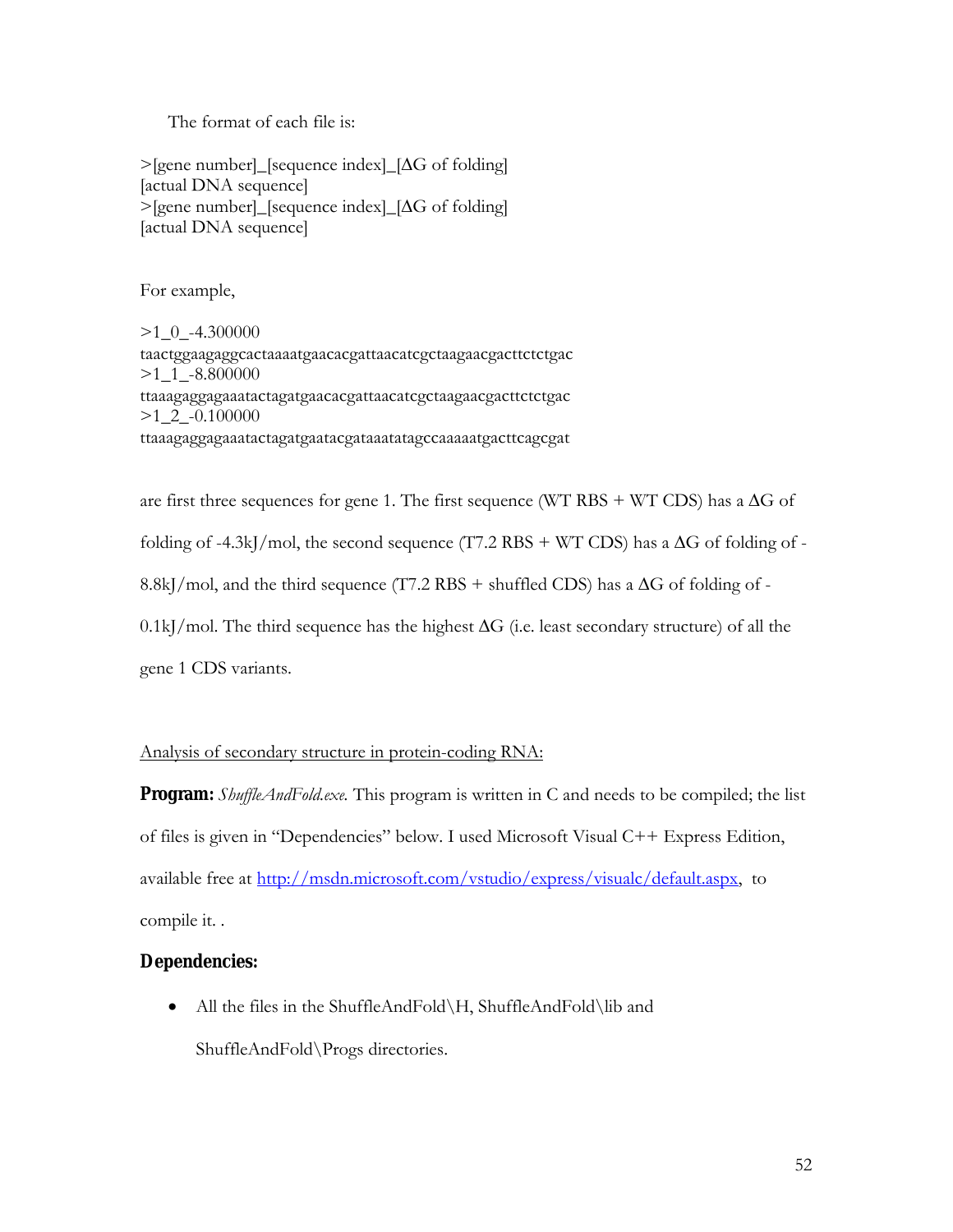The Microsoft Windows Platform SDK, available at

http://msdn.microsoft.com/vstudio/express/visualc/usingpsdk/.

Usage: *shuffleandfold.exe <input file> <window size> <step size> [<number of sequences to generate>]* 

The *<input file>* parameter must specify a file that has the format

[gene name]:[gene DNA sequence] [gene name]:[gene DNA sequence] …

The file *t7genes.txt* is in the appropriate format.

The *<window size>* parameter controls the size of the sliding window and the *<step size>* 

parameter specifies how far the window is moved on successive steps. The *<number of* 

*sequences to generate>* parameter can be used to specify how many shuffled sequences to

generate via the DicodonShuffle algorithm and fold via RNAfold; it defaults to 100.

**Output:** Two files, *t7bias\_all\_<window size>\_<step size>.txt* and *t7bias\_sig\_<window* 

*size>\_<step size>.txt*.

For each gene, the *t7bias\_all\_<window size>\_<step size>.txt* contains the folding energies

for all window positions across all sequence variants. The first folding energy listed for each

window position is that of the wild-type sequence. The format of this file is

*Sequence:[gene name] Position [zero-based start pos-end pos] [Folding energy for WT seq] [Folding energy for seq variant 1] [Folding energy for seq variant 2] … …*

For example, a typical entry might look like

*Sequence:gene 4.2 Pos 0-50 -8.000 -5.610 -7.440 -8.100 -7.400 -9.500 -5.300 -6.100 -9.400 -8.100 -8.600 -9.200 - 9.000 -8.700 -6.600 -5.300 -5.860 -6.600 -4.420 -8.300 -6.500 -6.000 -8.600 -7.300 - 7.460*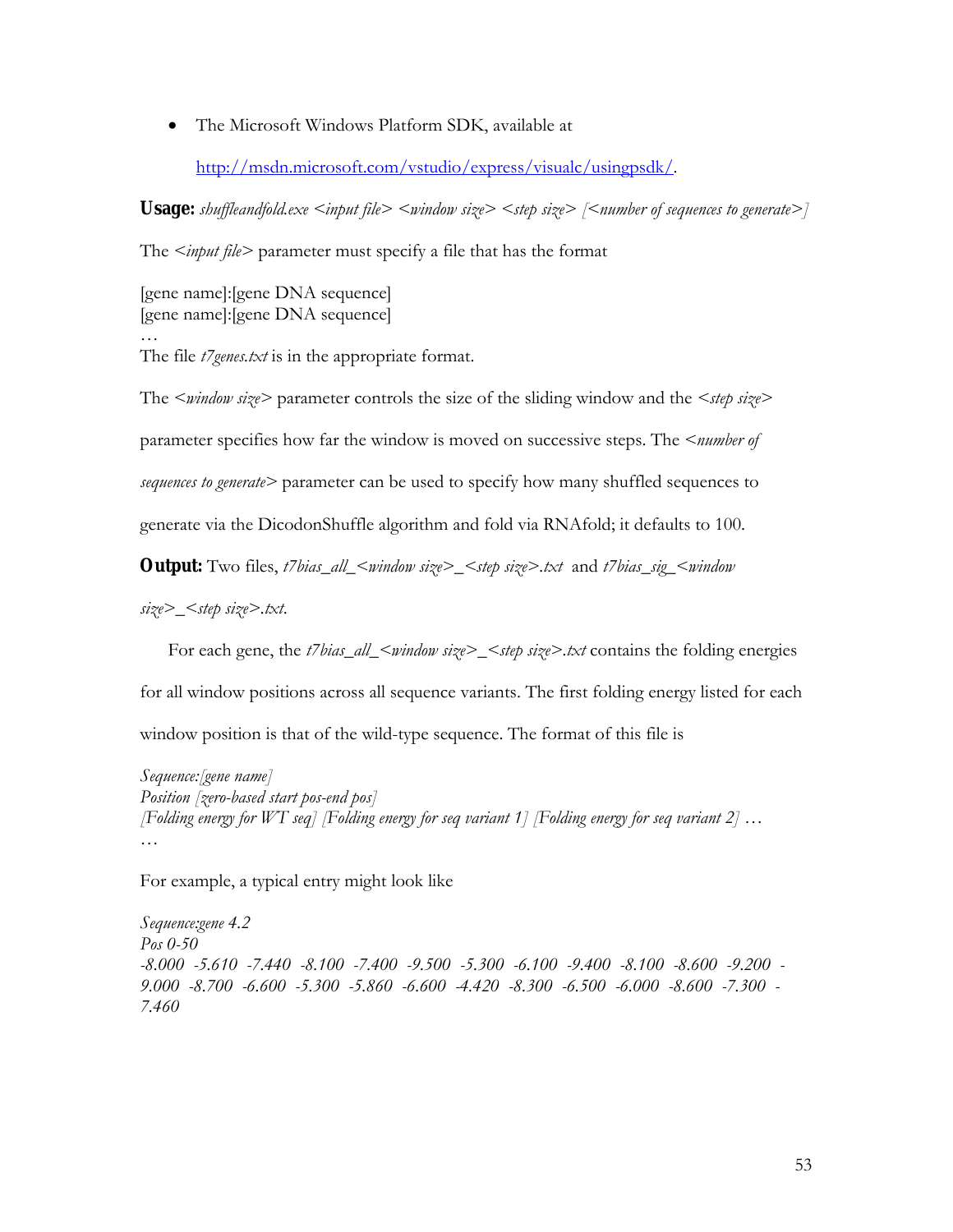indicating that the energy of folding of positions 0-50 of the wild-type sequence of gene *4.2*

is -8.0kJ/mol, the energy of folding of positions 0-50 of the first sequence variant is -

5.61kJ/mol etc.

The *t7bias\_sig\_<window size>\_<step size>.txt* file contains only data about the wild-type

sequence windows considered to have statistically-significant energies of folding. The format

of this file is

*Sequence:[gene name] WT seq in position [start pos-end pos] has z-score [z-score] ([∆G in kJ/mol]) [WT DNA sequence] …* 

For example, a typical entry might look like

*Sequence:gene 4.2 WT seq in pos 10-60 has z-score -2.801749 (-12.000000) TCGCCCCGTTTCTATTACTGACCTACGTGGTTCTGGCGCACTACGCCAAC*

indicating that positions 10-60 of gene *4.2*, with sequence TCGCC..AAC, have a z-score

equal to -2.801749, and a folding energy of -12kJ/mol.

Simulating gene loss in a lossy genome:

**Program:** *simrecomb.py*

**Dependencies:** None

**Usage:** *python simrecomb.py*

**Output:** Self-explanatory.

Simulating genome shuffling via ligation:

**Program:** *simulateligation.py*

**Dependencies:** None

**Usage:** *python simulateligation.py*